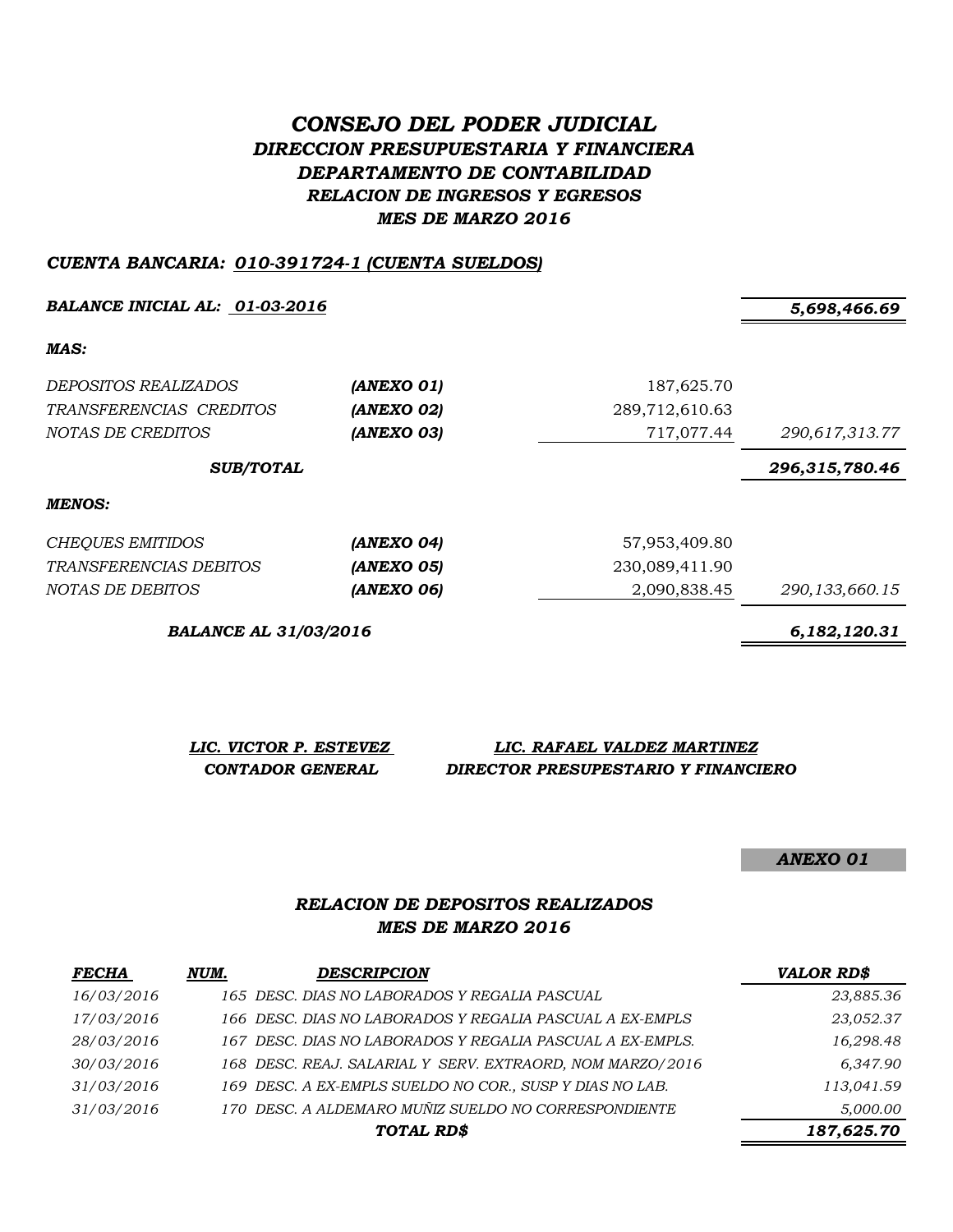### *ANEXO 02*

### *RELACION DE TRANSFERENCIAS CREDITOS MES DE MARZO 2016*

| <b>FECHA</b>      | NUM. | <b>DESCRIPCION</b>                                   | <b>VALOR RD\$</b> |
|-------------------|------|------------------------------------------------------|-------------------|
| <i>02/03/2016</i> | 65   | REEMB. SUELDOS Y BONO VAC. MAR/16, EMPLS COOPNASEJU. | 283,288.52        |
| 18/03/2016        | 66   | TRANSF. DE FONDO DE LA CTA. OPERACIONES              | 287,734,429.63    |
| <i>23/03/2016</i> | 67   | TRANSF. DE FONDO DESDE F. DE PENS Y JUBIL DT/075     | 1,694,892.48      |
|                   |      | TOTAL RD\$                                           | 289,712,610.63    |

*ANEXO 03*

### *RELACION NOTAS DE CREDITOS MES DE MARZO 2016*

| <b>FECHA</b> | NUM. | <b>DESCRIPCION</b>                                    | <b>VALOR RD\$</b> |
|--------------|------|-------------------------------------------------------|-------------------|
| 31/03/2016   |      | 507 REINTEGRO CHO90828                                | 6,730.17          |
| 31/03/2016   |      | 509 REINTEGRO CHQ90720                                | 206.27            |
| 31/03/2016   |      | 510 REINTEGRO CHO92073                                | 53,460.00         |
| 31/03/2016   |      | 511 REINTEGRO CHO81347                                | 3,990.27          |
| 31/03/2016   |      | 512 REINTEGRO CHQ90657                                | 6,018.18          |
| 31/03/2016   |      | 506 EMPLEADOS EXCLUIDOS DE LA NOMINA ELECTRONICA      | 484,521.91        |
| 31/03/2016   |      | 513 EMPLEADOS EXCLUIDOS DE LA NOMINA BONO VACACIONAL. | 162,150.64        |
|              |      | TOTAL RD\$                                            | 717,077.44        |

#### *ANEXO 04*

## *RELACION DE CHEQUES EMITIDOS MES DE MARZO 2016*

| <b>FECHA</b> | NUM.  | <b>BENEFICIARIO</b>                      | <b>VALOR RD\$</b> |
|--------------|-------|------------------------------------------|-------------------|
| 03/03/2016   | 90899 | COLECTOR DE IMPUESTOS INTERNOS           | 364.09            |
| 07/03/2016   | 90900 | COLECTOR DE IMPUESTOS INTERNOS           | 216.19            |
| 07/03/2016   | 90901 | COLECTOR DE IMPUESTOS INTERNOS           | 88,242.00         |
| 10/03/2016   | 90902 | JOSE A. CRUCETA ALMANZAR                 | 295,423.72        |
| 10/03/2016   | 90903 | <b>CHEOUE NULO</b>                       |                   |
| 10/03/2016   | 90904 | <b>CHEOUE NULO</b>                       |                   |
| 14/03/2016   | 90905 | PATRICIO VENTURA HIRALDO                 | 24,261.48         |
| 14/03/2016   | 90906 | <b>FONDO DE PENSIONES Y JUBILACIONES</b> | 19,252.23         |
| 14/03/2016   | 90907 | MELIDA MALKUM                            | 1,390.00          |
| 16/03/2016   | 90908 | <i>MAYOR RAMON BAUTISTA LEBRON</i>       | 13,300.00         |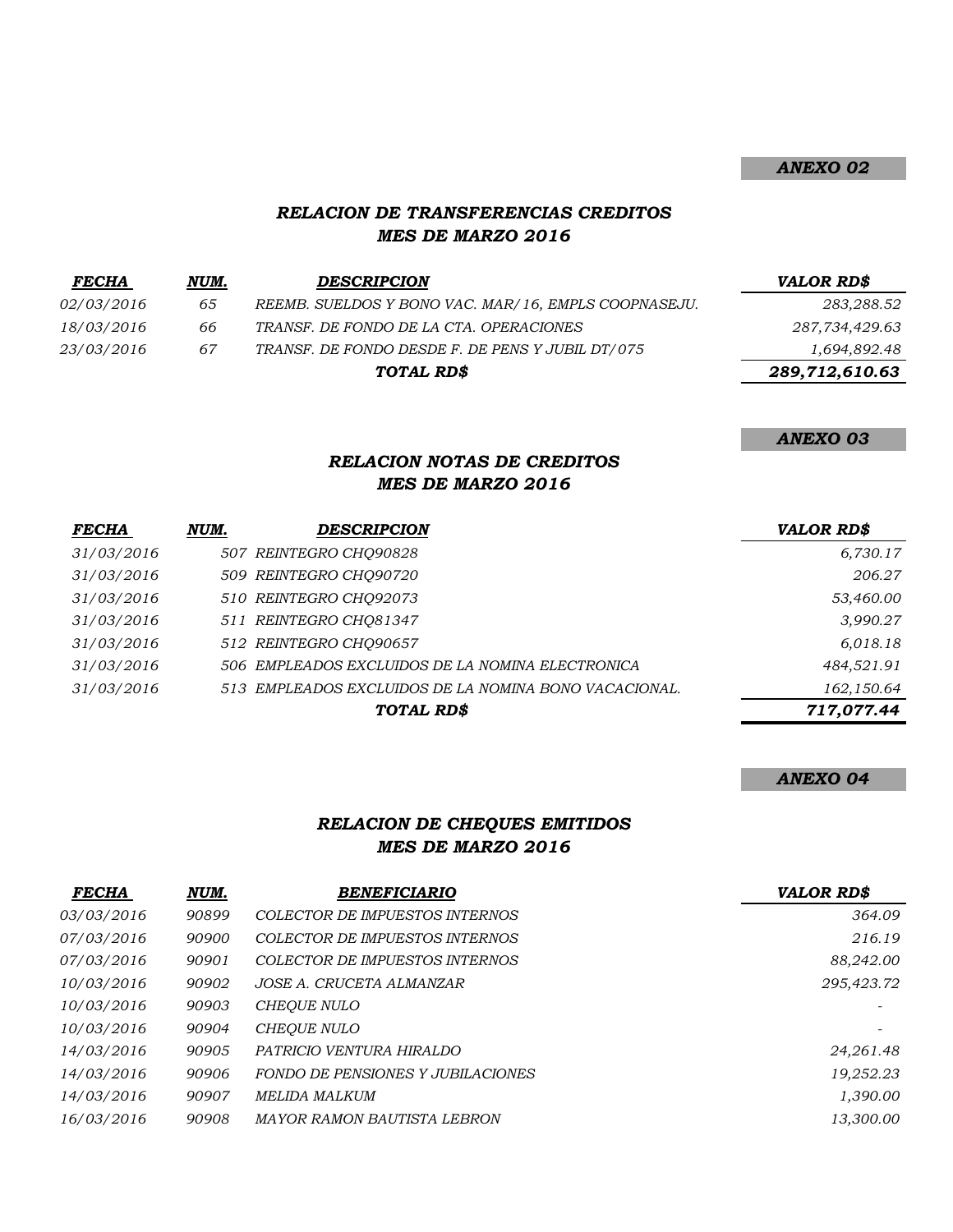| 16/03/2016 | 90909 | CONSEJO DEL PODER JUDICIAL       | 5,250.00   |
|------------|-------|----------------------------------|------------|
| 16/03/2016 | 90910 | COOPNASEJU                       | 109,338.20 |
| 16/03/2016 | 90911 | CONSEJO DEL PODER JUDICIAL       | 23,052.37  |
| 16/03/2016 | 90912 | COLECTOR DE IMPUESTOS INTERNOS   | 19,523.20  |
| 18/03/2016 | 90913 | MARIANO GERMAN MEJIA             | 299,962.75 |
| 18/03/2016 | 90914 | VICTOR J. CASTELLANOS ESTRELLA   | 251,795.18 |
| 18/03/2016 | 90915 | JOSE A. CRUCETA ALMANZAR         | 280,720.72 |
| 18/03/2016 | 90916 | FRANCISCO ANT. JEREZ MENA        | 279,642.97 |
| 18/03/2016 | 90917 | EDGARDO HERNANDEZ MEJIA          | 261,145.72 |
| 18/03/2016 | 90918 | SARA I. HENRIQUEZ MARIN          | 239,456.83 |
| 18/03/2016 | 90919 | ROBERT C. PLACENCIA ALVAREZ      | 281,245.72 |
| 18/03/2016 | 90920 | DULCE M. RODRIGUEZ BLANCO        | 281,245.72 |
| 18/03/2016 | 90921 | RHINA MONTILLA BRITO             | 7,658.96   |
| 18/03/2016 | 90922 | ARIEL A. VOLQUEZ MATOS           | 7,296.43   |
| 18/03/2016 | 90923 | GLORIA A. QUERO CABRERA          | 8,667.32   |
| 18/03/2016 | 90924 | NORA A. SOSA MARTINEZ            | 7,363.48   |
| 18/03/2016 | 90925 | SONIA CORADIN                    | 6,018.18   |
| 18/03/2016 | 90926 | CARLOS FLORES DE JESUS           | 19,903.10  |
| 18/03/2016 | 90927 | LILIAN M. DIAZ GIL               | 7,682.27   |
| 18/03/2016 | 90928 | LOURDES M. LORA MEJIA            | 24,152.04  |
| 18/03/2016 | 90929 | ROSA REYNOSO                     | 6,018.18   |
| 18/03/2016 | 90930 | SENOVIA ARIAS                    | 6,018.18   |
| 18/03/2016 | 90931 | RAMONA DIAZ                      | 6,018.18   |
| 18/03/2016 | 90932 | MARIA M. PIMENTEL FABIAN         | 6,018.18   |
| 18/03/2016 | 90933 | LUZ DEL C. MONTANO               | 6,018.18   |
| 18/03/2016 | 90934 | ELIGIA DE LA CRUZ                | 5,418.18   |
| 18/03/2016 | 90935 | OLGA M. ROSARIO V.               | 3,059.09   |
| 18/03/2016 | 90936 | <b>IRIS RODRIGUEZ P.</b>         | 6,018.18   |
| 18/03/2016 | 90937 | CARMEN POLANCO                   | 6,018.18   |
| 18/03/2016 | 90938 | ANA FCA. FELIZ SANCHEZ           | 6,018.18   |
| 18/03/2016 | 90939 | ALTAGRACIA A. RODRIGUEZ VICTORIA | 6,018.18   |
| 18/03/2016 | 90940 | MILTA ANT. RODRIGUEZ SANTOS      | 6,018.18   |
| 18/03/2016 | 90941 | OLGA E. DIAZ DIAZ                | 6,018.18   |
| 18/03/2016 | 90942 | JOSEFA R. BLANCO                 | 6,018.18   |
| 18/03/2016 | 90943 | MARIA DEL R. CUELLO PARADIS      | 19,387.01  |
| 18/03/2016 | 90944 | MELBA FCA. HENRIQUEZ GUZMAN      | 6,018.18   |
| 18/03/2016 | 90945 | ESTHER M. AMOR PEÑA              | 6,018.18   |
| 18/03/2016 | 90946 | FRANCIA C. MARTINEZ DRULLARD     | 21,441.25  |
| 18/03/2016 | 90947 | AMELIA DEL ORBE PEÑA             | 3,018.18   |
| 18/03/2016 | 90948 | <b>BIENVENIDA BELLIARD</b>       | 36,119.77  |
| 18/03/2016 | 90949 | PACO PEREZ REYES                 | 6,018.18   |
| 18/03/2016 | 90950 | ROSA J. DE LOS SANTOS G.         | 6,018.18   |
| 18/03/2016 | 90951 | CARMEN L. PERALTA CASTELLANOS    | 6,018.18   |
| 18/03/2016 | 90952 | FIDIAS GONZALEZ VICIOSO          | 6,018.18   |
| 18/03/2016 | 90953 | ISABEL E. DE LOS SANTOS GOMEZ    | 6,018.18   |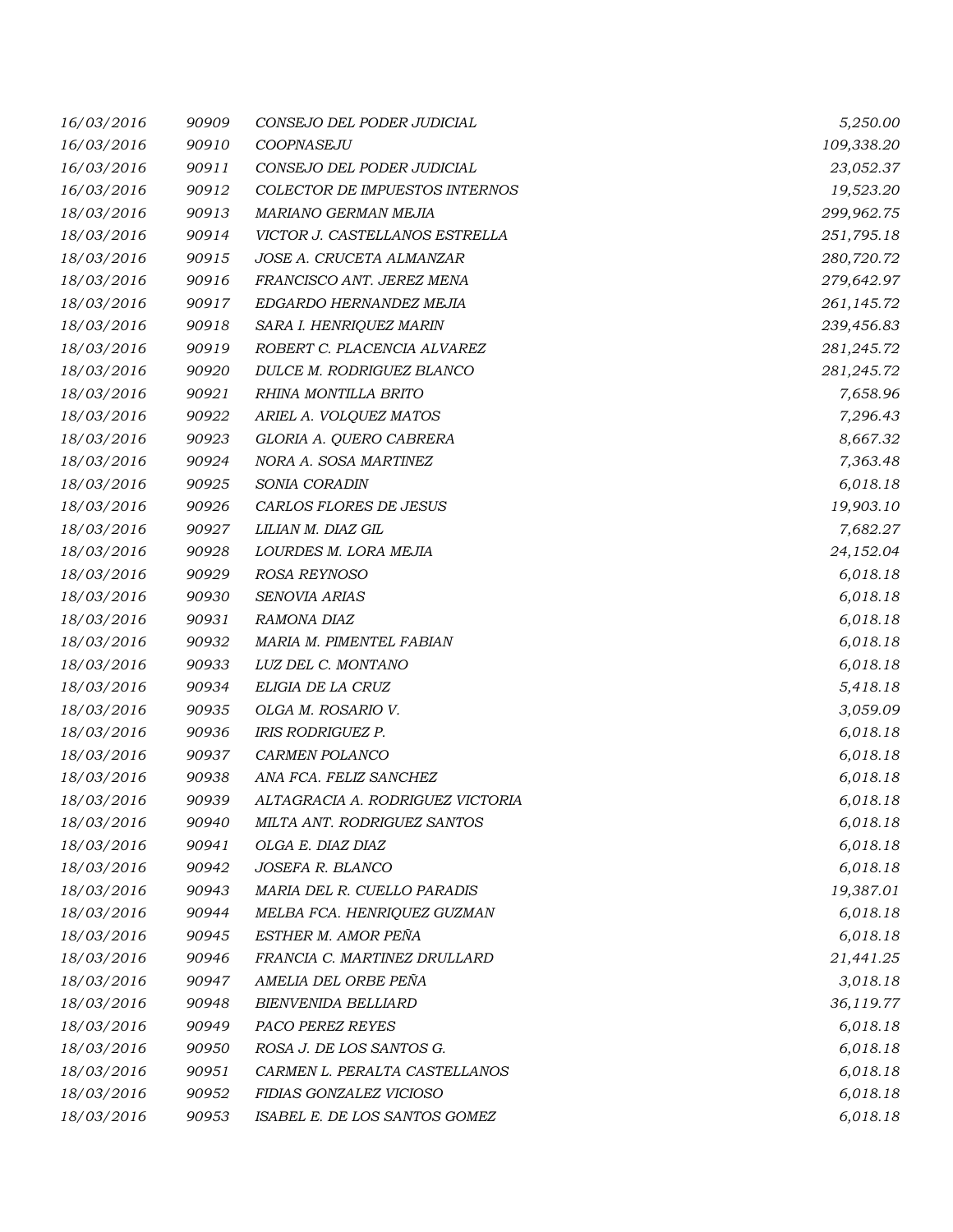| 18/03/2016 | 90954 | LUIS E. MOREL POUERIE                | 36,642.28 |
|------------|-------|--------------------------------------|-----------|
| 18/03/2016 | 90955 | YOLANDA E. DE WINDT DE GAUTREAU      | 12,993.40 |
| 18/03/2016 | 90956 | SENAIDA A. ALVAREZ PEREZ             | 6,018.18  |
| 18/03/2016 | 90957 | YDALIA PORTORREAL                    | 6,018.18  |
| 18/03/2016 | 90958 | MARTA N. MONTAS RAMIREZ              | 6,018.18  |
| 18/03/2016 | 90959 | HILDA CARRASCO PEREZ                 | 6,018.18  |
| 18/03/2016 | 90960 | LUZ M. DEL CARMEN RODRIGUEZ GAUTREAU | 6,018.18  |
| 18/03/2016 | 90961 | CRISTINO RODRIGUEZ                   | 6,018.18  |
| 18/03/2016 | 90962 | MAXIMO S. ROSARIO RODRIGUEZ          | 6,018.18  |
| 18/03/2016 | 90963 | RAFAEL CONTRERAS CONTRERAS           | 6,018.18  |
| 18/03/2016 | 90964 | VIRGINIA SUERO ESPINAL               | 3,197.63  |
| 18/03/2016 | 90965 | JOSEFA A. CUESTA DE MAÑON            | 6,929.81  |
| 18/03/2016 | 90966 | ANA M. BAUTISTA                      | 6,018.18  |
| 18/03/2016 | 90967 | MIRELLA DE LA ROSA DOMINGUEZ         | 6,018.18  |
| 18/03/2016 | 90968 | DORA H. STERLING VAZOUEZ             | 6,018.18  |
| 18/03/2016 | 90969 | FELIX R. CUEVAS RUFINO               | 6,018.18  |
| 18/03/2016 | 90970 | JOSEFINA SUAZO ABREU                 | 32,621.32 |
| 18/03/2016 | 90971 | ALTAGRACIA A. GIL NOBLE              | 6,018.18  |
| 18/03/2016 | 90972 | RAFAELA DE JS. PEÑA LORA             | 3,259.92  |
| 18/03/2016 | 90973 | BRIGIDA FELIZ VDA. OZUNA             | 6,018.18  |
| 18/03/2016 | 90974 | MIGUEL A. POLANCO                    | 32,440.83 |
| 18/03/2016 | 90975 | <b>LEON FLORES</b>                   | 32,440.83 |
| 18/03/2016 | 90976 | MARIA A. PAULINO MARTE               | 6,018.18  |
| 18/03/2016 | 90977 | CESAR A. VALLEJO NICOLAS             | 6,018.18  |
| 18/03/2016 | 90978 | LUCIA M. REYES PEREZ                 | 17,301.77 |
| 18/03/2016 | 90979 | <b>MERCEDES HIRALDO</b>              | 6,018.18  |
| 18/03/2016 | 90980 | RAMONA FLORES DE MATOS               | 5,318.18  |
| 18/03/2016 | 90981 | ELOISA NUÑEZ DE GONZALEZ             | 11,519.20 |
| 18/03/2016 | 90982 | MIREYA CAPELLAN A.                   | 6,018.18  |
| 18/03/2016 | 90983 | LUZ DEL C. SANCHEZ CALDERON          | 6,018.18  |
| 18/03/2016 | 90984 | <b>INES MDES. REYES CABRERA</b>      | 5,518.18  |
| 18/03/2016 | 90985 | SILVESTRE COCO                       | 3,403.14  |
| 18/03/2016 | 90986 | ELISA VIVIECA                        | 5,982.71  |
| 18/03/2016 | 90987 | TERESA MORA DE LA ROSA               | 6,018.18  |
| 18/03/2016 | 90988 | PEDRO A. FERNANDEZ SALCEDO           | 35,273.49 |
| 18/03/2016 | 90989 | RAFAEL A. RODRIGUEZ GONZALEZ         | 29,053.05 |
| 18/03/2016 | 90990 | AFRICA E. SANTOS GUZMAN              | 6,018.18  |
| 18/03/2016 | 90991 | MILEDYS S. SOSA R.                   | 22,872.49 |
| 18/03/2016 | 90992 | MARCIANA ALT. RAMIREZ CORONA         | 12,585.60 |
| 18/03/2016 | 90993 | DAYSI R. VASQUEZ CRUZ                | 6,018.18  |
| 18/03/2016 | 90994 | CARMEN DE LOS A. LUCIANO GARCIA      | 3,221.50  |
| 18/03/2016 | 90995 | NEREYDA E. JAQUEZ LOZANO             | 6,018.18  |
| 18/03/2016 | 90996 | CARMEN L. SANTOS PIMENTEL            | 6,018.18  |
| 18/03/2016 | 90997 | AMERICA G. ESPINAL HUED              | 6,018.18  |
| 18/03/2016 | 90998 | RAMON ANT. CARABALLO ABREU           | 6,018.18  |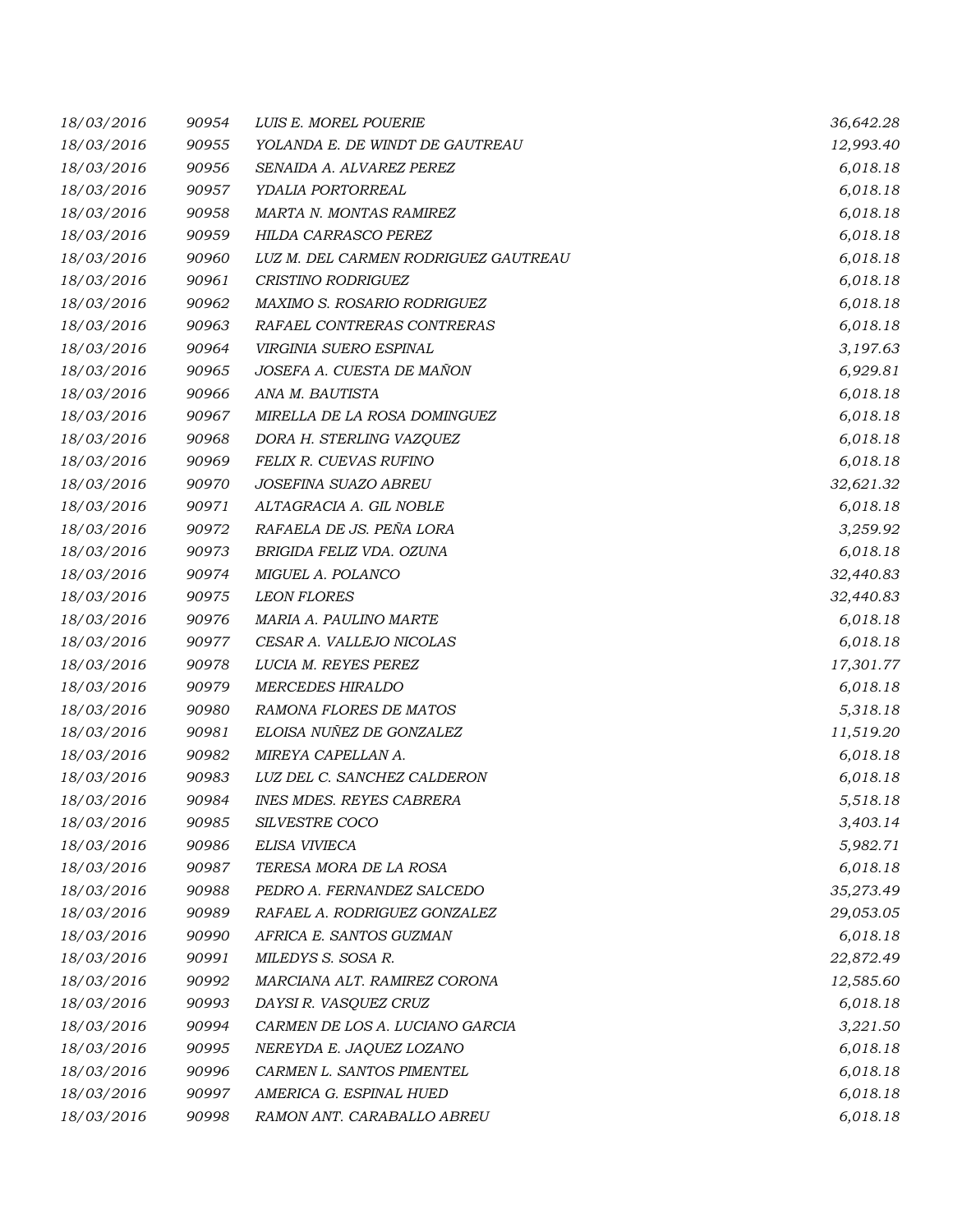| 18/03/2016 | 90999 | CARLOS D. GARCIA GARCIA              | 6,018.18  |
|------------|-------|--------------------------------------|-----------|
| 18/03/2016 | 91000 | DULCE M. ESTEVEZ                     | 6,018.18  |
| 18/03/2016 | 91001 | MARIA DE LA C. CANELA CANELA         | 3,623.78  |
| 18/03/2016 | 91002 | FRANCISCO J. NUÑEZ GOMEZ             | 37,742.61 |
| 18/03/2016 | 91003 | MARIA G. DALMASI LORA                | 6,018.18  |
| 18/03/2016 | 91004 | CARMEN L. EDUARDO ICIANO             | 6,018.18  |
| 18/03/2016 | 91005 | CARMEN Y. COSME GUTIERREZ            | 3,498.67  |
| 18/03/2016 | 91006 | FRANCISCA R. PEREZ PEÑA              | 6,018.18  |
| 18/03/2016 | 91007 | ESPERANZA ANT. COLLADO BATISTA       | 6,018.18  |
| 18/03/2016 | 91008 | ADRIANO GONZALEZ PANTALEON           | 5,418.18  |
| 18/03/2016 | 91009 | ANA J. LOPEZ GERMOSEN                | 6,018.18  |
| 18/03/2016 | 91010 | FELIX R. JIMENEZ RIVAS               | 1,103.33  |
| 18/03/2016 | 91011 | ROSAURA JULIA JIMENEZ DAJER DE LOPEZ | 26,372.75 |
| 18/03/2016 | 91012 | RAMONA DE JESUS ROSARIO              | 6,018.18  |
| 18/03/2016 | 91013 | MARIA A. CASTRO AGRAMONTE            | 6,018.18  |
| 18/03/2016 | 91014 | <b>AGUSTINA MARTE</b>                | 5,734.18  |
| 18/03/2016 | 91015 | EURIPIDES A. GARCIA GARCIA           | 36,436.81 |
| 18/03/2016 | 91016 | GENOVEVA I. ROSARIO                  | 6,018.18  |
| 18/03/2016 | 91017 | MARIA A. HONRADO BADIA               | 6,018.18  |
| 18/03/2016 | 91018 | MARIA ALT. RAMOS GARCIA              | 6,018.18  |
| 18/03/2016 | 91019 | JUAN ANT. SANCHEZ VILLA              | 3,758.15  |
| 18/03/2016 | 91020 | RAMONA JIMENEZ LIZARDO               | 6,018.18  |
| 18/03/2016 | 91021 | JOSEFA ALT. MEJIA MIESES             | 6,018.18  |
| 18/03/2016 | 91022 | ROSA PAREDES GARCIA                  | 6,018.18  |
| 18/03/2016 | 91023 | <b>GUARIONEX BRITO TAVERAS</b>       | 6,018.18  |
| 18/03/2016 | 91024 | PEDRO HERNANDEZ CRUCEY               | 6,018.18  |
| 18/03/2016 | 91025 | JUANA TRAVIESO VASQUEZ               | 6,018.18  |
| 18/03/2016 | 91026 | ROSA DOMINGUEZ                       | 6,018.18  |
| 18/03/2016 | 91027 | JUAN SEBASTIAN RODRIGUEZ             | 6,018.18  |
| 18/03/2016 | 91028 | <b>NELSON ITURBIDES R.</b>           | 29,497.03 |
| 18/03/2016 | 91029 | AMELIA VALDEZ M.                     | 6,018.18  |
| 18/03/2016 | 91030 | VALENTIN SUAREZ G.                   | 6,018.18  |
| 18/03/2016 | 91031 | CAROLINA A. VICTORIA                 | 6,018.18  |
| 18/03/2016 | 91032 | FRANCISCA A. TEJADA                  | 6,018.18  |
| 18/03/2016 | 91033 | LOURDES M. NUÑEZ ROSARIO             | 6,018.18  |
| 18/03/2016 | 91034 | JOSE P. FLORES M.                    | 9,436.54  |
| 18/03/2016 | 91035 | <b>NURYS MUÑOZ PEREZ</b>             | 34,240.40 |
| 18/03/2016 | 91036 | GREGORIO ARIAS CARRASCO              | 21,709.26 |
| 18/03/2016 | 91037 | DAVID A. FELIZ FELIZ                 | 6,018.18  |
| 18/03/2016 | 91038 | MERCEDES SEGURA CUEVAS               | 2,997.94  |
| 18/03/2016 | 91039 | NERIS MEDINA DIAZ                    | 4,318.18  |
| 18/03/2016 | 91040 | MIGUELINA PEÑA MENDEZ                | 3,781.24  |
| 18/03/2016 | 91041 | DOMINGO GUZMAN MORETA FELIZ          | 3,009.09  |
| 18/03/2016 | 91042 | RICHARDIN DE J. DOTEL                | 7,490.44  |
| 18/03/2016 | 91043 | EUDES M. ENCARNACION FELIZ           | 6,018.18  |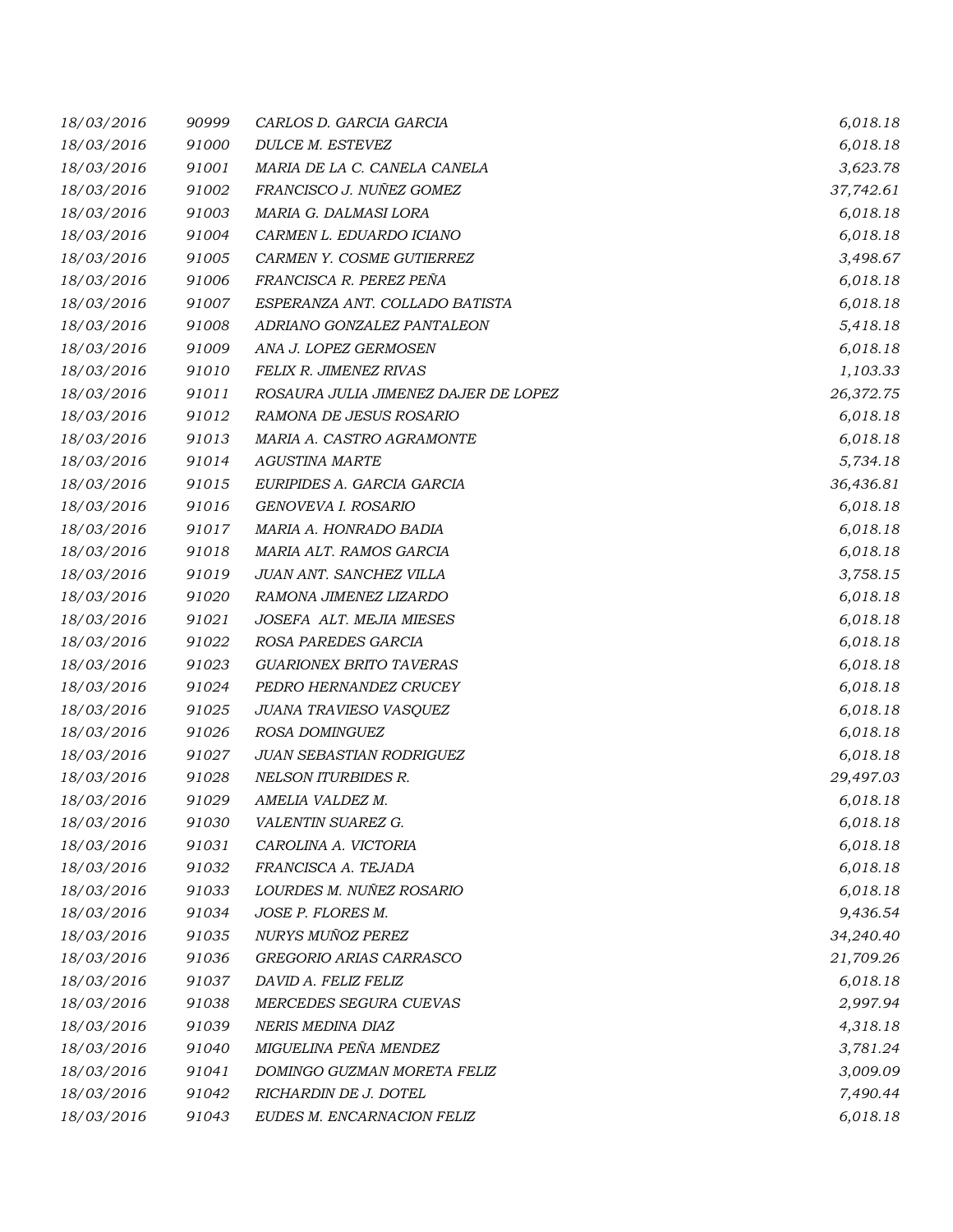| 18/03/2016 | 91044 | NEREIDA FLORIAN SANTANA                 | 6,018.18  |
|------------|-------|-----------------------------------------|-----------|
| 18/03/2016 | 91045 | SERGIO OLIVERO FELIZ                    | 7,453.56  |
| 18/03/2016 | 91046 | ROSAURA FERRERAS FERRERAS               | 6,018.18  |
| 18/03/2016 | 91047 | NURIS M. NOVAS MATOS                    | 4,316.57  |
| 18/03/2016 | 91048 | MIGUEL MEDINA PEREZ                     | 12,252.15 |
| 18/03/2016 | 91049 | LIVIO G. RIVAS                          | 6,018.18  |
| 18/03/2016 | 91050 | <b>ISMAEL PEÑA</b>                      | 10,720.63 |
| 18/03/2016 | 91051 | BIENVENIDA VELOZ                        | 6,018.18  |
| 18/03/2016 | 91052 | EUGENIA PEREZ SANTANA                   | 5,359.88  |
| 18/03/2016 | 91053 | PEDRO REYES MEDINA                      | 5,718.18  |
| 18/03/2016 | 91054 | FELICIA CUEVAS CARVAJAL                 | 3,696.13  |
| 18/03/2016 | 91055 | <b>JUSTO FERRERAS PEREZ</b>             | 6,018.18  |
| 18/03/2016 | 91056 | VICTOR R. CONCEPCION ROMERO             | 6,018.18  |
| 18/03/2016 | 91057 | ADELFA A. HERRERA TERRERO               | 6,018.18  |
| 18/03/2016 | 91058 | <b>JULIO H. HERRERA MATOS</b>           | 1,103.33  |
| 18/03/2016 | 91059 | SENEO MONTERO MONTAS                    | 3,753.86  |
| 18/03/2016 | 91060 | XIOMARA A. MONTERO JIMENEZ              | 5,534.11  |
| 18/03/2016 | 91061 | RAMON A. MORETA                         | 5,618.18  |
| 18/03/2016 | 91062 | SIMONA FAMILIA ZABALA                   | 4,377.98  |
| 18/03/2016 | 91063 | VENECIA RUIZ MATEO                      | 4,044.94  |
| 18/03/2016 | 91064 | AUGUSTO E. OVIEDO PEÑA                  | 6,846.76  |
| 18/03/2016 | 91065 | ANERTA ALT. RODRIGUEZ                   | 32,683.32 |
| 18/03/2016 | 91066 | RAMON A. GUTIERREZ GARCIA               | 6,018.18  |
| 18/03/2016 | 91067 | JUAN DE LA C. TEJEDA ACOSTA             | 10,020.54 |
| 18/03/2016 | 91068 | JUANA LUCIA A. SANCHEZ G.               | 6,018.18  |
| 18/03/2016 | 91069 | ANTHIA M. REYES JIMENEZ                 | 5,376.89  |
| 18/03/2016 | 91070 | MANUEL E. SOSA CRUZ                     | 5,518.18  |
| 18/03/2016 | 91071 | DANIEL MEDINA BELLIARD                  | 6,018.18  |
| 18/03/2016 | 91072 | LUCILA NUÑEZ CASTRO                     | 6,018.18  |
| 18/03/2016 | 91073 | ANA M. BAEZ ROSARIO                     | 6,018.18  |
| 18/03/2016 | 91074 | RAMONA REYES CARRASCO                   | 6,018.18  |
| 18/03/2016 | 91075 | ELBA H. VARGAS FRIAS                    | 6,018.18  |
| 18/03/2016 | 91076 | EVARISTO JIMENEZ FIGUEREO               | 10,720.63 |
| 18/03/2016 | 91077 | GUARINA E. MERCEDES HERNANDEZ FERDINARD | 6,018.18  |
| 18/03/2016 | 91078 | LUIS J. BOURGET FROMETA                 | 38,387.50 |
| 18/03/2016 | 91079 | RUTH MONTALVO FRANCISCO                 | 29,497.03 |
| 18/03/2016 | 91080 | ROSARIO N. ARIAS GERMAN                 | 6,018.18  |
| 18/03/2016 | 91081 | ELIDA E. SANCHEZ NINA                   | 16,855.44 |
| 18/03/2016 | 91082 | ENEIDA DOMINGUEZ                        | 6,018.18  |
| 18/03/2016 | 91083 | JOSEFINA GURIDIS POZO                   | 6,018.18  |
| 18/03/2016 | 91084 | ALTAGRACIA M. PLACENCIO FORTUNA         | 6,018.18  |
| 18/03/2016 | 91085 | ARGENTINA ORTIZ PERDOMO                 | 5,318.18  |
| 18/03/2016 | 91086 | CARMELA MATOS TEJEDA                    | 6,018.18  |
| 18/03/2016 | 91087 | MARIA SEVERINO DE LEON                  | 6,018.18  |
| 18/03/2016 | 91088 | JULIANA PINEDA                          | 6,018.18  |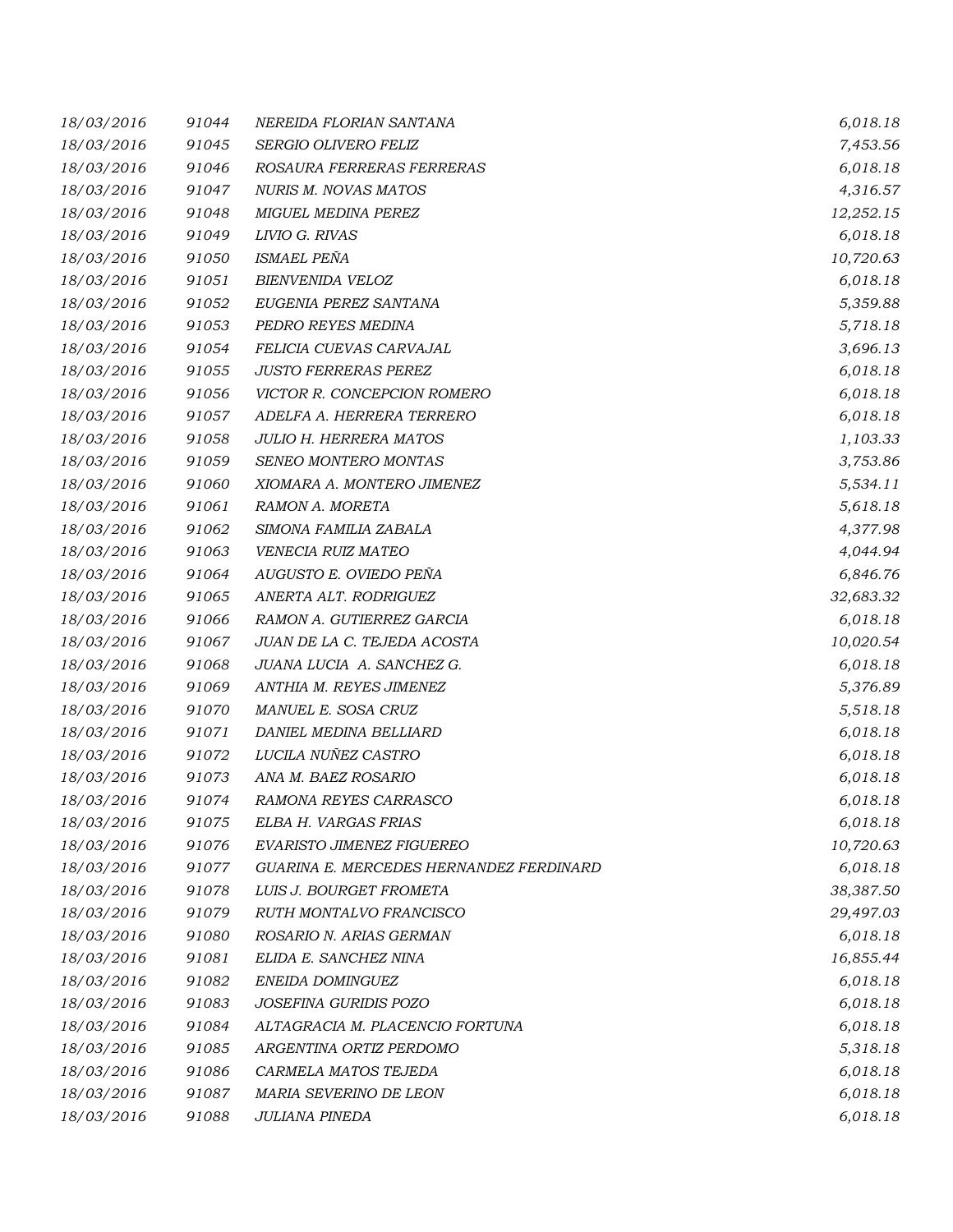| 18/03/2016 | 91089 | MANUEL A. LEMONIER JIMENEZ              | 311.88    |
|------------|-------|-----------------------------------------|-----------|
| 18/03/2016 | 91090 | MARITZA MEJIA DUVERGE                   | 5,518.18  |
| 18/03/2016 | 91091 | <b>JOSEFA REYES APONTE</b>              | 6,018.18  |
| 18/03/2016 | 91092 | DANIEL TELLERIAS VASQUEZ                | 6,018.18  |
| 18/03/2016 | 91093 | CARMEN MA. MORALES MORALES              | 5,518.18  |
| 18/03/2016 | 91094 | <b>JULIA ARRIAGA PONTIER</b>            | 6,018.18  |
| 18/03/2016 | 91095 | ELUPINA SANTANA RIVERA                  | 3,066.09  |
| 18/03/2016 | 91096 | HILDA L. LAMARCHE UBIERA                | 4,362.57  |
| 18/03/2016 | 91097 | EDELMIRA RAMIREZ DE ESPINAL             | 6,018.18  |
| 18/03/2016 | 91098 | LUCINDA ESPINAL                         | 5,834.18  |
| 18/03/2016 | 91099 | CARMEN A. CASADO MARTINEZ               | 6,018.18  |
| 18/03/2016 | 91100 | INES JOSE G.                            | 922.18    |
| 18/03/2016 | 91101 | <b>EMILIO PEREZ CASTRO</b>              | 6,018.18  |
| 18/03/2016 | 91102 | <b>MELANIA BELEN</b>                    | 3,180.56  |
| 18/03/2016 | 91103 | MARINA VASQUEZ M.                       | 6,018.18  |
| 18/03/2016 | 91104 | JUANA JIMENEZ E.                        | 6,018.18  |
| 18/03/2016 | 91105 | GRAL. ROBERTO M. RAMIREZ MARTINEZ       | 55,674.02 |
| 18/03/2016 | 91106 | SGTO. NELSON G. SUAREZ MOREL            | 16,000.00 |
| 18/03/2016 | 91107 | 1ER. TTE. ALFREDO PEREZ MEDRANO         | 16,000.00 |
| 18/03/2016 | 91108 | ASIMILADO ANGEL ANT. M. MORBAN GARCIA   | 16,000.00 |
| 18/03/2016 | 91109 | SGTO. JUAN C. MADE PIÑA                 | 16,000.00 |
| 18/03/2016 | 91110 | SGTO. MR. GERARDO A. ENCARNACION RINCON | 19,733.33 |
| 18/03/2016 | 91111 | 2DO. TTE. PASCUAL NOVAS SEGURA          | 15,000.00 |
| 18/03/2016 | 91112 | CABO FRANCISCO DE LA CRUZ DE LA CRUZ    | 8,000.00  |
| 18/03/2016 | 91113 | MAYOR RICARDO SUBERVI PEREZ             | 18,000.00 |
| 18/03/2016 | 91114 | MAYOR FRANKLIN A. ESTEVEZ CONTRERAS     | 18,000.00 |
| 18/03/2016 | 91115 | CAP. LORENZO GARCIA MARTINEZ            | 14,000.00 |
| 18/03/2016 | 91116 | 1ER.TTE. SABINO ALCANTARA MARTINEZ      | 13,000.00 |
| 18/03/2016 | 91117 | 1ER. TTE. GEOVANNY B. PERALTA BRITO     | 13,000.00 |
| 18/03/2016 | 91118 | TTE. DE FRAGATA RAMON DIAZ MARIA        | 12,000.00 |
| 18/03/2016 | 91119 | 2DO. TTE. ANA F. ORTEGA POLANCO         | 12,000.00 |
| 18/03/2016 | 91120 | 2DO. TTE. EDGAR ANT. ROSARIO RODRIGUEZ  | 12,000.00 |
| 18/03/2016 | 91121 | 2DO. TTE. SANTIAGO CONTRERAS HERRERA    | 12,000.00 |
| 18/03/2016 | 91122 | 2DO. TTE. PEDRO J. MARTINEZ ENCARNACION | 12,000.00 |
| 18/03/2016 | 91123 | 2DO. TTE. LAISY VASQUEZ SEGURA          | 12,000.00 |
| 18/03/2016 | 91124 | SGTO. MR. GREGORIO RAMIREZ DOMINGUEZ    | 11,000.00 |
| 18/03/2016 | 91125 | SGTO. MR. CARLOS Y. DE OLEO MATEO       | 11,000.00 |
| 18/03/2016 | 91126 | SGTO. MR. VICTOR ANT. CHECO CORNELIO    | 11,000.00 |
| 18/03/2016 | 91127 | SGTO. MR. RAULY LIZARDO LORENZO         | 11,000.00 |
| 18/03/2016 | 91128 | SGTO. MR. ALBERTO RAMIREZ DE LA CRUZ    | 11,000.00 |
| 18/03/2016 | 91129 | RASO MICHELL D. ORTEGA ORTIZ            | 8,000.00  |
| 18/03/2016 | 91130 | RASO WILLIAM VALDEZ CABRERA             | 8,000.00  |
| 18/03/2016 | 91131 | RASO JOSE R. BRITO ORTEGA               | 8,000.00  |
| 18/03/2016 | 91132 | CABO PABLO BRAND ADON                   | 8,000.00  |
| 18/03/2016 | 91133 | CABO JULIO C. HEREDIA                   | 8,000.00  |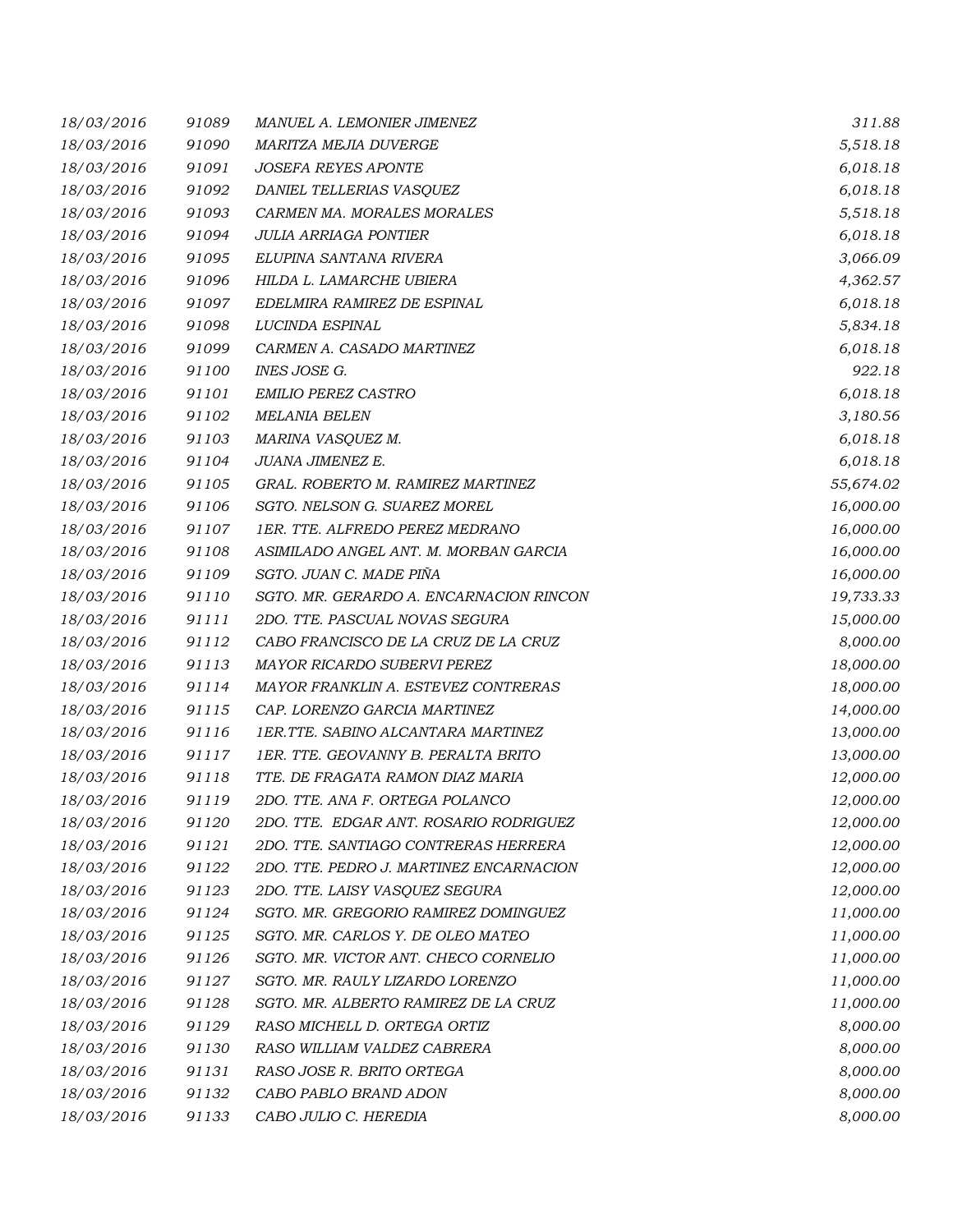| 18/03/2016 | 91134 | CABO DANNIS ACOSTA REINOSO               | 8,000.00  |
|------------|-------|------------------------------------------|-----------|
| 18/03/2016 | 91135 | MAYOR MARIO O. PEREZ NOVAS               | 29,000.00 |
| 18/03/2016 | 91136 | MAYOR DAMIAN ANT. OVALLES JORGE          | 18,000.00 |
| 18/03/2016 | 91137 | RASO JOSE D. ADAMES HEREDIA              | 8,739.50  |
| 18/03/2016 | 91138 | CABO NELSON ARIAS ESPINAL                | 8,739.50  |
| 18/03/2016 | 91139 | CAP. PABLO J. MORA ALCANTARA             | 14,000.00 |
| 18/03/2016 | 91140 | 1ER. TTE. RANCIS N. ROSARIO RODRIGUEZ    | 13,000.00 |
| 18/03/2016 | 91141 | 1ER. TTE. ANGEL A. NERO ACOSTA           | 13,000.00 |
| 18/03/2016 | 91142 | 1ER. TTE. MANUEL CONTRERAS SANTANA       | 13,000.00 |
| 18/03/2016 | 91143 | 1ER. TTE. RUBEN VILLAR DIAZ              | 13,000.00 |
| 18/03/2016 | 91144 | 2DO. TTE. JOSE VLADIMIR UREÑA ORTEGA     | 11,950.00 |
| 18/03/2016 | 91145 | 2DO. TTE. EUGENIA RAMIREZ DE JESUS       | 12,000.00 |
| 18/03/2016 | 91146 | 2DO. TTE. RICARDO ANT. SOSA DISLA        | 12,000.00 |
| 18/03/2016 | 91147 | 2DO. TTE. EDDY ANT. OVALLE               | 12,000.00 |
| 18/03/2016 | 91148 | 2DO. TTE. DOMINGO NUÑEZ                  | 12,000.00 |
| 18/03/2016 | 91149 | 2DO. TTE. KENNEDY PINALES ENCARNACION    | 12,000.00 |
| 18/03/2016 | 91150 | SGTO. JUAN ALB. ACOSTA MEJIA             | 10,000.00 |
| 18/03/2016 | 91151 | SGTO. JOSE ML. SOSA MARTE                | 10,000.00 |
| 18/03/2016 | 91152 | CABO JOSE P. REYES CONCEPCION            | 10,000.00 |
| 18/03/2016 | 91153 | SGTO. BACILIO SILVERIO POLE              | 10,000.00 |
| 18/03/2016 | 91154 | SGTO. REYNARDO F. SELMO                  | 10,000.00 |
| 18/03/2016 | 91155 | CABO ANGELA MA. QUEZADA VASQUEZ          | 8,000.00  |
| 18/03/2016 | 91156 | RASO MARIO O. PEREZ PEREZ                | 8,000.00  |
| 18/03/2016 | 91157 | 2DO. TTE. YEAN E. ROBLES SOTO            | 22,000.00 |
| 18/03/2016 | 91158 | CAP. JULIO PEREZ ESPINAL                 | 20,000.00 |
| 18/03/2016 | 91159 | TTE. COR. SECUNDINO MERCEDES PEGUERO     | 20,000.00 |
| 18/03/2016 | 91160 | CAP. PABLO R. PEREZ VOLQUEZ              | 23,110.00 |
| 18/03/2016 | 91161 | MAYOR LEONARDO JIMENEZ ENCARNACION       | 18,000.00 |
| 18/03/2016 | 91162 | 1ER. TTE. JUAN R. DUARTE LIRANZO         | 14,000.00 |
| 18/03/2016 | 91163 | CAP. FELICIANO OGANDO RODRIGUEZ          | 14,000.00 |
| 18/03/2016 | 91164 | CAP. CARLOS ROSARIO MORILLO              | 14,000.00 |
| 18/03/2016 | 91165 | CAP. ANGEL DE LOS S. DUVERGE AGUASVIVAS  | 14,000.00 |
| 18/03/2016 | 91166 | TTE. DE FRAGATA ARSENIO DIAZ RAMIREZ     | 12,000.00 |
| 18/03/2016 | 91167 | 2DO. TTE. RAFAEL ANT. FAÑA RODRIGUEZ     | 12,000.00 |
| 18/03/2016 | 91168 | 2DO. TTE. LUIS R. VARGAS GOMEZ           | 12,000.00 |
| 18/03/2016 | 91169 | 2DO. TTE. RAFAEL ESPINAL BRITO           | 12,000.00 |
| 18/03/2016 | 91170 | 2DO. TTE. NELCIDO RODRIGUEZ ACOSTA       | 12,000.00 |
| 18/03/2016 | 91171 | 2DO. TTE. JOSE ML. REYES MENDEZ          | 12,000.00 |
| 18/03/2016 | 91172 | 2DO. TTE. HENRY G. RAMIREZ LLAUGER       | 12,000.00 |
| 18/03/2016 | 91173 | 2DO. TTE. IDALINO DIAZ PEREZ             | 12,000.00 |
| 18/03/2016 | 91174 | SGTO. MR. CHARLES AMADO BENCOSME POLANCO | 11,000.00 |
| 18/03/2016 | 91175 | SGTO. MR. JEUDY V. READ TINEO            | 11,000.00 |
| 18/03/2016 | 91176 | SGTO. MR. ANTERO DECENA HEREDIA          | 11,000.00 |
| 18/03/2016 | 91177 | SGTO. EDGAR ML. BRITO B.                 | 10,000.00 |
| 18/03/2016 | 91178 | SGTO. KELVIN DEL JESUS ENCARNACION       | 10,000.00 |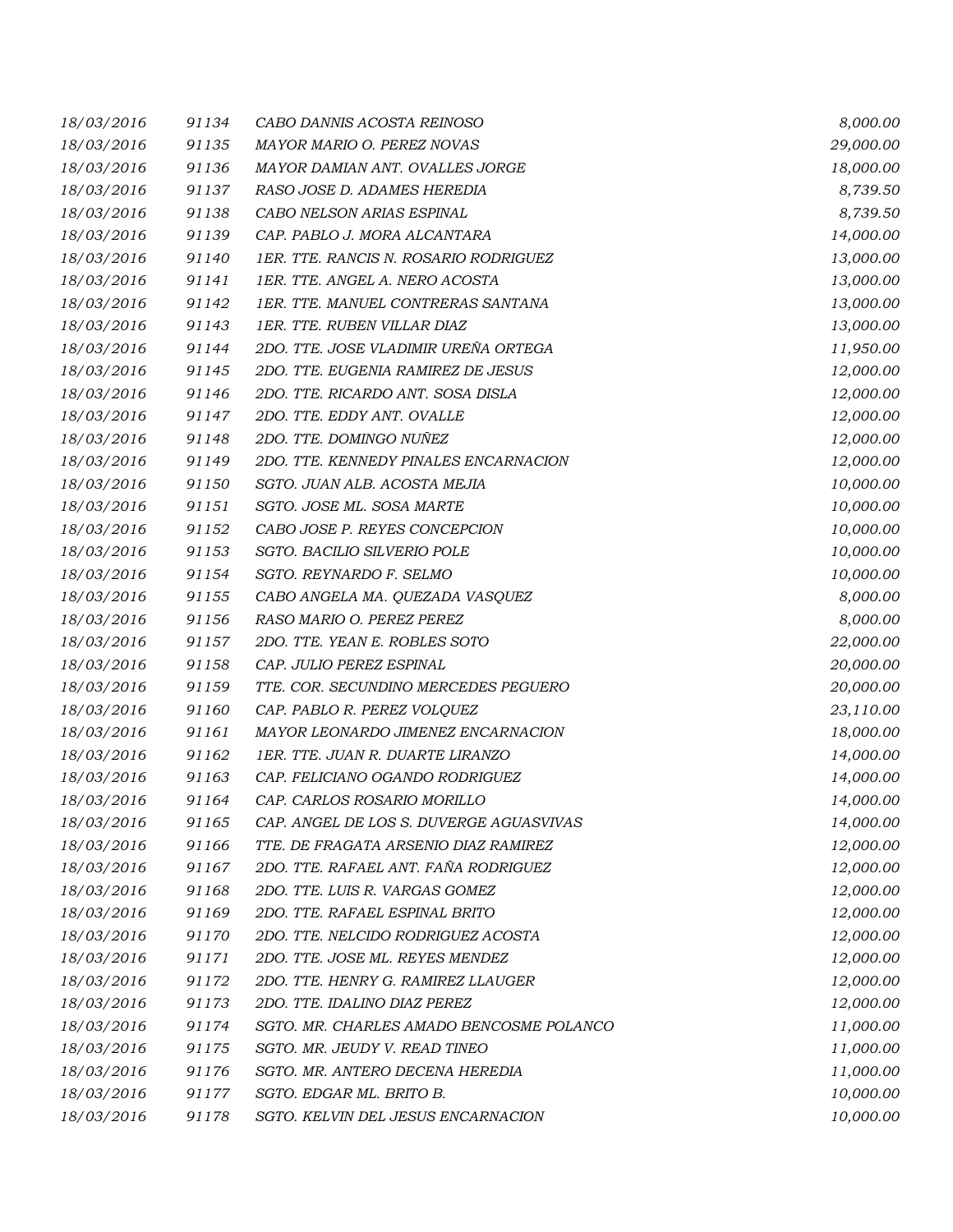| 18/03/2016 | 91179 | SGTO. FELIX ANT NOBOA NOBOA                   | 10,000.00 |
|------------|-------|-----------------------------------------------|-----------|
| 18/03/2016 | 91180 | SGTO. JOSE MONTERO VALDEZ                     | 10,000.00 |
| 18/03/2016 | 91181 | SGTO. FRANCISCO DE LOS SANTOS CAPELLAN        | 10,000.00 |
| 18/03/2016 | 91182 | SGTO. JOSE ALB. ANTUNA CALDERON               | 10,000.00 |
| 18/03/2016 | 91183 | SGTO. FRANCISCO J. CARRASCO CABREJA           | 10,000.00 |
| 18/03/2016 | 91184 | SGTO. ELVIS RODRIGUEZ RODRIGUEZ               | 10,000.00 |
| 18/03/2016 | 91185 | SGTO. RICARDO MONTES DE OCA DE LA CRUZ        | 10,000.00 |
| 18/03/2016 | 91186 | SGTO. MR. JESUS D. RIVERA FRIAS               | 10,000.00 |
| 18/03/2016 | 91187 | CABO ELISAUL FELIZ BATISTA                    | 8,000.00  |
| 18/03/2016 | 91188 | RASO EDWARD DOÑE ALCANTARA                    | 8,000.00  |
| 18/03/2016 | 91189 | CABO OSCAL L. NIN NIN                         | 8,000.00  |
| 18/03/2016 | 91190 | CABO ANDERSON PAREDES RAMIREZ                 | 8,000.00  |
| 18/03/2016 | 91191 | RASO LUIS G. HERNANDEZ SOSA                   | 8,000.00  |
| 18/03/2016 | 91192 | TTE. COR. JUAN C. JIMENEZ HIDALGO             | 43,366.01 |
| 18/03/2016 | 91193 | TTE. COR. RAMON ANT. NIN RAMIREZ              | 20,000.00 |
| 18/03/2016 | 91194 | MAYOR PEDRO L. ALVAREZ AGRAMONTE              | 20,000.00 |
| 18/03/2016 | 91195 | TTE. COR. JUNIOR SAVIÑON PEREZ                | 20,000.00 |
| 18/03/2016 | 91196 | CAPITAN LUIS MARIÑEZ P.                       | 19,197.23 |
| 18/03/2016 | 91197 | 1ER TTE. MARTIN NUÑEZ P.                      | 16,602.93 |
| 18/03/2016 | 91198 | MAYOR CARLOS J. LORA JIMENEZ                  | 16,360.00 |
| 18/03/2016 | 91199 | RASO ANDY DE LOS SANTOS RODRIGUEZ             | 16,000.00 |
| 18/03/2016 | 91200 | SGTO. MR. TONY DE LA ROSA PEREZ               | 16,000.00 |
| 18/03/2016 | 91201 | 2DO TTE. PEDRO RAMIREZ M. P.N.                | 15,501.64 |
| 18/03/2016 | 91202 | 2DO. TTE. SANTOS SANTANA LEBRON               | 15,000.00 |
| 18/03/2016 | 91203 | 2DO TTE. PEDRO GARCIA ROMERO                  | 13,354.00 |
| 18/03/2016 | 91204 | TTE. COR. DOMINGO A. SALAZAR M.               | 12,000.00 |
| 18/03/2016 | 91205 | SGTO. ISRRAEL CABRERA CABRERA                 | 12,000.00 |
| 18/03/2016 | 91206 | TTE. COR. MIGUEL ALB. BALBUENA ALVAREZ        | 12,000.00 |
| 18/03/2016 | 91207 | MAYOR LUIS MARIA REYNOSO                      | 10,939.73 |
| 18/03/2016 | 91208 | MAYOR CARLOS E. AQUINO                        | 10,000.00 |
| 18/03/2016 | 91209 | 2DO. TTE. JUAN MARTINEZ SALAS                 | 10,000.00 |
| 18/03/2016 | 91210 | MAYOR VICTOR J. MOREL DE LA CRUZ              | 10,000.00 |
| 18/03/2016 | 91211 | MAYOR ROBERTO AVILA CONCEPCION                | 10,000.00 |
| 18/03/2016 | 91212 | MAYOR SANTIAGO B. FRANCO LORENZO              | 10,000.00 |
| 18/03/2016 | 91213 | MAYOR ROBERTO L. LEREBOURS GARCIA             | 10,000.00 |
| 18/03/2016 | 91214 | CAPITAN SEGUNDO RIVERA                        | 14,000.00 |
| 18/03/2016 | 91215 | CAP. ANATACIO S. MARIÑEZ BRUJAN               | 21,000.00 |
| 18/03/2016 | 91216 | SGTO. MR. PORFIRIO DE LOS SANTOS ROSARIO      | 8,000.00  |
| 18/03/2016 | 91217 | CAP. JOSE GARCIA BELTRE                       | 8,000.00  |
| 18/03/2016 | 91218 | 1ER. TTE. ISAAC VALDEZ CESPEDES               | 7,500.00  |
| 18/03/2016 | 91219 | 1ER. TTE. MANUEL A. CUEVAS ROSARIO            | 7,500.00  |
| 18/03/2016 | 91220 | 1ER. TTE. FRANCISCO ALB. MORA                 | 7,500.00  |
| 18/03/2016 | 91221 | 1ER. TTE. HENDRIK ANT. DE LOS SANTOS CESPEDES | 7,500.00  |
| 18/03/2016 | 91222 | 1ER. TTE. BIENVENIDA ALT. ORTIZ CUEVAS        | 7,500.00  |
| 18/03/2016 | 91223 | 1ER. TTE. DORKA O. PEÑA CAMPOS                | 7,500.00  |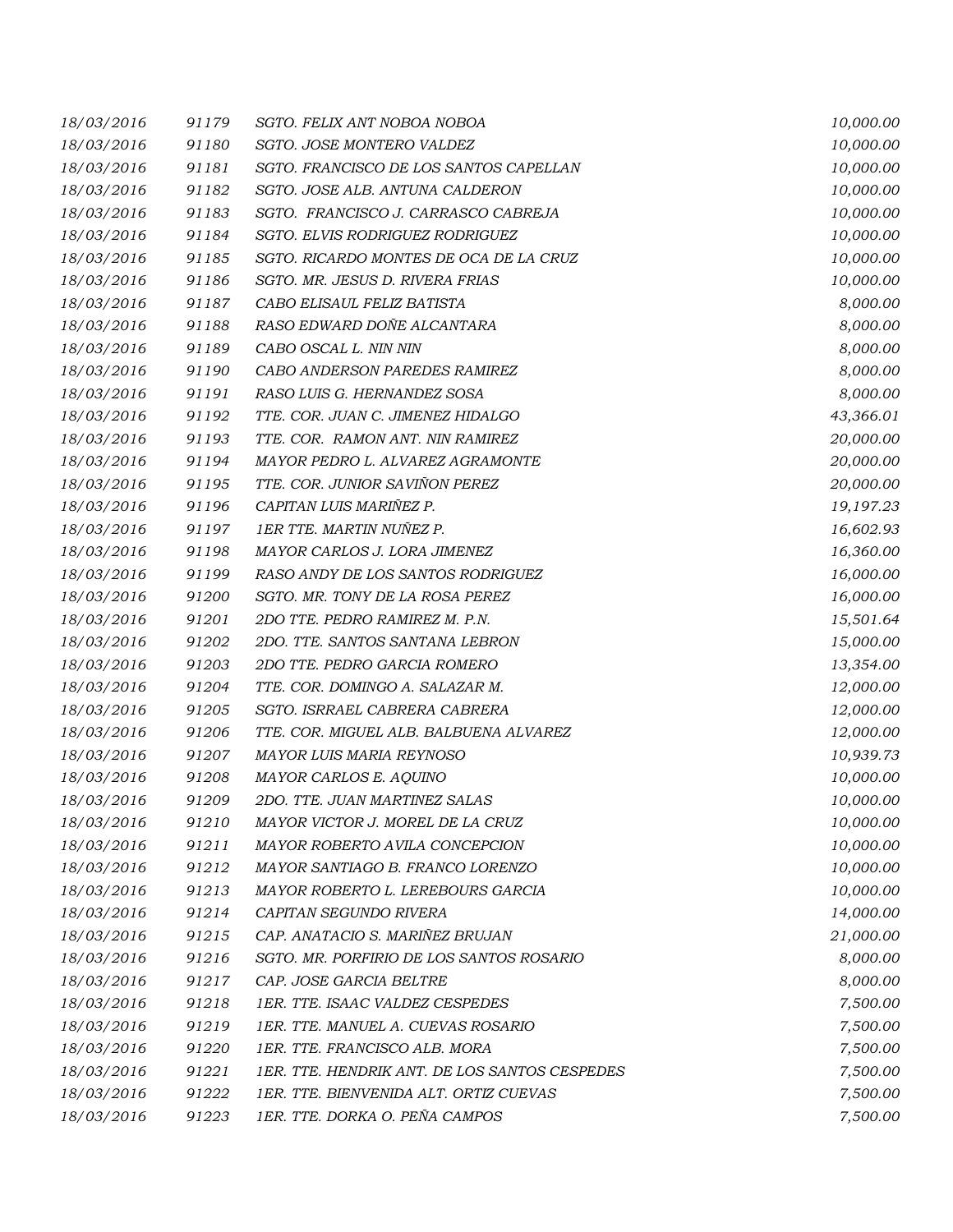| 18/03/2016 | 91224 | 1ER. TTE. NAPOLES O. MEJIA MORDAN      | 7,500.00  |
|------------|-------|----------------------------------------|-----------|
| 18/03/2016 | 91225 | 2DO. TTE. LUIS ANT. REYES CUEVAS       | 7,000.00  |
| 18/03/2016 | 91226 | 2DO. TTE. SIRIACO VARGAS PICHARDO      | 7,000.00  |
| 18/03/2016 | 91227 | 2DO. TTE. JOSE O. GUZMAN RAMIREZ       | 7,000.00  |
| 18/03/2016 | 91228 | 2DO. TTE. PEDRO BELTRE VICIOSO         | 7,000.00  |
| 18/03/2016 | 91229 | 2DO. TTE. EDDY ANT. TRIUNFEL SOCORRO   | 7,000.00  |
| 18/03/2016 | 91230 | 2DO. TTE. PABLO PAREDES DE JESUS       | 7,000.00  |
| 18/03/2016 | 91231 | 2DO. TTE. DIOMEDES VALLEJO ALCANTARA   | 7,000.00  |
| 18/03/2016 | 91232 | TTE. DE CORBETA DENNY ANT ANTIGUA PEÑA | 7,000.00  |
| 18/03/2016 | 91233 | 2DO. TTE. ELADIO SANCHEZ PANIAGUA      | 7,000.00  |
| 18/03/2016 | 91234 | 2DO. TTE. DIONICIO DE LA ROSA CASILLA  | 7,000.00  |
| 18/03/2016 | 91235 | 2DO. TTE. EDUALDO DE LEON LORENZO      | 7,000.00  |
| 18/03/2016 | 91236 | 2DO. TTE. VICTOR A. ESPINAL MINAYA     | 7,000.00  |
| 18/03/2016 | 91237 | SGTO. MR. ANGEL DE JESUS TORIBIO       | 6,500.00  |
| 18/03/2016 | 91238 | SGTO. MR. ELIZABETH GERMOSEN REYES     | 6,500.00  |
| 18/03/2016 | 91239 | SGTO. MR. YUNIOR D' OLEO MONTERO       | 11,000.00 |
| 18/03/2016 | 91240 | SGTO. MR. INOCENCIO MOJICA JIMENEZ     | 11,000.00 |
| 18/03/2016 | 91241 | SGTO. AMAURYS GOMEZ SIMON              | 6,000.00  |
| 18/03/2016 | 91242 | SGTO. SIMON DE LA ROSA ARCANGEL        | 6,000.00  |
| 18/03/2016 | 91243 | SGTO. VENTURA ADON MAMBRU              | 6,000.00  |
| 18/03/2016 | 91244 | SGTO. CRISELVA GARCIA VALDEZ           | 6,000.00  |
| 18/03/2016 | 91245 | SGTO. ISMAEL ZAYAS SANCHEZ             | 6,000.00  |
| 18/03/2016 | 91246 | SGTO. JEOVANNY H. PEÑA ORTIZ           | 6,000.00  |
| 18/03/2016 | 91247 | SGTO. NILSON M. CUEVAS CAPELLAN        | 6,000.00  |
| 18/03/2016 | 91248 | SGTO. ROBERTO PEREZ VASQUEZ            | 6,000.00  |
| 18/03/2016 | 91249 | SGTO. SERGIO H. NIN ABAD               | 6,000.00  |
| 18/03/2016 | 91250 | SGTO. DIACONA LORENZO GARCIA           | 6,000.00  |
| 18/03/2016 | 91251 | 1ER. TTE. AUDRY MA. OSORIA VILLAR      | 6,000.00  |
| 18/03/2016 | 91252 | SGTO. EURIPIDE R. ALBERTO TOLENTINO    | 6,000.00  |
| 18/03/2016 | 91253 | SGTO. MR. MILAGROS ALT. MEDINA ROSARIO | 5,500.00  |
| 18/03/2016 | 91254 | RASO ELIANA E. SENCION PEREZ           | 5,000.00  |
| 18/03/2016 | 91255 | RASO HECTOR Y. GUERRERO RODRIGUEZ      | 5,000.00  |
| 18/03/2016 | 91256 | SGTO. MR. MARIO ANT. FULGENCIO GARCIA  | 5,000.00  |
| 18/03/2016 | 91257 | CABO EDGAR PINEDA ROSSO                | 5,000.00  |
| 18/03/2016 | 91258 | RASO DIANA K. PERDOMO DE LA CRUZ       | 5,000.00  |
| 18/03/2016 | 91259 | RASO DEYVI RAMIREZ                     | 5,000.00  |
| 18/03/2016 | 91260 | RASO BILL OTAÑEZ CAYETANO              | 5,000.00  |
| 18/03/2016 | 91261 | RASO MARITZA SILFA FAÑA                | 5,000.00  |
| 18/03/2016 | 91262 | CABO EDGAR ANT. RODRIGUEZ VEGA         | 5,000.00  |
| 18/03/2016 | 91263 | CABO WILLIAM HERNANDEZ ROSARIO         | 8,000.00  |
| 18/03/2016 | 91264 | CABO YOHANYS MA. ALVAREZ JIMENEZ       | 5,000.00  |
| 18/03/2016 | 91265 | RASO RICHARDSON OGANDO MELO            | 5,000.00  |
| 18/03/2016 | 91266 | RASO RENE A. MARCELINO MORAN           | 5,000.00  |
| 18/03/2016 | 91267 | SGTO. HILARIO AMPARO REYES             | 5,000.00  |
| 18/03/2016 | 91268 | SGTO. FELIX J. PUELLO JIMENEZ          | 5,000.00  |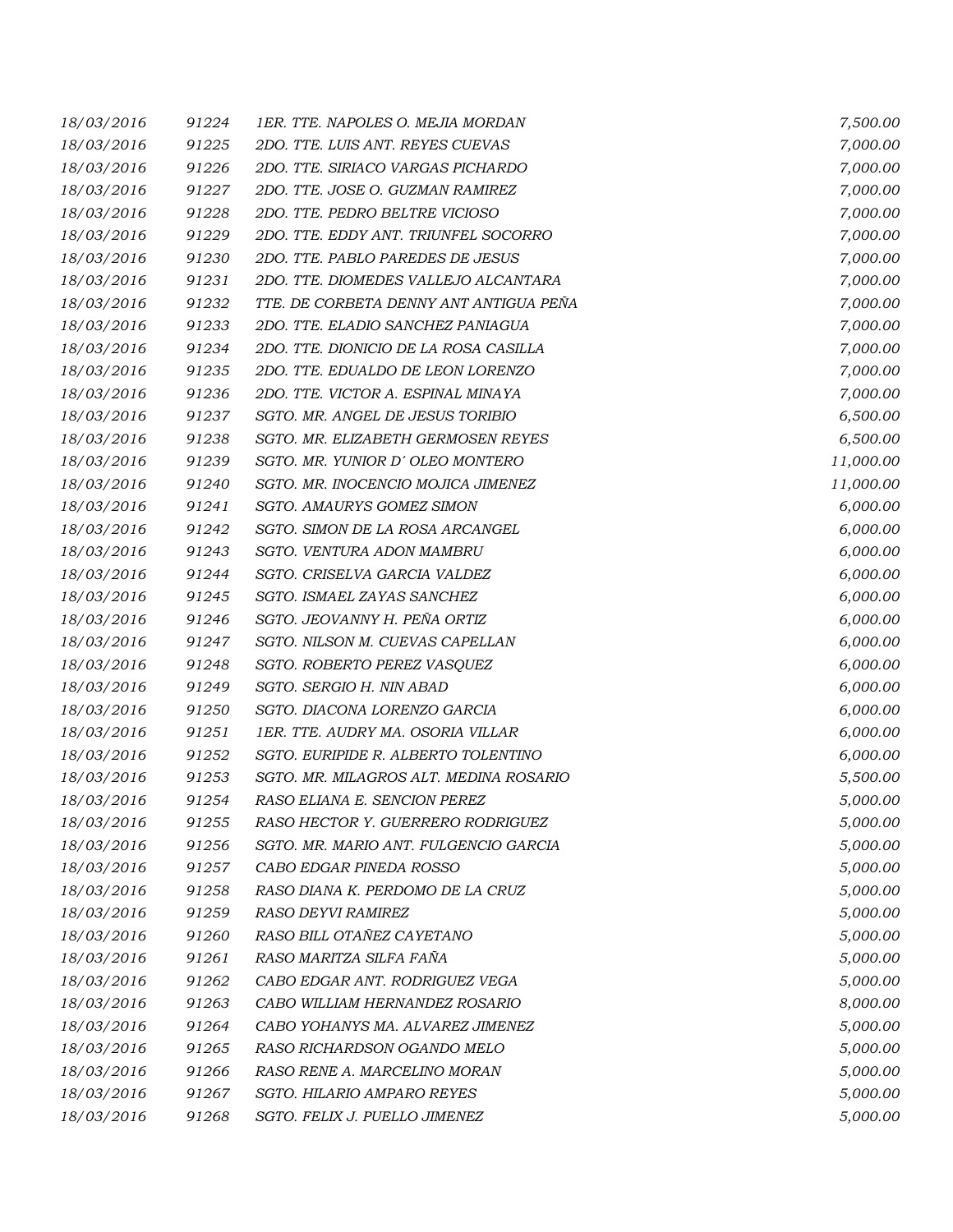| 18/03/2016 | 91269 | CABO CESILIA MEDINA MATEO                 | 5,000.00  |
|------------|-------|-------------------------------------------|-----------|
| 18/03/2016 | 91270 | CABO EDUARDO ENCARNACION AQUINO           | 5,000.00  |
| 18/03/2016 | 91271 | RASO FRANCISCO J. ENCARNACION PEREZ       | 5,000.00  |
| 18/03/2016 | 91272 | RASO FERNANDO DE LOS SANTOS DE LOS SANTOS | 7,166.67  |
| 18/03/2016 | 91273 | SGTO. WENDY G. REYES CEPEDA               | 4,000.00  |
| 18/03/2016 | 91274 | SGTO. RICARDO ANT. CAMPUSANO TERRERO      | 4,000.00  |
| 18/03/2016 | 91275 | MAYOR ROQUE HERNANDEZ BENAVIDES           | 24,000.00 |
| 18/03/2016 | 91276 | 1ER. TTE. INRY J. ALCANTARA ROMERO        | 13,500.00 |
| 18/03/2016 | 91277 | SGTO. MR. SANDY M. PUENTE DE LOS SANTOS   | 16,000.00 |
| 18/03/2016 | 91278 | MAYOR RAUL TAVERAS D.                     | 18,000.00 |
| 18/03/2016 | 91279 | RASO NATANEL BELEN HERNANDEZ              | 8,739.50  |
| 18/03/2016 | 91280 | 1ER. TTE. FERNANDO GOMEZ MENDEZ           | 13,000.00 |
| 18/03/2016 | 91281 | 2DO. TTE. JOSE G. MARIÑEZ TURBI           | 12,000.00 |
| 18/03/2016 | 91282 | 2DO. TTE. YOHANIS GONZALEZ ALVAREZ        | 12,000.00 |
| 18/03/2016 | 91283 | SGTO. MR. WILSON NUÑEZ TOLENTINO          | 11,000.00 |
| 18/03/2016 | 91284 | SGTO. FELIX B. MESA ARISMENDY             | 10,000.00 |
| 18/03/2016 | 91285 | SGTO. RAUL GARCIA HENRIQUEZ               | 10,000.00 |
| 18/03/2016 | 91286 | CABO ANGEL A. ARRIAGA RODRIGUEZ           | 8,000.00  |
| 18/03/2016 | 91287 | SGTO. EYOEL TOLENTINO DE LA CRUZ          | 10,000.00 |
| 18/03/2016 | 91288 | COR. PAUL CORDERO MONTES DE OCA           | 59,674.02 |
| 18/03/2016 | 91289 | MAYOR RAFAEL ESPINOSA F.                  | 18,000.00 |
| 18/03/2016 | 91290 | CAP. EDWARD A. CASTILLO RODRIGUEZ         | 24,000.00 |
| 18/03/2016 | 91291 | 2DO. TTE. JUAN A. MERCEDES VASQUEZ        | 18,000.00 |
| 18/03/2016 | 91292 | 1ER. TTE. VICTOR ML. PEREZ JIMENEZ        | 17,000.00 |
| 18/03/2016 | 91293 | 1ER. TTE. GARY A. MEDRANO SOTO            | 17,000.00 |
| 18/03/2016 | 91294 | SGTO. MR. YSIDRO ML. RODRIGUEZ ROJAS      | 16,000.00 |
| 18/03/2016 | 91295 | SGTO. GERFIS ROA DE LA ROSA               | 16,000.00 |
| 18/03/2016 | 91296 | CABO ANDRES A. MERCEDES MORILLO           | 16,000.00 |
| 18/03/2016 | 91297 | CAP. KAROL R. MENDEZ ROSARIO              | 15,000.00 |
| 18/03/2016 | 91298 | SGTO. PEDRO ANT. SERRANO DILONE           | 15,000.00 |
| 18/03/2016 | 91299 | RASO JUNIOR A. VALENTIN PUENTE            | 15,000.00 |
| 18/03/2016 | 91300 | SGTO. JOSE L. MARIA                       | 15,000.00 |
| 18/03/2016 | 91301 | SGTO. DIONY GARCIA SUERO                  | 16,000.00 |
| 18/03/2016 | 91302 | SGTO. RAMON ANT. ROSARIO PEÑA             | 12,000.00 |
| 18/03/2016 | 91303 | CABO YSAURI GOMEZ MENDEZ                  | 11,000.00 |
| 18/03/2016 | 91304 | SGTO. REYES ARIAS                         | 10,196.33 |
| 18/03/2016 | 91305 | 1ER. TTE. YESENIA ANT. BATISTA ORTIZ      | 10,000.00 |
| 18/03/2016 | 91306 | MAYOR DAMIAN F. MORA                      | 18,000.00 |
| 18/03/2016 | 91307 | CABO HILARIO SEVERINO PASCUAL             | 9,000.00  |
| 18/03/2016 | 91308 | CABO SANTO A. BRUJAN AQUINO               | 8,739.81  |
| 18/03/2016 | 91309 | CABO ELPIDIO DIAZ VALLEJO                 | 8,739.73  |
| 18/03/2016 | 91310 | CAP. VIRGILIO DE J. SARMIENTO             | 14,000.00 |
| 18/03/2016 | 91311 | CABO ENRIQUE RESTITUYO                    | 7,945.00  |
| 18/03/2016 | 91312 | 1ER. TTE. MARIO L. CASTRO RINCON          | 13,000.00 |
| 18/03/2016 | 91313 | SGTO. MR. VICTOR DE JS. BASILIO GARCIA    | 11,000.00 |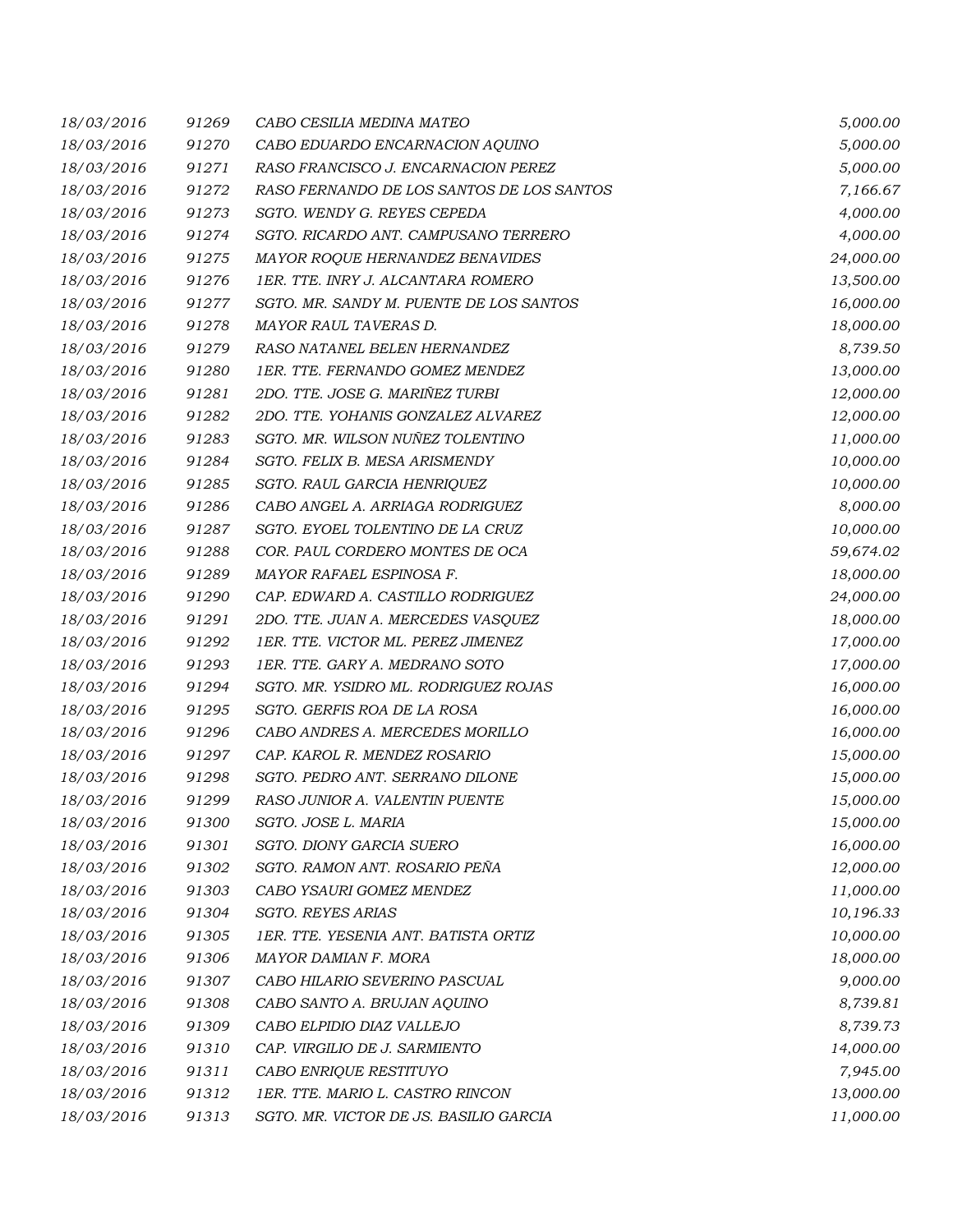| 18/03/2016 | 91314 | SGTO. MR. KELVIN W. ALMONTE MERCEDES       | 11,000.00 |
|------------|-------|--------------------------------------------|-----------|
| 18/03/2016 | 91315 | SGTO. JUAN C. HEREDIA DE LOS SANTOS        | 10,000.00 |
| 18/03/2016 | 91316 | 1ER. TTE. JORGE E. CUEVAS SANTANA          | 10,000.00 |
| 18/03/2016 | 91317 | SGTO. MR. ADOLFO A. GOMEZ MIESES           | 9,000.00  |
| 18/03/2016 | 91318 | 2DO. TTE. LUIS ROSARIO MANZUETA            | 8,000.00  |
| 18/03/2016 | 91319 | RASO JUAN C. PERALTA                       | 8,000.00  |
| 18/03/2016 | 91320 | CABO JANEIRO MATOS CUEVAS                  | 8,000.00  |
| 18/03/2016 | 91321 | RASO HANSEL DE LOS SANTOS RODRIGUEZ        | 8,000.00  |
| 18/03/2016 | 91322 | SGTO. JUAN DE LA PAZ                       | 5,000.00  |
| 18/03/2016 | 91323 | CABO WILBER FELIZ                          | 5,200.00  |
| 18/03/2016 | 91324 | SGTO. MR. JICLIES A. RONDON PERALTA        | 8,200.00  |
| 18/03/2016 | 91325 | CABO SUJENLI Y. HEREDIA DE LOS SANTOS      | 5,200.00  |
| 18/03/2016 | 91326 | 2DO. TTE. DANIEL PEREZ F.                  | 9,200.00  |
| 18/03/2016 | 91327 | SGTO. VICTOR M. ESPIRITU SORIANO           | 7,200.00  |
| 18/03/2016 | 91328 | CABO STALIN J. ANDUJAR DIAZ                | 5,200.00  |
| 18/03/2016 | 91329 | RASO HERIBERTO A. ALVAREZ MONTAS           | 5,200.00  |
| 18/03/2016 | 91330 | RASO ANGEL R. ARROYO RIVAS                 | 5,200.00  |
| 18/03/2016 | 91331 | TTE. COR. MANUEL R. ROJAS POLANCO          | 15,600.00 |
| 18/03/2016 | 91332 | MAYOR HENRY A. MEDRANO                     | 10,000.00 |
| 18/03/2016 | 91333 | MAYOR KELVIN R. MARTE ALMONTE              | 9,000.00  |
| 18/03/2016 | 91334 | CAPITAN ENRIQUE OLIVERO PEREZ              | 7,000.00  |
| 18/03/2016 | 91335 | CAP. MARINO RODRIGUEZ MARIÑEZ              | 7,000.00  |
| 18/03/2016 | 91336 | 1ER. TTE. CARLOS JIMENEZ DIAZ              | 6,500.00  |
| 18/03/2016 | 91337 | 1ER. TTE. LUIS ANT. AYBAR RIVERA           | 6,500.00  |
| 18/03/2016 | 91338 | 1ER. TTE. ALEJANDRINA FORTUNA ROA          | 6,500.00  |
| 18/03/2016 | 91339 | 1RE. TTE. PREVISTILIO LUGO RAMIREZ         | 6,500.00  |
| 18/03/2016 | 91340 | CAP. LORENZO REYES DE LEON                 | 6,500.00  |
| 18/03/2016 | 91341 | 2DO. TTE. ANA Y. BURGOS DURAN              | 6,000.00  |
| 18/03/2016 | 91342 | 2DO. TTE. ALEJANDRO E. MENDEZ VENTURA      | 6,000.00  |
| 18/03/2016 | 91343 | 2DO. TTE. TORIBIO J. FELIZ DIAZ            | 6,000.00  |
| 18/03/2016 | 91344 | 2DO. TTE. NEURY MERCEDES TAVAREZ           | 6,000.00  |
| 18/03/2016 | 91345 | 2DO. TTE. HAMLET JAQUEZ JIMENEZ            | 6,000.00  |
| 18/03/2016 | 91346 | 2DO. TTE. ALBERTO REYES SENA               | 6,000.00  |
| 18/03/2016 | 91347 | 2DO. TTE. ROBERT RINCON SALAS              | 6,000.00  |
| 18/03/2016 | 91348 | 2DO. TTE. MANUEL DE JS. ENCARNACION MONTAS | 6,000.00  |
| 18/03/2016 | 91349 | 2DO. TTE. MAXIMO FORTUNA DE LA CRUZ        | 6,000.00  |
| 18/03/2016 | 91350 | 2DO. TTE. JHONNY CADENA CORPORAN           | 6,000.00  |
| 18/03/2016 | 91351 | 2DO. TTE. JOSE D. RODRIGUEZ VENTURA        | 6,000.00  |
| 18/03/2016 | 91352 | SGTO. MR. GERSON ANTONIO ESCAÑO V.         | 5,500.00  |
| 18/03/2016 | 91353 | SGTO. MR. ORLANDO DUVAL MELENDEZ           | 5,500.00  |
| 18/03/2016 | 91354 | SGTO. MR. REYNALDO E. PEREZ CABRERA        | 5,500.00  |
| 18/03/2016 | 91355 | SGTO. MR. YSIDRO MOTA ESPINO               | 5,500.00  |
| 18/03/2016 | 91356 | SGTO. MR. EZEQUIEL LARA                    | 5,500.00  |
| 18/03/2016 | 91357 | SGTO. MR. ORLANDO ROMERO                   | 5,500.00  |
| 18/03/2016 | 91358 | SGTO. AQUILES MARTE SUERO                  | 5,000.00  |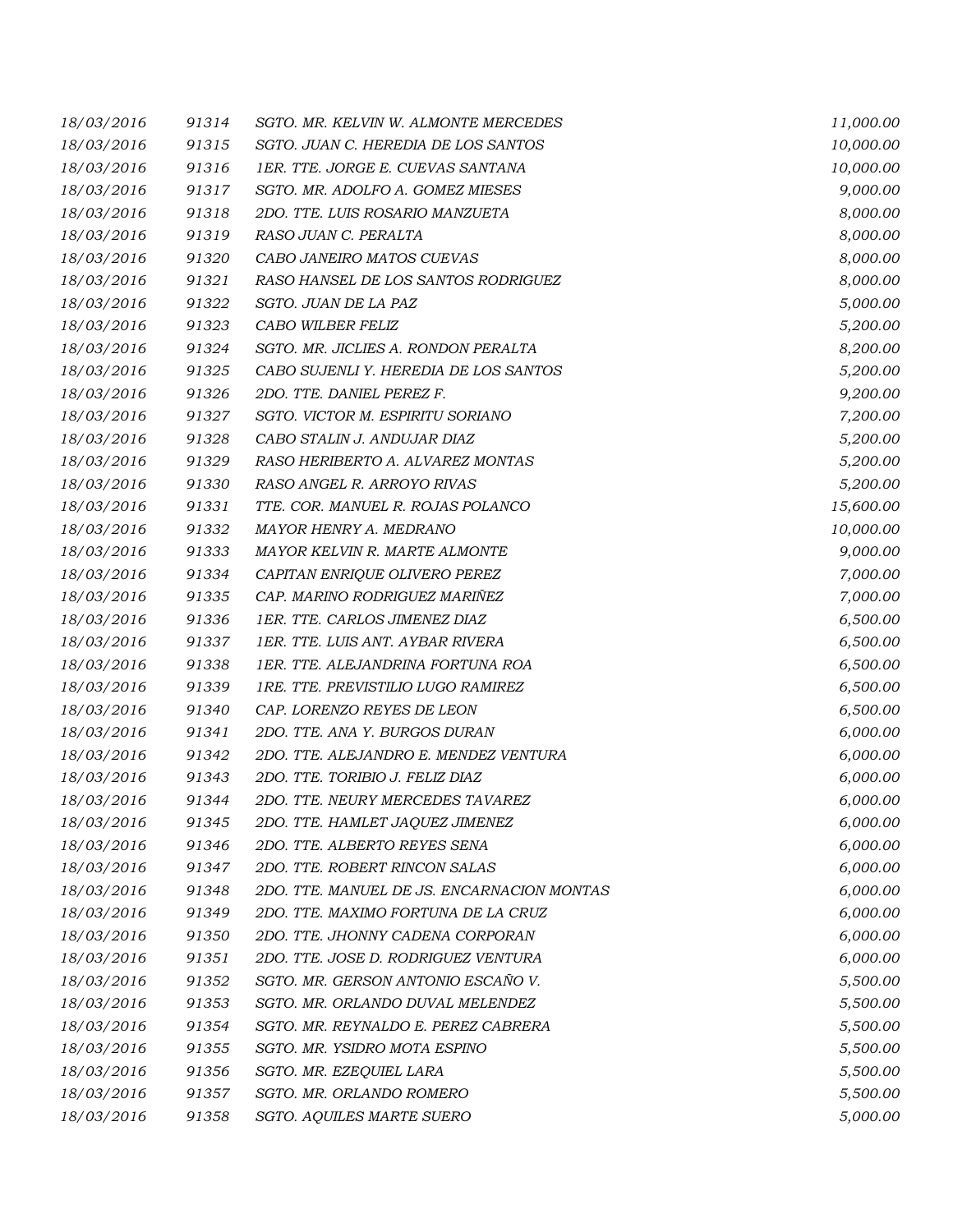| 18/03/2016 | 91359 | SGTO. ALEXANDER BELLO DE LEON                  | 5,000.00 |
|------------|-------|------------------------------------------------|----------|
| 18/03/2016 | 91360 | SGTO. WILMAN PEÑA MENDEZ                       | 5,000.00 |
| 18/03/2016 | 91361 | SGTO. MARINO DE LA CRUZ GALVEZ                 | 5,000.00 |
| 18/03/2016 | 91362 | SGTO. ALTAGRACIA ACOSTA ACOSTA                 | 5,000.00 |
| 18/03/2016 | 91363 | SGTO. DOMINGO DE S. HERRAND ESPINOSA           | 5,000.00 |
| 18/03/2016 | 91364 | SGTO. LUIS ALB. DECENA FIGUEREO                | 5,000.00 |
| 18/03/2016 | 91365 | SGTO. DANIEL TEJEDA MARTINEZ                   | 5,000.00 |
| 18/03/2016 | 91366 | SGTO. ROLANDO E. ENCARNACION ENCARNACION       | 5,000.00 |
| 18/03/2016 | 91367 | SGTO. WILLIAM BAEZ TAVAREZ                     | 5,000.00 |
| 18/03/2016 | 91368 | 2DO. TTE. ALEXANDER MONTAS DE JESUS            | 5,000.00 |
| 18/03/2016 | 91369 | SGTO. JOAN ML. BRITO NUÑEZ                     | 5,000.00 |
| 18/03/2016 | 91370 | CABO FRENCIS ANT. LEBRON VICENTE               | 4,000.00 |
| 18/03/2016 | 91371 | CABO YESENIA Y. RAMIREZ RODRIGUEZ              | 4,000.00 |
| 18/03/2016 | 91372 | RASO LEUDIS J. CRUZ DECENA                     | 4,000.00 |
| 18/03/2016 | 91373 | RASO RICHARD R. JACINTO MONTERO                | 4,000.00 |
| 18/03/2016 | 91374 | <b>RASO KEYDI PEREZ</b>                        | 4,000.00 |
| 18/03/2016 | 91375 | CABO FRANCISCO ALB. HERRAND BERIGUETE          | 4,000.00 |
| 18/03/2016 | 91376 | RASO GUSTAVO A. FELIZ FLORIAN                  | 4,000.00 |
| 18/03/2016 | 91377 | RASO JEFFERSON PRENSA CALDERON                 | 4,000.00 |
| 18/03/2016 | 91378 | CABO WILLIAM M. MENDEZ FERNANDEZ               | 4,000.00 |
| 18/03/2016 | 91379 | RASO MANUEL DE JS. MORA MATEO                  | 4,000.00 |
| 18/03/2016 | 91380 | CABO RAFAEL G. CRUZ DIAZ                       | 4,000.00 |
| 18/03/2016 | 91381 | RASO MAIQUEL ANT. MEDINA TRINIDAD              | 4,000.00 |
| 18/03/2016 | 91382 | RASO FELIX ANT. DE LA CRUZ                     | 4,000.00 |
| 18/03/2016 | 91383 | CABO HENRRY J. RAMIREZ DE OLEO                 | 4,000.00 |
| 18/03/2016 | 91384 | SGTO. ROLANDO OGANDO DE LOS SANTOS             | 4,000.00 |
| 18/03/2016 | 91385 | CABO ANTONIO MEDINA MEDINA                     | 5,000.00 |
| 18/03/2016 | 91386 | CABO EDELSON Y. CALDERON PEREZ                 | 4,000.00 |
| 18/03/2016 | 91387 | RASO HONARKIN DE LOS SANTOS RODRIGUEZ          | 5,200.00 |
| 18/03/2016 | 91388 | RASO JOSE ANT. MATEO MARTINEZ                  | 4,000.00 |
| 18/03/2016 | 91389 | RASO ANDDY SUAREZ BENITEZ                      | 4,000.00 |
| 18/03/2016 | 91390 | CABO DELVIN B. CACERES CACERES                 | 5,200.00 |
| 18/03/2016 | 91391 | CABO JUAN PEÑA RAMIREZ                         | 4,000.00 |
| 18/03/2016 | 91392 | SGTO. NATHANAEL FELIZ LOPEZ                    | 7,200.00 |
| 18/03/2016 | 91393 | SGTO. MR. CRISTIAN ML. CAMPUSANO DE LOS SANTOS | 5,200.00 |
| 18/03/2016 | 91394 | <b>1ER TTE. HAIROL LUCIANO MONTERO</b>         | 6,500.00 |
| 18/03/2016 | 91395 | 2DO. TTE. RAMON ELIAS RAMIREZ PEÑA             | 6,000.00 |
| 18/03/2016 | 91396 | 2DO. TTE. CARLOS ANT. TRINIDAD MARINE          | 6,000.00 |
| 18/03/2016 | 91397 | 2DO. TTE. ADRIANO ENCARNACION ESCOTO           | 6,000.00 |
| 18/03/2016 | 91398 | SGTO. MR. ROLANDO DE LA CRUZ DE LA CRUZ        | 5,500.00 |
| 18/03/2016 | 91399 | SGTO. MR. DESIDERIO POLANCO BRITO              | 5,500.00 |
| 18/03/2016 | 91400 | SGTO. MR. MARIA TERRERO PEREZ                  | 5,500.00 |
| 18/03/2016 | 91401 | SGTO. YAQUIRA S. NIN LAHOZ                     | 5,000.00 |
| 18/03/2016 | 91402 | RASO LUIS ML. DIAZ BEATO                       | 4,000.00 |
| 18/03/2016 | 91403 | RASO MARIDALIA DECENA FIGUEREO                 | 4,000.00 |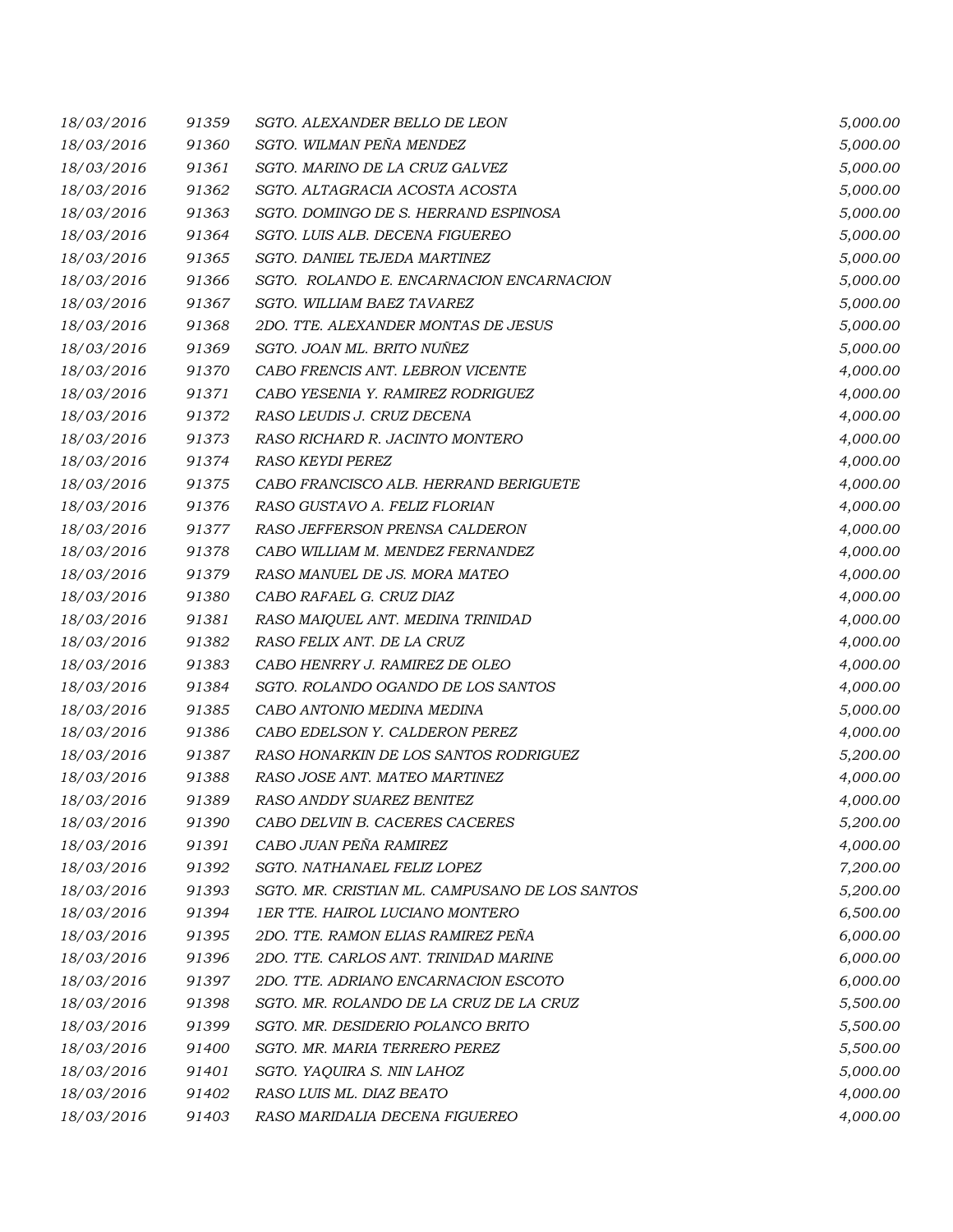| 18/03/2016 | 91404 | CABO MIGUEL NOVAS FLORIAN               | 4,000.00  |
|------------|-------|-----------------------------------------|-----------|
| 18/03/2016 | 91405 | <b>RASO TOMAS MARTINEZ</b>              | 4,000.00  |
| 18/03/2016 | 91406 | SGTO. TONY S. MONTERO FERRERAS          | 5,000.00  |
| 18/03/2016 | 91407 | RASO MARCO A. BATISTA RUIZ              | 5,200.00  |
| 18/03/2016 | 91408 | RASO JOSE ALB. POLANCO VILLA            | 4,000.00  |
| 18/03/2016 | 91409 | COR. FELIX ML. ANTIGUA GERMAN           | 50,000.00 |
| 18/03/2016 | 91410 | MAYOR MANUEL DE JESUS DECENA            | 10,060.00 |
| 18/03/2016 | 91411 | 1ER. TTE. ALCADIO HERRERA DE LA CRUZ    | 11,000.00 |
| 18/03/2016 | 91412 | CAP. PEDRO F. JIMENEZ CAPELLAN          | 6,500.00  |
| 18/03/2016 | 91413 | 1ER. TTE. WILFREDO SANCHEZ CORDERO      | 6,500.00  |
| 18/03/2016 | 91414 | 2DO. TTE. JUAN ABAD                     | 6,000.00  |
| 18/03/2016 | 91415 | SGTO. MR. JOSE J. ENCARNACION MONTERO   | 3,700.00  |
| 18/03/2016 | 91416 | 2DO. TTE. BERNARDO QUEZADA PERALTA      | 5,500.00  |
| 18/03/2016 | 91417 | 1ER. TTE. SICTO HEREDIA                 | 5,500.00  |
| 18/03/2016 | 91418 | SGTO. LUIS M. DE LA ROSA DE LA ROSA     | 5,000.00  |
| 18/03/2016 | 91419 | 2DO. TTE. ELIAS ESTEVEZ CUBA            | 5,000.00  |
| 18/03/2016 | 91420 | CABO ELISON PEREZ RAMIREZ               | 4,000.00  |
| 18/03/2016 | 91421 | MRO. JOSE ANT. MERCEDES BELLO           | 4,000.00  |
| 18/03/2016 | 91422 | CABO RADHAIRSA GUZMAN DE LA CRUZ        | 4,000.00  |
| 18/03/2016 | 91423 | CABO FREDDY PEREZ OTAÑO                 | 6,000.00  |
| 18/03/2016 | 91424 | RASO JUAN C. ANTIGUA ACOSTA             | 6,000.00  |
| 18/03/2016 | 91425 | RASO JUAN C. CRUZ VASQUEZ               | 6,000.00  |
| 18/03/2016 | 91426 | 2DO. TTE. LOIDA E, REYES AMPARO         | 4,000.00  |
| 18/03/2016 | 91427 | CABO FERNANDO E. MENDOZA RODRIGUEZ      | 4,000.00  |
| 18/03/2016 | 91428 | TTE. DE CORBETA BARTOLO NUÑEZ SMITH     | 8,200.00  |
| 18/03/2016 | 91429 | SGTO. MR. RAFAEL JAQUEZ RAFAEL          | 5,200.00  |
| 18/03/2016 | 91430 | CAP. FELIX BRITO HERNANDEZ              | 7,000.00  |
| 18/03/2016 | 91431 | 2DO. TTE. EINTEN HERNANDEZ              | 6,000.00  |
| 18/03/2016 | 91432 | SGTO. RAMON E. DEL ORBE GUILLEN         | 5,000.00  |
| 18/03/2016 | 91433 | RASO JACQUELINE MERCEDES MARTINEZ       | 4,000.00  |
| 18/03/2016 | 91434 | RASO PABEL HERNANDEZ ZABALA             | 4,000.00  |
| 18/03/2016 | 91435 | CABO NELFRAN D. BAUTISTA FELIX          | 5,000.00  |
| 18/03/2016 | 91436 | 2DO. TTE. JOSE T. DE LEON RODRIGUEZ     | 8,200.00  |
| 18/03/2016 | 91437 | SGTO. JUAN C. ANGELES MARTE             | 8,000.00  |
| 18/03/2016 | 91438 | CABO MOISES CONTRERAS PAULINO           | 6,000.00  |
| 18/03/2016 | 91439 | SGTO. MR. JAINER CUEVAS FERRERAS        | 8,200.00  |
| 18/03/2016 | 91440 | MAYOR TEODORO VALDEZ PEREZ              | 9,000.00  |
| 18/03/2016 | 91441 | CAP. FELIPE SIERRA DOTEL                | 7,000.00  |
| 18/03/2016 | 91442 | 2DO TTE. CIPRIAN ROSARIO SUERO          | 6,000.00  |
| 18/03/2016 | 91443 | CABO YASMIN MA. GONZALEZ CABRERA        | 4,000.00  |
| 18/03/2016 | 91444 | MAYOR JULIO C. HERNANDEZ CRUZ           | 7,000.00  |
| 18/03/2016 | 91445 | RASO WANDER MERCEDES MATEO              | 3,333.33  |
| 18/03/2016 | 91446 | SGTO. FREDDY A. REYES CAMPUSANO         | 5,000.00  |
| 18/03/2016 | 91447 | SGTO. MR. CANDIDA R. AGUERO ENCARNACION | 5,500.00  |
| 18/03/2016 | 91448 | SGTO. GUARINA DEL P. PEREZ RODRIGUEZ    | 5,000.00  |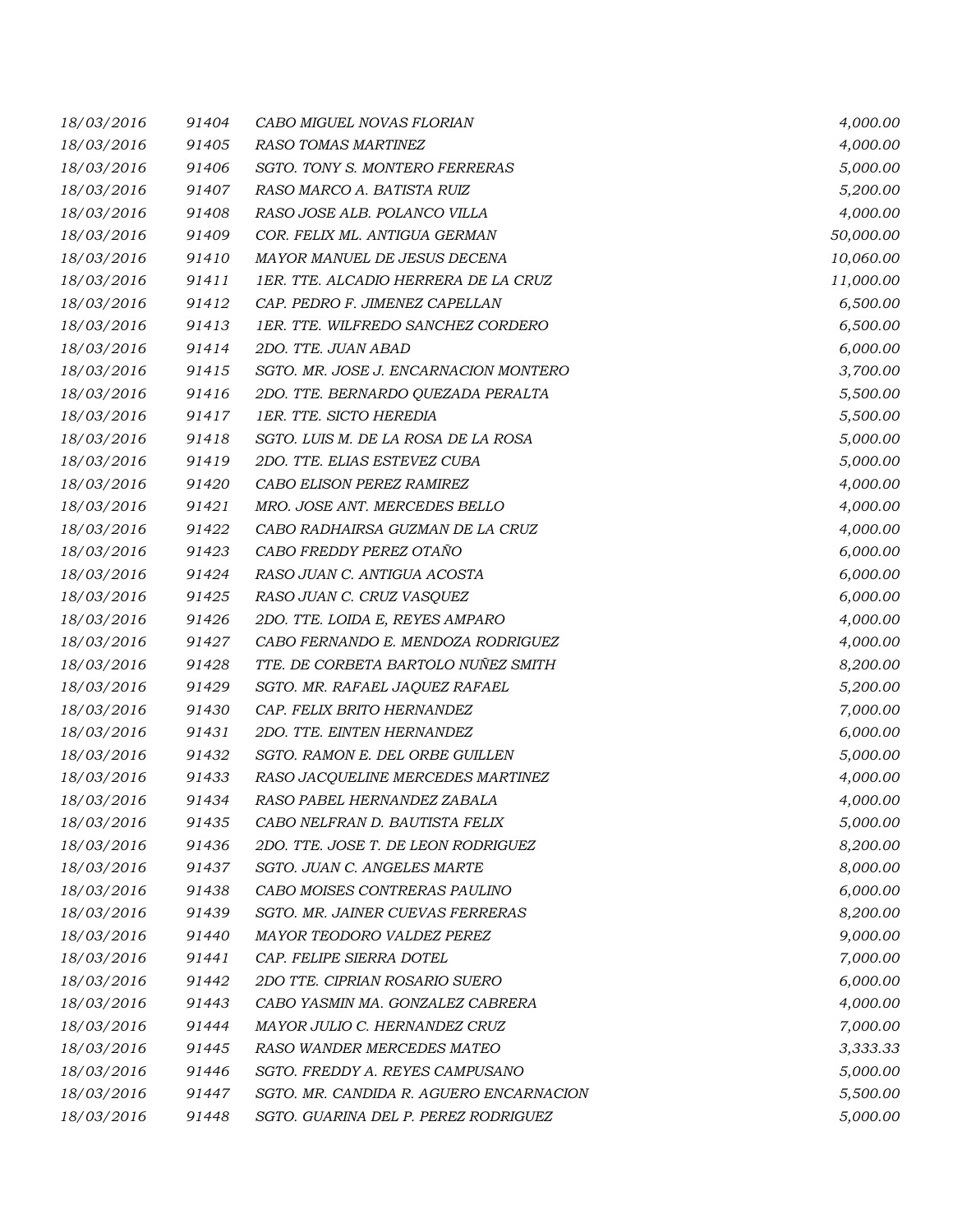| 18/03/2016 | 91449 | CABO MERQUIADES LORENZO GONZALEZ          | 4,000.00  |
|------------|-------|-------------------------------------------|-----------|
| 18/03/2016 | 91450 | 2DO. TTE CONCEPCION DEL C MENDOZA JORGE   | 6,000.00  |
| 18/03/2016 | 91451 | MARINERO HENRY VALERA GARCIA              | 4,000.00  |
| 18/03/2016 | 91452 | SGTO. FELIX MUESES MARTINEZ               | 7,200.00  |
| 18/03/2016 | 91453 | SGTO. MR. IVAN J. AMPARO                  | 12,000.00 |
| 18/03/2016 | 91454 | 1ER. TTE. MAXIMO DIAZ V.                  | 11,000.00 |
| 18/03/2016 | 91455 | SGTO. LEON F. COLOMBO CASTILLO            | 8,000.00  |
| 18/03/2016 | 91456 | 1ER. TTE. TOMAS MONTERO M.                | 6,500.00  |
| 18/03/2016 | 91457 | 2DO. TTE. JUAN F. MANZANILLO PASCUAL      | 6,000.00  |
| 18/03/2016 | 91458 | 2DO. TTE. JOSE O. MENDOZA DE LA CRUZ      | 6,000.00  |
| 18/03/2016 | 91459 | SGTO. SIXTA SANCHEZ SANTOS                | 5,000.00  |
| 18/03/2016 | 91460 | SGTO. MR. MARIO DE LA ROSA LIRANZO        | 5,000.00  |
| 18/03/2016 | 91461 | RASO BIENVENIDO CABRERA NOVAS             | 4,000.00  |
| 18/03/2016 | 91462 | 1ER. TTE. PEDRO CONTRERAS ALCANTARA       | 6,500.00  |
| 18/03/2016 | 91463 | SGTO. MR. WENDY D. TEJEDA TORRES          | 5,500.00  |
| 18/03/2016 | 91464 | 2DO. TTE. MILCIADES I. CASTILLO REYES     | 15,351.54 |
| 18/03/2016 | 91465 | TTE. DE FRAGATA MANUEL MONTAÑO MENDEZ     | 6,500.00  |
| 18/03/2016 | 91466 | <b>1ER. TTE. LETER R. DUARTE PEREZ</b>    | 6,500.00  |
| 18/03/2016 | 91467 | 2DO. TTE. FRANCISCO DE LA CRUZ TEJEDA     | 6,000.00  |
| 18/03/2016 | 91468 | SGTO. ELIZABETH ACEVEDO QUIROZ            | 5,000.00  |
| 18/03/2016 | 91469 | CABO IRENO BAUTISTA MANZUETA              | 4,000.00  |
| 18/03/2016 | 91470 | RASO JUAN FCO. HERASME PEÑA               | 4,900.00  |
| 18/03/2016 | 91471 | 1ER. TTE. REYNA I. CARABALLO MENDEZ       | 6,500.00  |
| 18/03/2016 | 91472 | SGTO. MR. PEDRO A. MOQUETE                | 5,500.00  |
| 18/03/2016 | 91473 | RASO MARIA H. ESPINAL FABIAN              | 4,000.00  |
| 18/03/2016 | 91474 | RASO JUAN D. PEREZ ROJAS                  | 4,000.00  |
| 18/03/2016 | 91475 | 2DO. TTE. CRUZ ANT. FELIZ MEDRANO         | 6,000.00  |
| 18/03/2016 | 91476 | MAYOR JOEL SANTANA HERNANDEZ              | 20,000.00 |
| 18/03/2016 | 91477 | MAYOR FLORENTINO LOPEZ ROJAS              | 15,000.00 |
| 18/03/2016 | 91478 | 2DO. TTE. FRANCISCO DE A. JIMENEZ ALMONTE | 9,318.77  |
| 18/03/2016 | 91479 | 1ER. TTE. YERDY FCO. MENDEZ TRINIDAD      | 6,500.00  |
| 18/03/2016 | 91480 | TTE. DE FRAGATA JOSE ML. GUZMAN GUERRERO  | 6,500.00  |
| 18/03/2016 | 91481 | 2DO. TTE. DOMINGA G. DE JESUS AMPARO      | 6,000.00  |
| 18/03/2016 | 91482 | 2DO. TTE. EPIFANIO SANCHEZ LLUBERES       | 6,000.00  |
| 18/03/2016 | 91483 | 2DO. TTE. DIEGO ML. PEÑA FIGUEROA         | 6,000.00  |
| 18/03/2016 | 91484 | SGTO. MR. BOLIVIA B. TERRERO PEREZ        | 5,500.00  |
| 18/03/2016 | 91485 | SGTO. MR. FELIX MARCELO MESA              | 5,500.00  |
| 18/03/2016 | 91486 | SGTO. MR. JUAN C. DIAZ HERRERA            | 5,500.00  |
| 18/03/2016 | 91487 | SGTO. KELVIN PANIAGUA DE LOS SANTOS       | 5,000.00  |
| 18/03/2016 | 91488 | SGTO. AMAURYS CALZADO JAVIER              | 5,000.00  |
| 18/03/2016 | 91489 | SGTO. MR. PEDRO ENCARNACION SANCHEZ       | 5,000.00  |
| 18/03/2016 | 91490 | SGTO. MR. ANYELO MORENO GARCIA            | 4,000.00  |
| 18/03/2016 | 91491 | SGTO. CRISTIAN GUZMAN                     | 4,000.00  |
| 18/03/2016 | 91492 | RASO JOSE M. PEREZ CUEVAS                 | 4,000.00  |
| 18/03/2016 | 91493 | RASO JHAN C. JIMENEZ JIMENEZ              | 4,000.00  |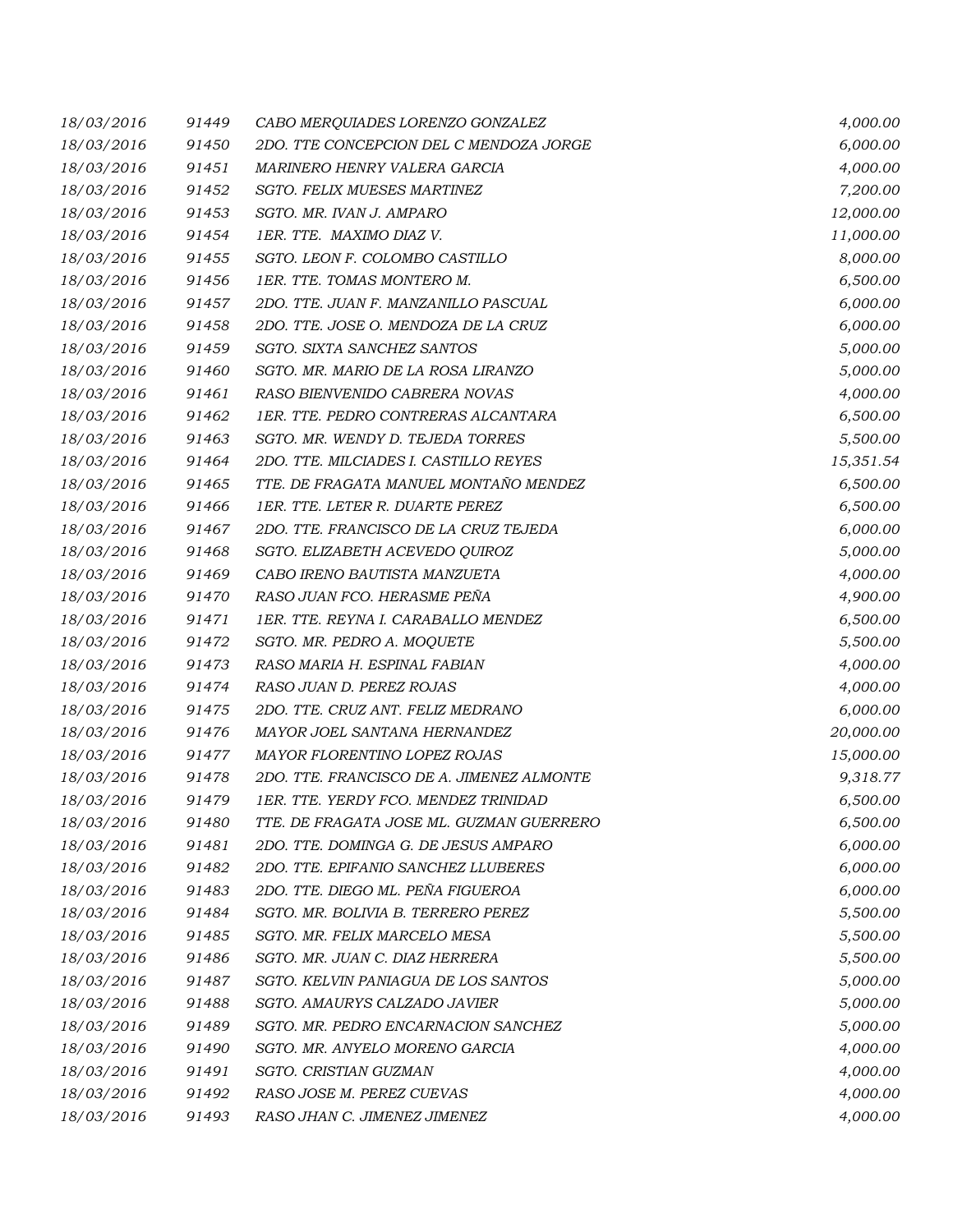| 18/03/2016 | 91494 | RASO MABEL P. SANCHEZ LOPEZ               | 4,000.00  |
|------------|-------|-------------------------------------------|-----------|
| 18/03/2016 | 91495 | RASO JULIO C. SOLANO PEÑA                 | 4,000.00  |
| 18/03/2016 | 91496 | RASO LUCIA M. CRUZ POLANCO                | 4,000.00  |
| 18/03/2016 | 91497 | CABO MIGUEL A. DIAZ BENITEZ               | 4,000.00  |
| 18/03/2016 | 91498 | CABO LUIS ANT. LEREBOURS ALCANTARA        | 4,000.00  |
| 18/03/2016 | 91499 | SGTO. DOMINGO E. MONTERO PEÑA             | 8,000.00  |
| 18/03/2016 | 91500 | 1ER. TTE. FELIX ANT. MOQUETE MONTILLA     | 11,000.00 |
| 18/03/2016 | 91501 | SGTO. MR. RAMON MA. CABRERA RINCON        | 9,000.00  |
| 18/03/2016 | 91502 | SGTO. JULIO C. ESPINAL PEREZ              | 8,000.00  |
| 18/03/2016 | 91503 | RASO OCTAVIANO MONTERO BAEZ               | 13,000.00 |
| 18/03/2016 | 91504 | SGTO. PEDRO MONEGRO ROSA                  | 5,000.00  |
| 18/03/2016 | 91505 | CABO JUAN A. SANTOS MORBAN                | 6,000.00  |
| 18/03/2016 | 91506 | SGTO. RAFAEL ANT. UCETA MONTAN            | 7,200.00  |
| 18/03/2016 | 91507 | CABO MARCIA MONTERO MONTERO               | 5,000.00  |
| 18/03/2016 | 91508 | SGTO. MR. GETULIO RODRIGUEZ FIGUEREO      | 8,200.00  |
| 18/03/2016 | 91509 | SGTO. MR. CRISTIAN DEMORIZI BALBUENA      | 9,000.00  |
| 18/03/2016 | 91510 | RASO DANILO VASQUEZ DE LA CRUZ            | 6,000.00  |
| 18/03/2016 | 91511 | 1ER. TTE. FIDIAN GONZALEZ                 | 11,000.00 |
| 18/03/2016 | 91512 | 1ER. TTE. BIENVENIDO RUBIO SENA           | 11,000.00 |
| 18/03/2016 | 91513 | 2DO. TTE. ANGEL MA. MORILLO ROSARIO       | 10,000.00 |
| 18/03/2016 | 91514 | SGTO. MR. CARLOS ML. SANCHEZ CUEVAS       | 9,000.00  |
| 18/03/2016 | 91515 | SGTO. LUIS ML. GONZALEZ CARPIO            | 8,000.00  |
| 18/03/2016 | 91516 | RASO LUIS A. LARA PUJOLS                  | 6,000.00  |
| 18/03/2016 | 91517 | 1ER. TTE. SANTOS E. GARCIA OGANDO         | 11,000.00 |
| 18/03/2016 | 91518 | 1ER. TTE. JACOBO DE LEON PEREZ            | 11,000.00 |
| 18/03/2016 | 91519 | 1ER. TTE. REMEDIO PEREZ FELIZ             | 11,000.00 |
| 18/03/2016 | 91520 | 2DO. TTE. JUAN B. OLMOS HERNANDEZ.        | 10,000.00 |
| 18/03/2016 | 91521 | 2DO. TTE. JUAN C. NOVAS ROSARIO           | 10,000.00 |
| 18/03/2016 | 91522 | SGTO. GUILLERMO DEL ROSARIO MUÑOZ         | 8,000.00  |
| 18/03/2016 | 91523 | SGTO. MR. RUBEN ALCANTARA JIMENEZ         | 4,000.00  |
| 18/03/2016 | 91524 | 1ER. TTE. DIGNO JIMENEZ ROMERO            | 11,000.00 |
| 18/03/2016 | 91525 | 1ER. TTE. LAZARO B. CAMACHO DE LA CRUZ    | 11,000.00 |
| 18/03/2016 | 91526 | 2DO. TTE. CLODOMIRO ZABALA SANTOS         | 10,000.00 |
| 18/03/2016 | 91527 | CABO CARLOS A. MINAYA GARCIA              | 6,000.00  |
| 18/03/2016 | 91528 | SGTO. MR. WINKY R. REYES ZABALA           | 12,000.00 |
| 18/03/2016 | 91529 | CABO FRANKLIN MONTERO MONTERO             | 4,900.00  |
| 18/03/2016 | 91530 | CAP. JOSE M. JAQUEZ FERNANDEZ             | 6,500.00  |
| 18/03/2016 | 91531 | 2DO. TTE. MIRIAM ALT. LARA CUEVAS         | 6,000.00  |
| 18/03/2016 | 91532 | 2DO. TTE. NELSON SANTANA BAUTISTA         | 6,000.00  |
| 18/03/2016 | 91533 | SGTO. MR. ENEROLINDA AQUINO DE LOS SANTOS | 5,500.00  |
| 18/03/2016 | 91534 | SGTO. CARMELINO CONTRERAS OFFRER          | 5,000.00  |
| 18/03/2016 | 91535 | SGTO. JOSE ALT. ENCARNACION VALDEZ        | 5,000.00  |
| 18/03/2016 | 91536 | 2DO. TTE. JORGE DE LOS SANTOS ANDUJAR     | 12,000.00 |
| 18/03/2016 | 91537 | SGTO. MR. JOVANNY ABREU SURIEL            | 8,200.00  |
| 18/03/2016 | 91538 | SGTO. MARINO ABAD PUELLO                  | 8,000.00  |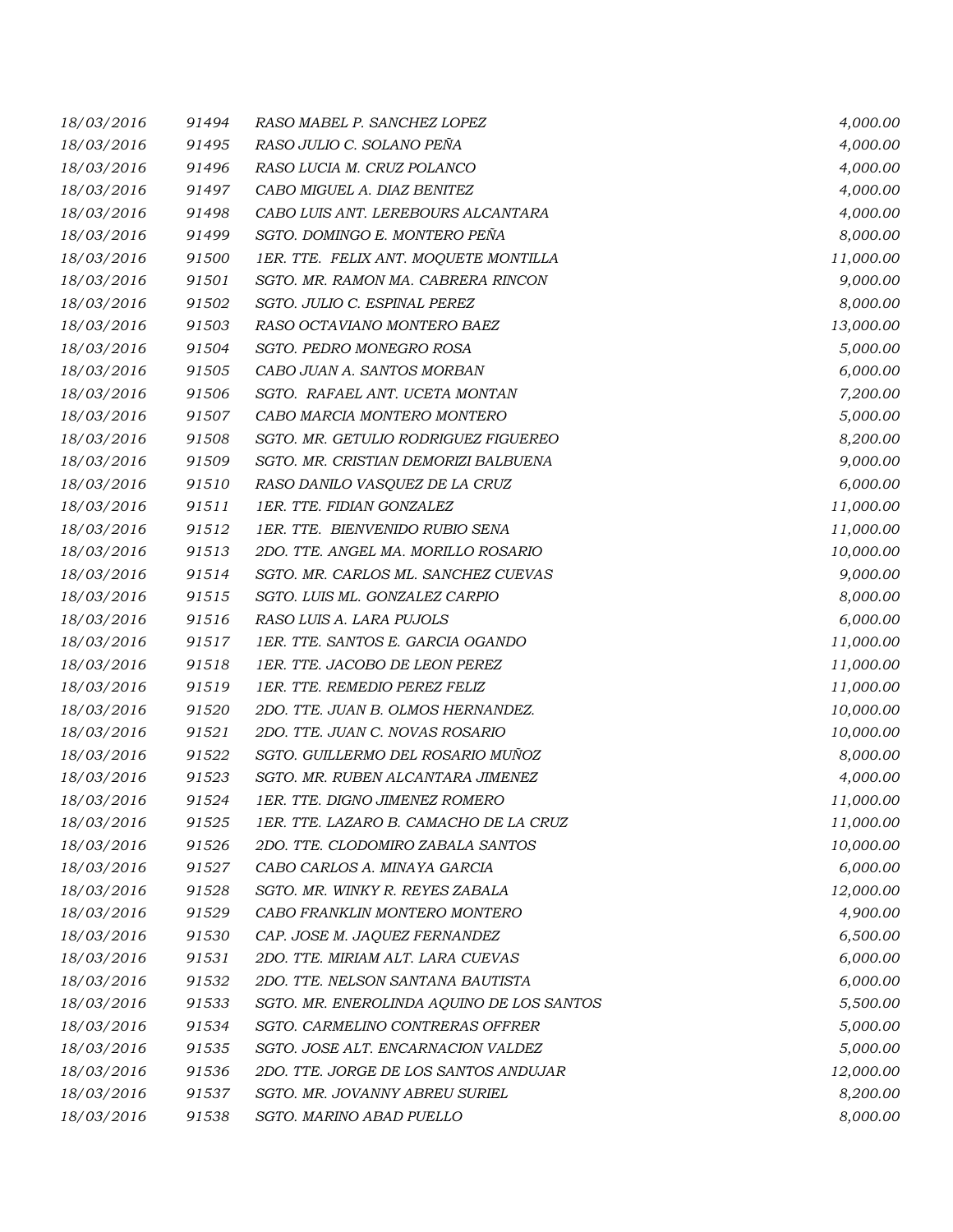| 18/03/2016 | 91539 | SGTO. MARTIN BERNABEL VIZCAINO            | 8,000.00  |
|------------|-------|-------------------------------------------|-----------|
| 18/03/2016 | 91540 | RASO CARLOS ML. ROSARIO NUÑEZ             | 6,000.00  |
| 18/03/2016 | 91541 | CAP. JOSE DIAZ FLORIAN                    | 7,000.00  |
| 18/03/2016 | 91542 | 2DO TTE. FELICIANO REYES FLORIAN          | 6,000.00  |
| 18/03/2016 | 91543 | SGTO. CEVERO RODRIGUEZ RODRIGUEZ          | 5,000.00  |
| 18/03/2016 | 91544 | SGTO. MR. RAFAEL FRANCO LUNA              | 9,000.00  |
| 18/03/2016 | 91545 | 2DO. TTE. MAXIMO F. CRUZ ROSARIO          | 8,200.00  |
| 18/03/2016 | 91546 | SGTO. MR. LEANDRO ALB. JAVIER ENCARNACION | 9,000.00  |
| 18/03/2016 | 91547 | SGTO. RAMON R. VICTORIANO AQUINO          | 9,000.00  |
| 18/03/2016 | 91548 | SGTO. WILSON MATEO PEREZ                  | 8,000.00  |
| 18/03/2016 | 91549 | SGTO. ALEXANDER A. MATEO AGUASVIVA        | 5,000.00  |
| 18/03/2016 | 91550 | CABO CARLOS FLORENTINO FLORENTINO         | 4,000.00  |
| 18/03/2016 | 91551 | SGTO. MR. AQUINO BELLIARD ROJAS           | 4,000.00  |
| 18/03/2016 | 91552 | RASO HUGO M. RODRIGUEZ OGANDO             | 6,000.00  |
| 18/03/2016 | 91553 | TTE. COR. JOSE M. ROSARIO AQUINO          | 10,000.00 |
| 18/03/2016 | 91554 | CAP. JOSE L. MENDEZ CRUZ                  | 7,000.00  |
| 18/03/2016 | 91555 | CAP. JOSE L. MORROBEL                     | 7,000.00  |
| 18/03/2016 | 91556 | 2DO. TTE. BLAS FERNANDEZ GIL              | 6,000.00  |
| 18/03/2016 | 91557 | 1ER. TTE. ISIDRO A. HERRERA MADERA        | 6,000.00  |
| 18/03/2016 | 91558 | 1ER. TTE. JOSE N. BETANCES DIAZ           | 6,000.00  |
| 18/03/2016 | 91559 | SGTO. MR. ELIAS R. MEDINA TERRERO         | 5,500.00  |
| 18/03/2016 | 91560 | SGTO. MR. REIMUNDO ALVAREZ PEÑA           | 5,500.00  |
| 18/03/2016 | 91561 | SGTO. MR. RAYMUNDO FAÑAS REYES            | 5,500.00  |
| 18/03/2016 | 91562 | SGTO. MAYOR GUSTAVO A. ZARZUELA ARROYO    | 5,500.00  |
| 18/03/2016 | 91563 | SGTO. MR. RAFAEL ANT. ALCANTARA REYES     | 5,500.00  |
| 18/03/2016 | 91564 | SGTO. MR. MANUEL ANT. GIL DE LEON         | 5,500.00  |
| 18/03/2016 | 91565 | 2DO. TTE. JUAN J. PIMENTEL                | 5,500.00  |
| 18/03/2016 | 91566 | SGTO. ALBERTO ANT. DE LA CRUZ MATA        | 5,000.00  |
| 18/03/2016 | 91567 | SGTO. DANNY R. ABREU CONCEPCION           | 5,000.00  |
| 18/03/2016 | 91568 | SGTO. ROBERT E. TEJADA SUAREZ             | 5,000.00  |
| 18/03/2016 | 91569 | SGTO. JOSE A. FELIX PEREZ                 | 5,000.00  |
| 18/03/2016 | 91570 | SGTO. MIGUEL ANT. PASCUAL LAHOZ           | 5,000.00  |
| 18/03/2016 | 91571 | CABO ROBERTO DEL ROSARIO CENA             | 4,000.00  |
| 18/03/2016 | 91572 | RASO KATIUSKA DEL C. MERCEDES             | 4,000.00  |
| 18/03/2016 | 91573 | RASO JALBRIN R. SANTANA GOMEZ             | 4,000.00  |
| 18/03/2016 | 91574 | RASO EDINSON J. MARTINEZ GIL              | 4,000.00  |
| 18/03/2016 | 91575 | CABO JUAN STGO. PEÑA RODRIGUEZ            | 4,000.00  |
| 18/03/2016 | 91576 | RASO LUIS ML. RODRIGUEZ SIGOLLEN          | 4,000.00  |
| 18/03/2016 | 91577 | CABO ARELIS M. VILLAR SANTOS              | 4,000.00  |
| 18/03/2016 | 91578 | CABO JOSE R. ACEVEDO FAMILIA              | 4,000.00  |
| 18/03/2016 | 91579 | CABO HECTOR A. DE LOS SANTOS NONE         | 4,000.00  |
| 18/03/2016 | 91580 | 2DO. TTE. JULIO A. FRANCO DE AZA          | 9,200.00  |
| 18/03/2016 | 91581 | SGTO. MR. JOSE ANT. ROSARIO MARTINEZ      | 4,000.00  |
| 18/03/2016 | 91582 | 2DO. TTE. JOSE LUIS CRUZ JORGE            | 9,200.00  |
| 18/03/2016 | 91583 | SGTO. MIGUEL SILVERIO MARIA               | 5,000.00  |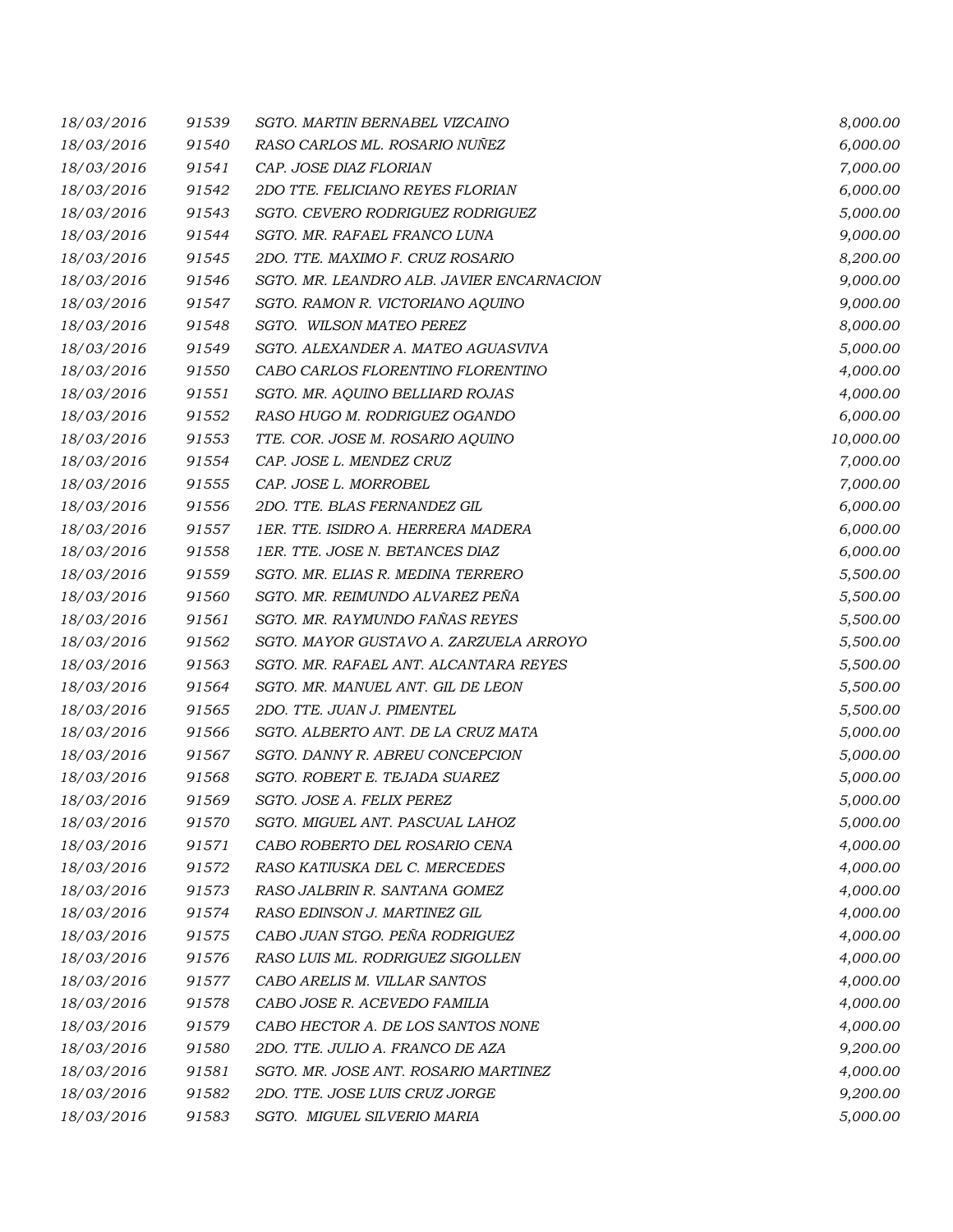| 18/03/2016 | 91584 | SGTO. JOSE ALT. SANCHEZ DE LA CRUZ         | 5,200.00  |
|------------|-------|--------------------------------------------|-----------|
| 18/03/2016 | 91585 | SGTO. MARTIRES ULLOA HERNANDEZ             | 5,000.00  |
| 18/03/2016 | 91586 | CABO ALFREDO ABREU                         | 5,200.00  |
| 18/03/2016 | 91587 | SGTO. DOMINGO DE LOS S. ESTEVEZ            | 7,200.00  |
| 18/03/2016 | 91588 | SGTO. FELIX ANT. JAQUEZ                    | 7,200.00  |
| 18/03/2016 | 91589 | RASO MIGUEL FELIZ CABRERA                  | 4,000.00  |
| 18/03/2016 | 91590 | SGTO. CARLOS O. BRITO PEÑA                 | 7,200.00  |
| 18/03/2016 | 91591 | SGTO. MR. FRANCISCO D. BAEZ VALERIO        | 4,000.00  |
| 18/03/2016 | 91592 | RASO FRANCISCO DURAN RAMIREZ               | 4,000.00  |
| 18/03/2016 | 91593 | CABO MIGUEL V. ARAGONEZ GOMEZ              | 4,000.00  |
| 18/03/2016 | 91594 | CAP. LUCILO PEÑA PASCUAL                   | 6,500.00  |
| 18/03/2016 | 91595 | 2DO. TTE. ERNESTO ENCARNACION ROSARIO      | 6,000.00  |
| 18/03/2016 | 91596 | SGTO. MR. JUAN ANT. ROSA GOMEZ             | 5,500.00  |
| 18/03/2016 | 91597 | CABO SANTA M. HENRIQUEZ PASCUAL            | 4,000.00  |
| 18/03/2016 | 91598 | SGTO. REYNOSO PIÑA GUERRERO                | 5,000.00  |
| 18/03/2016 | 91599 | CABO JOSE M. MINAYA GOMEZ                  | 4,000.00  |
| 18/03/2016 | 91600 | 2DO. TTE. SILVESTRE FELIZ HERNANDEZ        | 10,000.00 |
| 18/03/2016 | 91601 | SGTO. ANTONIO CASTRO BELEN                 | 8,000.00  |
| 18/03/2016 | 91602 | SGTO. JAIME Y. VERAS QUEZADA               | 12,000.00 |
| 18/03/2016 | 91603 | MAYOR LORENZO DE LEON FLORES               | 9,000.00  |
| 18/03/2016 | 91604 | 1ER. TTE. JULIO E. LUGO GARCIA             | 6,500.00  |
| 18/03/2016 | 91605 | SGTO. MR. JUAN G. BONIFACIO GUTIERREZ      | 5,500.00  |
| 18/03/2016 | 91606 | CABO ISMAEL DE LA CRUZ TAPIA               | 4,000.00  |
| 18/03/2016 | 91607 | RASO RUDDY R. RUIZ GARCIA                  | 4,000.00  |
| 18/03/2016 | 91608 | 1ER. TTE. HENRY R. HILARIO PERALTA         | 8,016.67  |
| 18/03/2016 | 91609 | SGTO. NICOLAS HERRERA GRATEREAUX           | 5,000.00  |
| 18/03/2016 | 91610 | RASO FRANKLIN PICHARDO VICTORIANO          | 4,000.00  |
| 18/03/2016 | 91611 | CAP. MANUEL DE JS. SENA HERNANDEZ          | 7,000.00  |
| 18/03/2016 | 91612 | CAP. GERSON ACOSTA POLANCO                 | 7,000.00  |
| 18/03/2016 | 91613 | 2DO. TTE. JOSE D. TIFA                     | 6,000.00  |
| 18/03/2016 | 91614 | SGTO. MARIA L. ADAMES MARTE                | 5,000.00  |
| 18/03/2016 | 91615 | CABO ALBIN ML. HICIANO GONZALEZ            | 4,000.00  |
| 18/03/2016 | 91616 | 1ER. TTE. AGUSTIN NUÑEZ NUÑEZ              | 6,000.00  |
| 18/03/2016 | 91617 | SGTO. MR. PABLO ML. MORONTA REYES          | 5,000.00  |
| 18/03/2016 | 91618 | CABO RAMON ANT. PICHARDO ALVAREZ           | 4,000.00  |
| 18/03/2016 | 91619 | SGTO. MR. SANTIAGO BATISTA DIAZ            | 5,500.00  |
| 18/03/2016 | 91620 | SGTO. SOREMINDA FLETE ADAMES               | 5,000.00  |
| 18/03/2016 | 91621 | CABO JUAN CISNEROS ALMANZAR                | 4,000.00  |
| 18/03/2016 | 91622 | CABO JOSE ANT. TAVERAS ARIAS               | 4,000.00  |
| 18/03/2016 | 91623 | CABO WILLIAMS ADAMES ESPINAL               | 4,000.00  |
| 18/03/2016 | 91624 | SGTO. MR. JOSE ALB. EVANGELISTA CONCEPCION | 5,000.00  |
| 18/03/2016 | 91625 | RASO JUNIOR CABRERA RODRIGUEZ              | 5,200.00  |
| 18/03/2016 | 91626 | 2DO. TTE. JOSE ML. PAULINO ACOSTA          | 5,000.00  |
| 18/03/2016 | 91627 | CABO JESUS ANT. DE LA CRUZ SUERO           | 4,000.00  |
| 18/03/2016 | 91628 | SGTO. MR. WILSON GERMAN DE LA CRUZ         | 5,500.00  |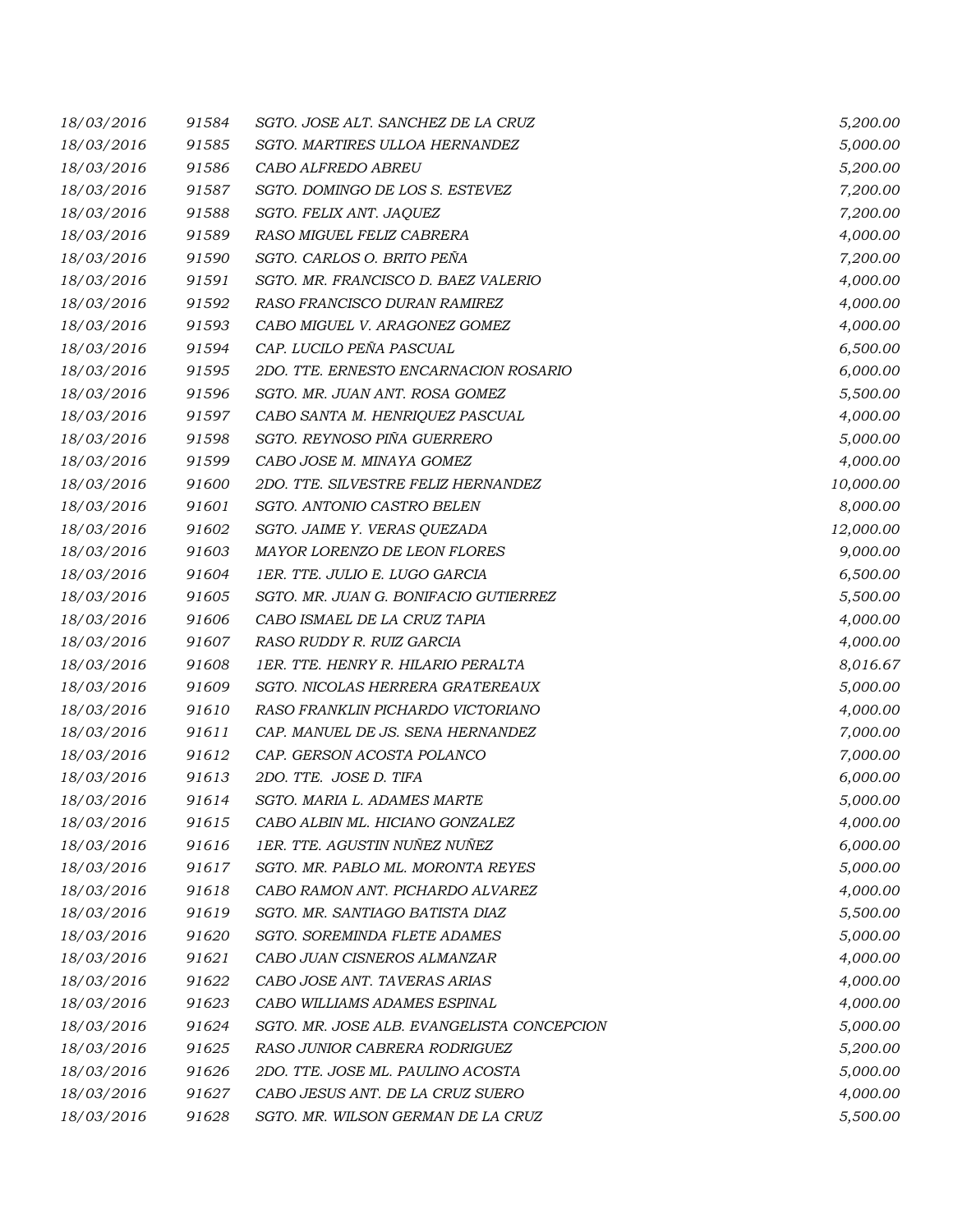| 18/03/2016 | 91629 | SGTO. EDUARDO DE JS. CRUZ VENTURA     | 5,000.00 |
|------------|-------|---------------------------------------|----------|
| 18/03/2016 | 91630 | CABO YENNY ALT. ROSARIO GARCIA        | 5,200.00 |
| 18/03/2016 | 91631 | SGTO. RAMON SEVERINO PAREDES          | 7,200.00 |
| 18/03/2016 | 91632 | SGTO. MR. SANTO E. TEJEDA             | 9,000.00 |
| 18/03/2016 | 91633 | 1ER. TTE. RUBEN D. GARCIA DE LEON     | 6,500.00 |
| 18/03/2016 | 91634 | CAP. NELSON RODRIGUEZ BEATO           | 6,000.00 |
| 18/03/2016 | 91635 | SGTO. MR. LUIS CASTRO ACOSTA          | 5,500.00 |
| 18/03/2016 | 91636 | SGTO. MR. JACOBO ANT. HURTADO MARIA   | 5,500.00 |
| 18/03/2016 | 91637 | RASO ROANGEL FCO. FRIAS ROJAS         | 4,000.00 |
| 18/03/2016 | 91638 | RASO ROBINSON OVIEDO FARIAS           | 4,000.00 |
| 18/03/2016 | 91639 | SGTO. RAMON ANT. JIMENEZ NUÑEZ        | 7,200.00 |
| 18/03/2016 | 91640 | RASO DANIEL ADAMES PERALTA            | 4,000.00 |
| 18/03/2016 | 91641 | RASO LORENZO L. VERAS DE LA ROSA      | 4,000.00 |
| 18/03/2016 | 91642 | SGTO. JOSE L. BONIFACIO GUTIERREZ     | 5,000.00 |
| 18/03/2016 | 91643 | SGTO. MR. MATIAS CRUCETA REINOSO      | 8,200.00 |
| 18/03/2016 | 91644 | SGTO. JOSE R. HERNANDEZ PAULINO       | 4,000.00 |
| 18/03/2016 | 91645 | SGTO. MR. FREDDY DE JESUS             | 8,200.00 |
| 18/03/2016 | 91646 | 2DO. TTE. CARLOS ANT. FORTUNA MONCION | 6,000.00 |
| 18/03/2016 | 91647 | SGTO. RAFAEL DEL C. GUZMAN LOPEZ      | 5,000.00 |
| 18/03/2016 | 91648 | CAP. NOEL S. SOSA PAULINO             | 7,000.00 |
| 18/03/2016 | 91649 | CAP. FRANKLIN CABRAL ROSARIO          | 8,000.00 |
| 18/03/2016 | 91650 | SGTO. EDUARDO MONTERO GRULLON         | 6,000.00 |
| 18/03/2016 | 91651 | RASO OLIVEL RIVERA FIGUEREO           | 5,000.00 |
| 18/03/2016 | 91652 | RASO ROBERT O. VASQUEZ FELIZ          | 4,000.00 |
| 18/03/2016 | 91653 | RASO PETRONILA LOPEZ MEDINA           | 4,000.00 |
| 18/03/2016 | 91654 | RASO ROSELIA PEREZ DE LA CRUZ         | 4,000.00 |
| 18/03/2016 | 91655 | 1ER. TTE. ANGEL M. PERALTA PEÑA       | 6,500.00 |
| 18/03/2016 | 91656 | 2DO. TTE. PABLO GARCIA MONTERO        | 6,000.00 |
| 18/03/2016 | 91657 | 2DO. TTE. APOLINAR PEÑA PEÑA          | 6,000.00 |
| 18/03/2016 | 91658 | 2DO. TTE. LEODAN URBAEZ FELIZ         | 6,000.00 |
| 18/03/2016 | 91659 | SGTO. JOSE DOLORES TRINIDAD FELIZ     | 5,000.00 |
| 18/03/2016 | 91660 | SGTO. LUIS L. ARIAS SANCHEZ           | 5,000.00 |
| 18/03/2016 | 91661 | RASO DIONERIS DE LA CRUZ LOPEZ        | 4,000.00 |
| 18/03/2016 | 91662 | CABO WANDER SANTANA FERRERAS          | 4,000.00 |
| 18/03/2016 | 91663 | CABO ESTERVIN ML. CRUZ PEREZ          | 4,000.00 |
| 18/03/2016 | 91664 | CABO LUIS M. ZAYAS URBAEZ             | 4,000.00 |
| 18/03/2016 | 91665 | RASO JUNIOR A. FELIZ FELIZ            | 4,000.00 |
| 18/03/2016 | 91666 | SGTO. ALEXANDER DE LEON GARCIA        | 7,200.00 |
| 18/03/2016 | 91667 | RASO WILMER A. URBAEZ FELIZ           | 4,000.00 |
| 18/03/2016 | 91668 | SGTO. LIBRADO M. SEGURA ALCANTARA     | 5,000.00 |
| 18/03/2016 | 91669 | SGTO. FAUSTINO BASIL LUIS             | 6,900.00 |
| 18/03/2016 | 91670 | SGTO. MR. REILYN D. FELIZ GUEVARA     | 4,000.00 |
| 18/03/2016 | 91671 | 1ER. TTE. MERGEN F. BATISTA RIVAS     | 6,500.00 |
| 18/03/2016 | 91672 | 2DO. TTE. FAUSTO D. ROCHA PEREZ       | 9,200.00 |
| 18/03/2016 | 91673 | SGTO. MR. ANGEL R. GONZALEZ CUEVAS    | 5,500.00 |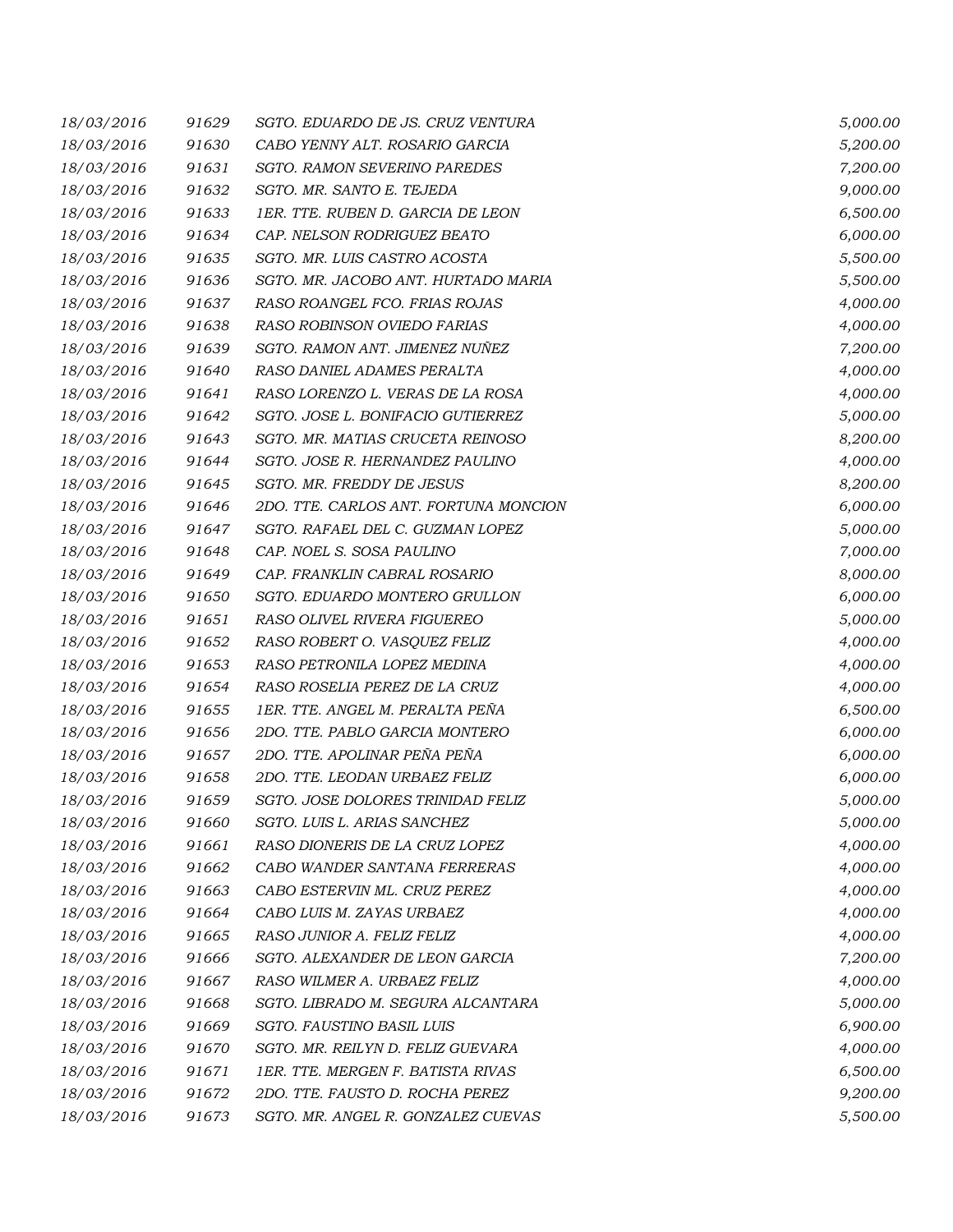| 18/03/2016 | 91674 | <b>SGTO. GILTON MATEO MEDINA</b>    | 7,200.00 |
|------------|-------|-------------------------------------|----------|
| 18/03/2016 | 91675 | 2DO. TTE. PATRICIO GOMEZ SEGURA     | 6,000.00 |
| 18/03/2016 | 91676 | RASO WARLIN ANT. CARVAJAL CUEVAS    | 4,000.00 |
| 18/03/2016 | 91677 | SGTO. MR. JAVIEL MEDINA GONZALEZ    | 5,500.00 |
| 18/03/2016 | 91678 | SGTO. ELVIN U. NOVAS MEDRANO        | 5,000.00 |
| 18/03/2016 | 91679 | CAP. JUAN DE D. NOVAS VARGAS        | 6,000.00 |
| 18/03/2016 | 91680 | SGTO. MR. LUIS F. JOSE GARCIA       | 5,500.00 |
| 18/03/2016 | 91681 | SGTO. ROBERTO ANT. FELIZ MATOS      | 7,200.00 |
| 18/03/2016 | 91682 | CABO FRANCIS L. VOLQUEZ NOVAS       | 4,000.00 |
| 18/03/2016 | 91683 | 2DO. TTE. JOSELIN DIAZ SENA         | 6,000.00 |
| 18/03/2016 | 91684 | 1ER. TTE. DELIS G. COLON VALDEZ     | 5,500.00 |
| 18/03/2016 | 91685 | SGTO. HUMBERTO MEDINA ROA           | 7,200.00 |
| 18/03/2016 | 91686 | MAYOR RAFAEL ANT. SOTO MORETA       | 9,000.00 |
| 18/03/2016 | 91687 | CABO WILKINS E. HERNANDEZ GARCIA    | 6,000.00 |
| 18/03/2016 | 91688 | RASO YOHAN ML. LUCIANO BAUTISTA     | 6,000.00 |
| 18/03/2016 | 91689 | RASO EDWARD ANT. OGANDO TERRERO     | 4,000.00 |
| 18/03/2016 | 91690 | SGTO. MR. JOSE ML. REYES BELLO      | 8,200.00 |
| 18/03/2016 | 91691 | CABO JEOVANNY A. SANCHEZ ADAMES     | 4,000.00 |
| 18/03/2016 | 91692 | CABO JOSE R. COHEN BERAS            | 4,000.00 |
| 18/03/2016 | 91693 | RASO LUIS FCO. AMADOR VICIOSO       | 5,200.00 |
| 18/03/2016 | 91694 | SGTO. MR. FERNANDO MATEO            | 5,500.00 |
| 18/03/2016 | 91695 | CABO VICTOR ESPINOSA GONZALEZ       | 4,900.00 |
| 18/03/2016 | 91696 | 2DO. TTE. ELADIO CABRERA ROA        | 6,000.00 |
| 18/03/2016 | 91697 | 1ER. TTE. TEODORO VALLEJO MORILLO   | 5,500.00 |
| 18/03/2016 | 91698 | SGTO. CRISTHIAN R. CONCEPCION ORTIZ | 5,000.00 |
| 18/03/2016 | 91699 | CABO HECTOR CALDERON CAPELLAN       | 4,000.00 |
| 18/03/2016 | 91700 | CABO JONATHAN F. MEDINA             | 4,000.00 |
| 18/03/2016 | 91701 | RASO ALTAGRACIA MATEO SOLIS         | 4,000.00 |
| 18/03/2016 | 91702 | CABO RAMONA MATEO BUGUE             | 4,000.00 |
| 18/03/2016 | 91703 | RASO ANYELA N. DE LOS SANTOS PIÑA   | 4,000.00 |
| 18/03/2016 | 91704 | RASO MIGUEL ALCANTARA RAMOS         | 4,000.00 |
| 18/03/2016 | 91705 | SGTO. ARTURO VILLEGAS DE LOS SANTOS | 5,000.00 |
| 18/03/2016 | 91706 | 2DO. TTE. SILVIO E. ZABALA OGANDO   | 6,000.00 |
| 18/03/2016 | 91707 | 2DO. TTE. JOSE A. DIAZ VALDEZ       | 6,000.00 |
| 18/03/2016 | 91708 | SGTO. MR. MANUEL S. MONTILLA MADE   | 5,500.00 |
| 18/03/2016 | 91709 | SGTO. SALVADOR DE LOS SANTOS TURBI  | 7,200.00 |
| 18/03/2016 | 91710 | CABO EDDY A. MONTILLA MONTERO       | 4,000.00 |
| 18/03/2016 | 91711 | 1ER. TTE. WILLIAM G. PEREZ          | 5,500.00 |
| 18/03/2016 | 91712 | CABO AGUSTIN FLORENTINO ROSARIO     | 5,200.00 |
| 18/03/2016 | 91713 | SGTO. MR. MARIOLIN LORENZO MEDINA   | 5,000.00 |
| 18/03/2016 | 91714 | RASO ANGELO VALLEJO ALCANTARA       | 4,000.00 |
| 18/03/2016 | 91715 | SGTO. LUIS ALB. DE LA ROSA GONZALEZ | 8,620.00 |
| 18/03/2016 | 91716 | RASO VALERIO MORILLO MERAN          | 5,200.00 |
| 18/03/2016 | 91717 | CABO JORGE L. FIGUEREO DIAZ         | 4,000.00 |
| 18/03/2016 | 91718 | 1ER. TTE. FRANCISCO ALBER VALDEZ    | 6,500.00 |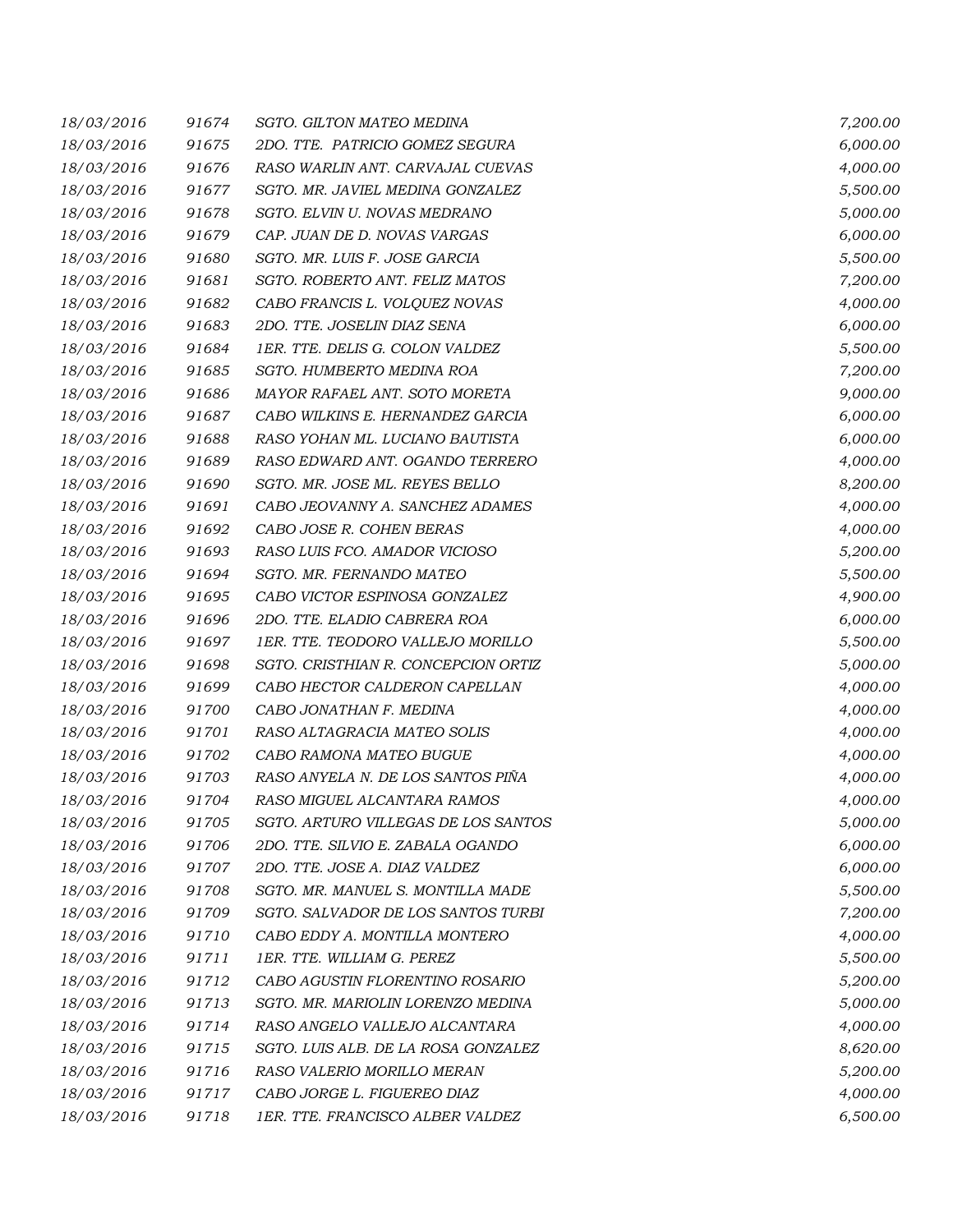| 18/03/2016 | 91719 | 2DO. TTE. RAFAEL E. ENCARNACION ADAMES    | 6,000.00  |
|------------|-------|-------------------------------------------|-----------|
| 18/03/2016 | 91720 | SGTO. ANTONIO GOMEZ TAPIA                 | 4,000.00  |
| 18/03/2016 | 91721 | CABO MARIBEL DEL C. MOREL                 | 4,000.00  |
| 18/03/2016 | 91722 | CABO AGUSTIN CORONADO CORONADO            | 4,000.00  |
| 18/03/2016 | 91723 | SGTO. JOSE L. VALDEZ MEDINA               | 5,000.00  |
| 18/03/2016 | 91724 | CABO ALEXANDER Y. TAPIA CRUZ              | 4,000.00  |
| 18/03/2016 | 91725 | SGTO. GUILLERMO E. RODRIGUEZ              | 6,900.00  |
| 18/03/2016 | 91726 | RASO JUNIOR CUEVAS GUZMAN                 | 5,200.00  |
| 18/03/2016 | 91727 | RASO LEIDY ALB. HERNANDEZ MINYETTY        | 4,900.00  |
| 18/03/2016 | 91728 | 2DO. TTE. FRANK FELIZ ALCANTARA           | 10,000.00 |
| 18/03/2016 | 91729 | SGTO. MR. PEDRO SOTO                      | 9,000.00  |
| 18/03/2016 | 91730 | SGTO. FELIX SANCHEZ GUZMAN                | 8,000.00  |
| 18/03/2016 | 91731 | RASO TOMAS DE JESUS MEJIA                 | 6,000.00  |
| 18/03/2016 | 91732 | RASO ADRIAN A. PALACIO MARTINEZ           | 6,000.00  |
| 18/03/2016 | 91733 | RASO SANDRO T. REYES LERBOURS             | 6,000.00  |
| 18/03/2016 | 91734 | CABO SANTO SIERRA GUZMAN                  | 6,000.00  |
| 18/03/2016 | 91735 | MAYOR PEDRO ML. R. DOMINGUEZ MORCELO      | 9,000.00  |
| 18/03/2016 | 91736 | 2DO. TTE. MARINO SANCHEZ VASQUEZ          | 6,000.00  |
| 18/03/2016 | 91737 | 2DO. TTE. FAUTINO MONTERO DE LOS SANTOS   | 5,500.00  |
| 18/03/2016 | 91738 | SGTO. MR. WILMIN ALB. TRINIDAD ACEVEDO    | 5,500.00  |
| 18/03/2016 | 91739 | SGTO. VICTOR V. PEREZ DIAZ                | 5,000.00  |
| 18/03/2016 | 91740 | CABO FRANCISCO ANT. GUANCE                | 4,000.00  |
| 18/03/2016 | 91741 | RASO AMADO E. GUZMAN PEREZ                | 4,000.00  |
| 18/03/2016 | 91742 | RASO MILCIADES MESA ENCARNACION           | 4,000.00  |
| 18/03/2016 | 91743 | SGTO. MR. VICTOR M. CASTILLO HERNANDEZ    | 9,000.00  |
| 18/03/2016 | 91744 | RASO FELIX E. VALENZUELA SIERRA           | 4,000.00  |
| 18/03/2016 | 91745 | RASO LUIS F. VALLEJO MARTINEZ             | 5,200.00  |
| 18/03/2016 | 91746 | CABO JEUDIS PAREDES MOJICA                | 5,200.00  |
| 18/03/2016 | 91747 | CABO MANOLIN BASILIO SALOMON              | 5,200.00  |
| 18/03/2016 | 91748 | CABO JUAN DIAZ ENCARNACION                | 5,200.00  |
| 18/03/2016 | 91749 | SGTO. JOSE ML. DE LA ROSA DE LEON         | 7,200.00  |
| 18/03/2016 | 91750 | 1ER. TTE. EUGENIO PEGUERO DEL ROSARIO     | 6,500.00  |
| 18/03/2016 | 91751 | RASO DAWRYN GARCIA PERALTA                | 4,000.00  |
| 18/03/2016 | 91752 | CAPITAN EVARISTO VELAZQUEZ                | 11,200.00 |
| 18/03/2016 | 91753 | SGTO. MR. SANTOS RODRIGUEZ RIVERA         | 9,000.00  |
| 18/03/2016 | 91754 | CABO SALVADOR A. HEREDIA MATEO            | 6,000.00  |
| 18/03/2016 | 91755 | SGTO. MANUEL S. SOTO CABRAL               | 7,200.00  |
| 18/03/2016 | 91756 | RASO KELVIN A. FRANCO TURBI               | 4,000.00  |
| 18/03/2016 | 91757 | SGTO. WIQUIN LAVALE GONZALEZ              | 6,900.00  |
| 18/03/2016 | 91758 | SGTO. MR. PEDRO LAUREANO PAULA            | 5,500.00  |
| 18/03/2016 | 91759 | CABO MILKELIS FIGUEROA SUAREZ             | 4,000.00  |
| 18/03/2016 | 91760 | SGTO. MR. CESAR ANT. SERRANO GARCIA       | 7,900.00  |
| 18/03/2016 | 91761 | CABO CARLOS D. REYNOSO PEREYRA            | 4,000.00  |
| 18/03/2016 | 91762 | 2DO. TTE. JUAN FCO. JIMENEZ DE LOS SANTOS | 6,000.00  |
| 18/03/2016 | 91763 | SGTO. MR. MARCELO UREÑA ROSADO            | 8,200.00  |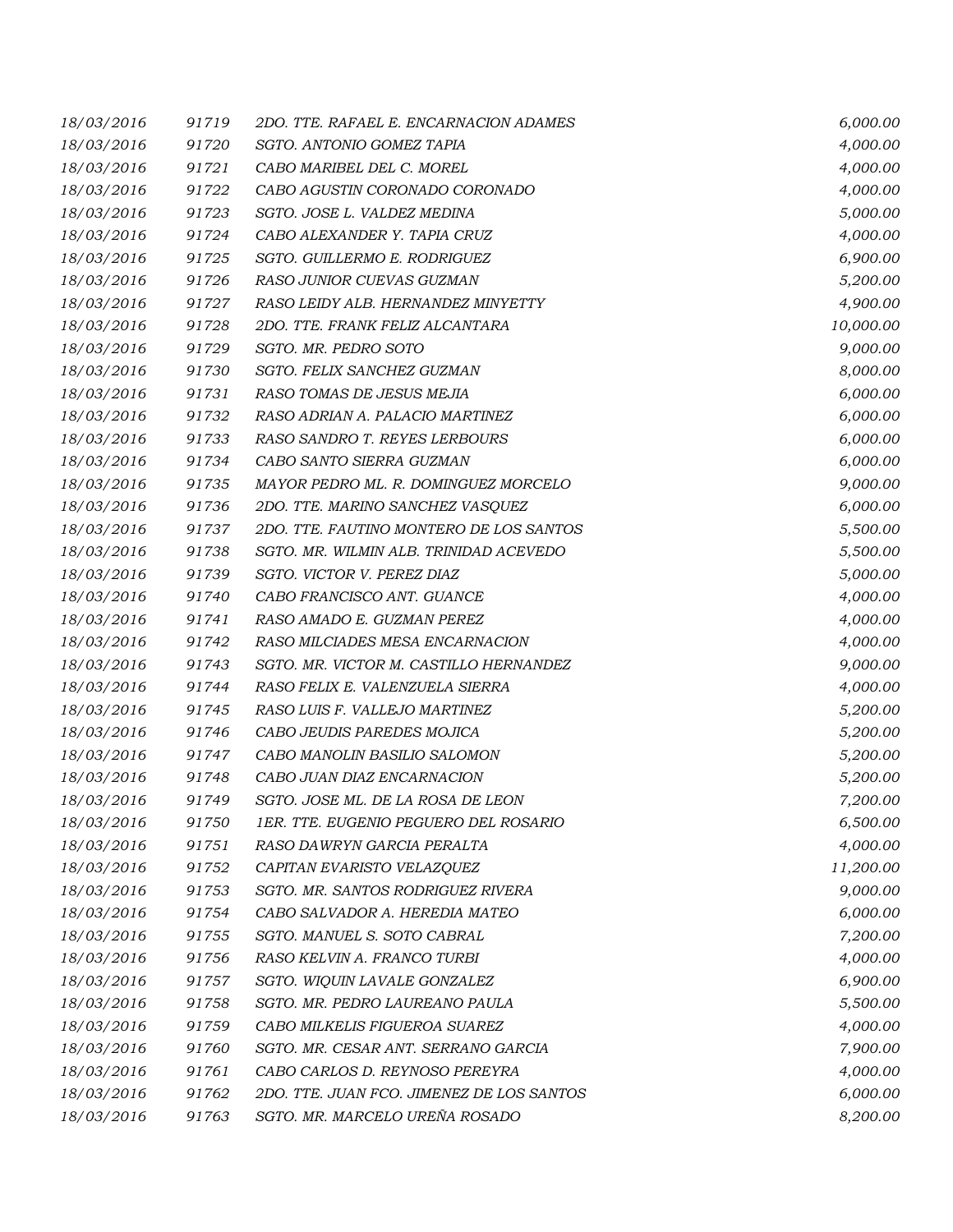| 18/03/2016 | 91764 | SGTO. MR. JOHAN ML. SOSA                 | 5,500.00  |
|------------|-------|------------------------------------------|-----------|
| 18/03/2016 | 91765 | 2DO. TTE. JOSE R. LUGO CARMONA           | 4,900.00  |
| 18/03/2016 | 91766 | 2DO. TTE. DIOMEDES DE LA CRUZ DE LA CRUZ | 9,200.00  |
| 18/03/2016 | 91767 | RASO JUAN U. ARIAS                       | 5,200.00  |
| 18/03/2016 | 91768 | MAYOR JUAN B. DIPRE ISABEL               | 5,000.00  |
| 18/03/2016 | 91769 | SGTO. CRISTINO SOTO SOTO                 | 5,000.00  |
| 18/03/2016 | 91770 | 1ER. TTE. VIRGINIO ARISMENDY PEREZ       | 6,500.00  |
| 18/03/2016 | 91771 | SGTO. DANTE E. GALAN SANTANA             | 7,200.00  |
| 18/03/2016 | 91772 | CABO WANDER AGRAMONTE CESPEDES           | 5,200.00  |
| 18/03/2016 | 91773 | 2DO. TTE. RAMON E. MENDEZ RUIZ           | 6,000.00  |
| 18/03/2016 | 91774 | 2DO. TTE. SALVADOR MEDINA MEDINA         | 6,000.00  |
| 18/03/2016 | 91775 | 2DO. TTE. PASCUAL SEGURA OLIVERO         | 4,000.00  |
| 18/03/2016 | 91776 | RASO JULIAN SUAZO CASADO                 | 4,000.00  |
| 18/03/2016 | 91777 | CABO LEONIDES SUAZO CASADO               | 5,200.00  |
| 18/03/2016 | 91778 | 2DO. TTE. JOSE D. TAPIA TAVERAS          | 9,200.00  |
| 18/03/2016 | 91779 | 2DO. TTE. EMILIO ROBLES PLASENCIO        | 6,000.00  |
| 18/03/2016 | 91780 | CABO FRANKLIN ANT. RODRIGUEZ CASTILLO    | 4,900.00  |
| 18/03/2016 | 91781 | CAP. JOE ANT. GARCIA HOFFMAN             | 7,000.00  |
| 18/03/2016 | 91782 | 2DO. TTE. JUAN DEL A. FELIZ FELIZ        | 10,000.00 |
| 18/03/2016 | 91783 | SGTO. MR. GIL ML. CAMPECHANO GARCIA      | 9,000.00  |
| 18/03/2016 | 91784 | SGTO. CRISTIAN JAVIER ARREDONDO          | 9,000.00  |
| 18/03/2016 | 91785 | RASO FELIX F. REYNOSO REYES              | 6,000.00  |
| 18/03/2016 | 91786 | RASO MODESTO MONTERO POLANCO             | 6,000.00  |
| 18/03/2016 | 91787 | RASO ROSELIO SOLANO SILVESTRE            | 5,200.00  |
| 18/03/2016 | 91788 | SGTO. JUAN ALB. REED GOMEZ               | 7,200.00  |
| 18/03/2016 | 91789 | CABO ENMANUEL BAEZ YAN                   | 5,200.00  |
| 18/03/2016 | 91790 | RASO JUNIOR ALB. CASTILLO ESCANIO        | 5,200.00  |
| 18/03/2016 | 91791 | 2DO. TTE. GERVASIO DEGOLLADO RINCON      | 8,900.00  |
| 18/03/2016 | 91792 | CABO JOHNNY OZORIA DANIEL                | 4,000.00  |
| 18/03/2016 | 91793 | 2DO. TTE. NIXON RAMIREZ CANDELARIO       | 6,000.00  |
| 18/03/2016 | 91794 | SGTO. GRECIA I. ASTACIO JIMENEZ          | 5,000.00  |
| 18/03/2016 | 91795 | CABO ANGEL GONZALEZ BORQUEZ              | 4,900.00  |
| 18/03/2016 | 91796 | CAP. ERNESTO MEJIA SARMIENTO             | 7,000.00  |
| 18/03/2016 | 91797 | CAP. PACO MORILLO RAMIREZ                | 7,000.00  |
| 18/03/2016 | 91798 | MAYOR MIGUEL A. CONTRERAS GUERRERO       | 7,000.00  |
| 18/03/2016 | 91799 | 1ER. TTE. PEDRO BERIGUETE CUELLO         | 6,500.00  |
| 18/03/2016 | 91800 | 2DO. TTE. ANGEL ML. SOSA VANTERPOOL      | 6,000.00  |
| 18/03/2016 | 91801 | 2DO. TTE. GERSON ALCANTARA GOMEZ         | 6,000.00  |
| 18/03/2016 | 91802 | 2DO. TTE. RAMON E. RAMIREZ PACHECO       | 6,000.00  |
| 18/03/2016 | 91803 | SGTO. MR. LEONARDO MONEGRO ORTEGA        | 5,500.00  |
| 18/03/2016 | 91804 | SGTO. MR. WILSON S. CUELLO               | 5,500.00  |
| 18/03/2016 | 91805 | SGTO. MR. RAFAEL REYES MEJIA             | 5,500.00  |
| 18/03/2016 | 91806 | SGTO. MARIO M. VICIOSO MANZANILLO        | 5,000.00  |
| 18/03/2016 | 91807 | SGTO. PEDRO OZORIA EMILIANO              | 5,000.00  |
| 18/03/2016 | 91808 | SGTO. FIOR R. SEGURA CANA                | 5,000.00  |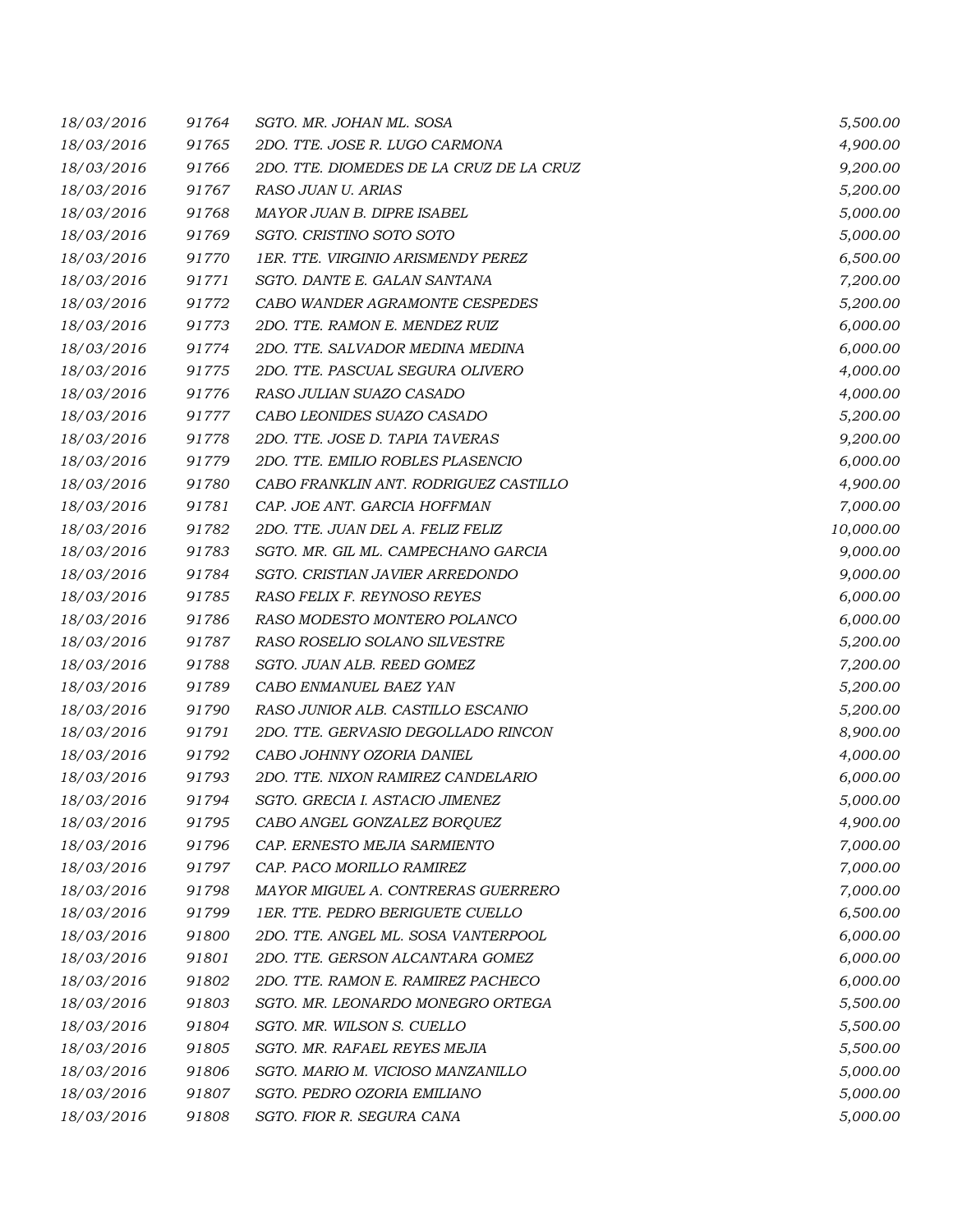| 18/03/2016 | 91809 | SGTO. PAULA C. BELEN PAULINO              | 5,000.00  |
|------------|-------|-------------------------------------------|-----------|
| 18/03/2016 | 91810 | CABO JUAN H. RAMIREZ PACHECO              | 4,000.00  |
| 18/03/2016 | 91811 | CABO GASPAR ABREU CASTILLO                | 4,000.00  |
| 18/03/2016 | 91812 | CABO JACOB ROMERO RODRIGUEZ               | 4,000.00  |
| 18/03/2016 | 91813 | RASO FRANK ALBURQUERQUE MOTA              | 4,000.00  |
| 18/03/2016 | 91814 | RASO JULIO S. MAZARA REINOSO              | 4,000.00  |
| 18/03/2016 | 91815 | CABO FRANCISCO ANT. BASTARDO CORDERO      | 4,000.00  |
| 18/03/2016 | 91816 | RASO DANIEL ALCANTARA BARREIRO            | 4,000.00  |
| 18/03/2016 | 91817 | RASO ELY E. DE LA ROSA AMBROSIO           | 4,000.00  |
| 18/03/2016 | 91818 | CABO ARACELIS MARTINEZ RIVERA             | 4,000.00  |
| 18/03/2016 | 91819 | CABO JULIO NOLASCO PEREZ                  | 5,200.00  |
| 18/03/2016 | 91820 | SGTO. TITO ROJAS MOTA                     | 5,000.00  |
| 18/03/2016 | 91821 | SGTO. ANGEL REYES BAEZ                    | 5,000.00  |
| 18/03/2016 | 91822 | CABO ANASTACIO JOSEPH FOSTEL              | 4,000.00  |
| 18/03/2016 | 91823 | SGTO. MR. JOEL A. GUERRERO MEDINA         | 5,500.00  |
| 18/03/2016 | 91824 | SGTO. HECTOR R. MOTA SANTANA              | 7,200.00  |
| 18/03/2016 | 91825 | SGTO. CRISTIAN DE PAULA POLANCO           | 7,200.00  |
| 18/03/2016 | 91826 | CAP. VICTOR ML. GONZALEZ ALVAREZ          | 7,000.00  |
| 18/03/2016 | 91827 | SGTO. FRANKLIN S. ACOSTA SOLIS            | 5,000.00  |
| 18/03/2016 | 91828 | CABO CLAUDIO CORNIELLE                    | 4,000.00  |
| 18/03/2016 | 91829 | RASO WILLIAM E. JIMENEZ SOSA              | 4,000.00  |
| 18/03/2016 | 91830 | 2DO. TTE. CARLOS ML. VIDAL SEGURA         | 10,000.00 |
| 18/03/2016 | 91831 | CABO MANUEL L. NUÑEZ SANCHEZ              | 4,900.00  |
| 18/03/2016 | 91832 | 1ER. TTE. FELIX ALB. PEREYRA ROA          | 6,500.00  |
| 18/03/2016 | 91833 | RASO MAXIMO AQUINO GOMEZ                  | 4,000.00  |
| 18/03/2016 | 91834 | CABO EDGAL EFRAIN SANTANA DIAZ            | 4,000.00  |
| 18/03/2016 | 91835 | 2DO. TTE. DIOMEDES PAREDES SANTANA        | 6,000.00  |
| 18/03/2016 | 91836 | CABO DHAIN S. BERAS FIGUEROA              | 4,000.00  |
| 18/03/2016 | 91837 | RASO ALEXIS BDO. CABRERA SOLANO           | 4,000.00  |
| 18/03/2016 | 91838 | RASO VLADIMIR ML. SANTANA PEÑA            | 4,900.00  |
| 18/03/2016 | 91839 | SGTO. ALCADIO JOSE ROSARIO                | 7,200.00  |
| 18/03/2016 | 91840 | SGTO. HENRY ML. ESCORBORES AVILA          | 7,200.00  |
| 18/03/2016 | 91841 | RASO YOEL ML. AGESTA SILVESTRE            | 5,200.00  |
| 18/03/2016 | 91842 | CAP. HECTOR DE LOS SANTOS A.              | 10,000.00 |
| 18/03/2016 | 91843 | 1ER TTE. EMELINDO BATISTA                 | 7,000.00  |
| 18/03/2016 | 91844 | 1ER. TTE. JUAN JIMENEZ SANTANA            | 6,500.00  |
| 18/03/2016 | 91845 | 2DO. TTE. CIRIACO PAYANO SEVERINO         | 6,000.00  |
| 18/03/2016 | 91846 | 2DO. TTE. DOMINGO ANT. SEVERINO HENRIQUEZ | 6,000.00  |
| 18/03/2016 | 91847 | SGTO. MR. LUISA J. JIMENEZ BORT           | 5,500.00  |
| 18/03/2016 | 91848 | SGTO. BELKIS A. RICHARDSON GUILLEN        | 5,000.00  |
| 18/03/2016 | 91849 | SGTO. FRANKLIN GUZMAN LEONARDO            | 5,000.00  |
| 18/03/2016 | 91850 | RASO ISMAEL ALB. PEGUERO GONZALEZ         | 4,000.00  |
| 18/03/2016 | 91851 | CABO DANIEL E. RAMIREZ MESA               | 4,000.00  |
| 18/03/2016 | 91852 | SGTO. MR. ANDRES GUERRERO                 | 5,500.00  |
| 18/03/2016 | 91853 | SGTO. CARLOS ALB. PEGUERO MOTA            | 7,200.00  |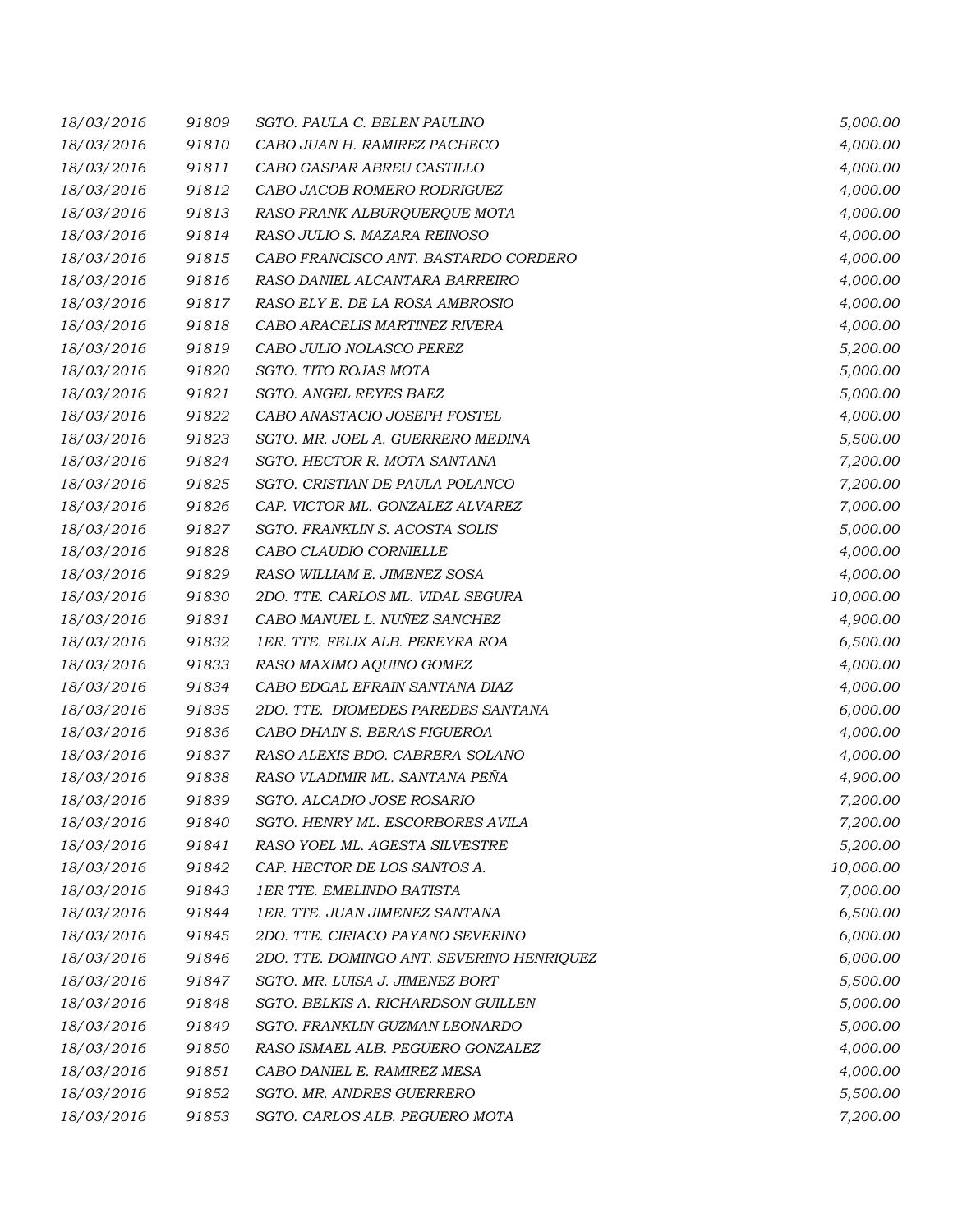| 18/03/2016 | 91854 | SGTO. JOAQUIN SALAS CEDEÑO            | 5,000.00  |
|------------|-------|---------------------------------------|-----------|
| 18/03/2016 | 91855 | CABO YEIMY RIVAS PEGUERO              | 4,000.00  |
| 18/03/2016 | 91856 | SGTO. LISANDRO CHALAS TRINIDAD        | 4,000.00  |
| 18/03/2016 | 91857 | CABO BIENVENIDO ALFONSECA JAVIER      | 4,000.00  |
| 18/03/2016 | 91858 | CABO SANTO SEVERINO SANTANA           | 4,000.00  |
| 18/03/2016 | 91859 | RASO JEAN C. PUENTE REINA             | 4,900.00  |
| 18/03/2016 | 91860 | CAP. CESAREO PEGUERO PRADO            | 11,000.00 |
| 18/03/2016 | 91861 | 1ER. TTE. SANTO A. BRUJAN AQUINO      | 11,000.00 |
| 18/03/2016 | 91862 | 2DO. TTE. PEDRO LAUREANO GUZMAN       | 8,000.00  |
| 18/03/2016 | 91863 | SGTO. NELDIS A. BELLO PEREZ           | 8,000.00  |
| 18/03/2016 | 91864 | SGTO. NIORVIS M. FABIAN TOLENTINO     | 8,000.00  |
| 18/03/2016 | 91865 | CABO LEORYS ANT. MARTINEZ OVIEDO      | 6,000.00  |
| 18/03/2016 | 91866 | CABO MARCIAL OGANDO DIAZ              | 6,000.00  |
| 18/03/2016 | 91867 | CABO ANGEL MA. RAMIREZ SEPULVEDA      | 6,000.00  |
| 18/03/2016 | 91868 | CABO EDWIN ALB. CUEVAS MARCANO        | 4,900.00  |
| 18/03/2016 | 91869 | 1ER. TTE. FAUSTO CARRASCO RAMIREZ     | 10,200.00 |
| 18/03/2016 | 91870 | SGTO. MR. WILLIAM DE LA CRUZ CABRAL   | 8,200.00  |
| 18/03/2016 | 91871 | SGTO. MR. HARRY A. CASTILLO MADERA    | 8,200.00  |
| 18/03/2016 | 91872 | CABO JORGE M. MARTE OLIVERO           | 5,200.00  |
| 18/03/2016 | 91873 | TTE. COR. WILLIAN CABRERA ARIAS       | 10,000.00 |
| 18/03/2016 | 91874 | MAYOR ERASMO ALCANTARA VARGAS         | 9,000.00  |
| 18/03/2016 | 91875 | MAYOR ELVIS R. HERNANDEZ FERNANDEZ    | 12,300.00 |
| 18/03/2016 | 91876 | CAP. EMETERIO A. SANTANA HERNANDEZ    | 7,000.00  |
| 18/03/2016 | 91877 | CAP. RAUL FCO. SURIEL ARIAS           | 7,000.00  |
| 18/03/2016 | 91878 | CAP. IGNACIO G. MUÑOZ MORA            | 7,000.00  |
| 18/03/2016 | 91879 | CAP. SAMUEL HERNANDEZ OTAÑO           | 7,000.00  |
| 18/03/2016 | 91880 | CAP. CLODOMIRO H. DOTEL NOVAS         | 7,000.00  |
| 18/03/2016 | 91881 | CAP. PASCUAL CASTRO MARTE             | 7,000.00  |
| 18/03/2016 | 91882 | 1ER. TTE. YNABER Y. SANTANA VASQUEZ   | 6,500.00  |
| 18/03/2016 | 91883 | 1ER. TTE. JULIO E. FELIZ URBAEZ       | 6,500.00  |
| 18/03/2016 | 91884 | 1ER. TTE. FELICIA CONRADO JIMENEZ     | 6,500.00  |
| 18/03/2016 | 91885 | 1ER. TTE. ADOLFO CARRASCO FELIZ       | 6,500.00  |
| 18/03/2016 | 91886 | CAP. MIGUEL ANT. ECHAVARRIA BAUTISTA  | 6,500.00  |
| 18/03/2016 | 91887 | 1ER. TTE. JOSE CASTRO HERNANDEZ       | 6,000.00  |
| 18/03/2016 | 91888 | 2DO. TTE. FLERIDA A. GARCIA NICOLAS   | 6,000.00  |
| 18/03/2016 | 91889 | ALFEREZ DE FRAGATA NILO PUJOLS GARCIA | 6,000.00  |
| 18/03/2016 | 91890 | 2DO. TTE. JOSE S. MOREL DE LA CRUZ    | 6,000.00  |
| 18/03/2016 | 91891 | 2DO. TTE. ALEJANDRO FORTUNATO ARIAS   | 6,000.00  |
| 18/03/2016 | 91892 | SGTO. MR. ANTONIO DE LA ROSA RAMIREZ  | 5,500.00  |
| 18/03/2016 | 91893 | SGTO. MR. HENRY SOSA GOMEZ            | 5,500.00  |
| 18/03/2016 | 91894 | SGTO. MR. LUCIANO SANTOS              | 5,500.00  |
| 18/03/2016 | 91895 | SGTO. MERCEDES M. LECLER GARCIA       | 5,000.00  |
| 18/03/2016 | 91896 | SGTO. CIRUANEL RAMIREZ ALCANTARA      | 5,000.00  |
| 18/03/2016 | 91897 | CABO NANCY SUSANA HERNANDEZ CASADO    | 4,000.00  |
| 18/03/2016 | 91898 | CABO FEDERICO HERNANDEZ BERROA        | 4,000.00  |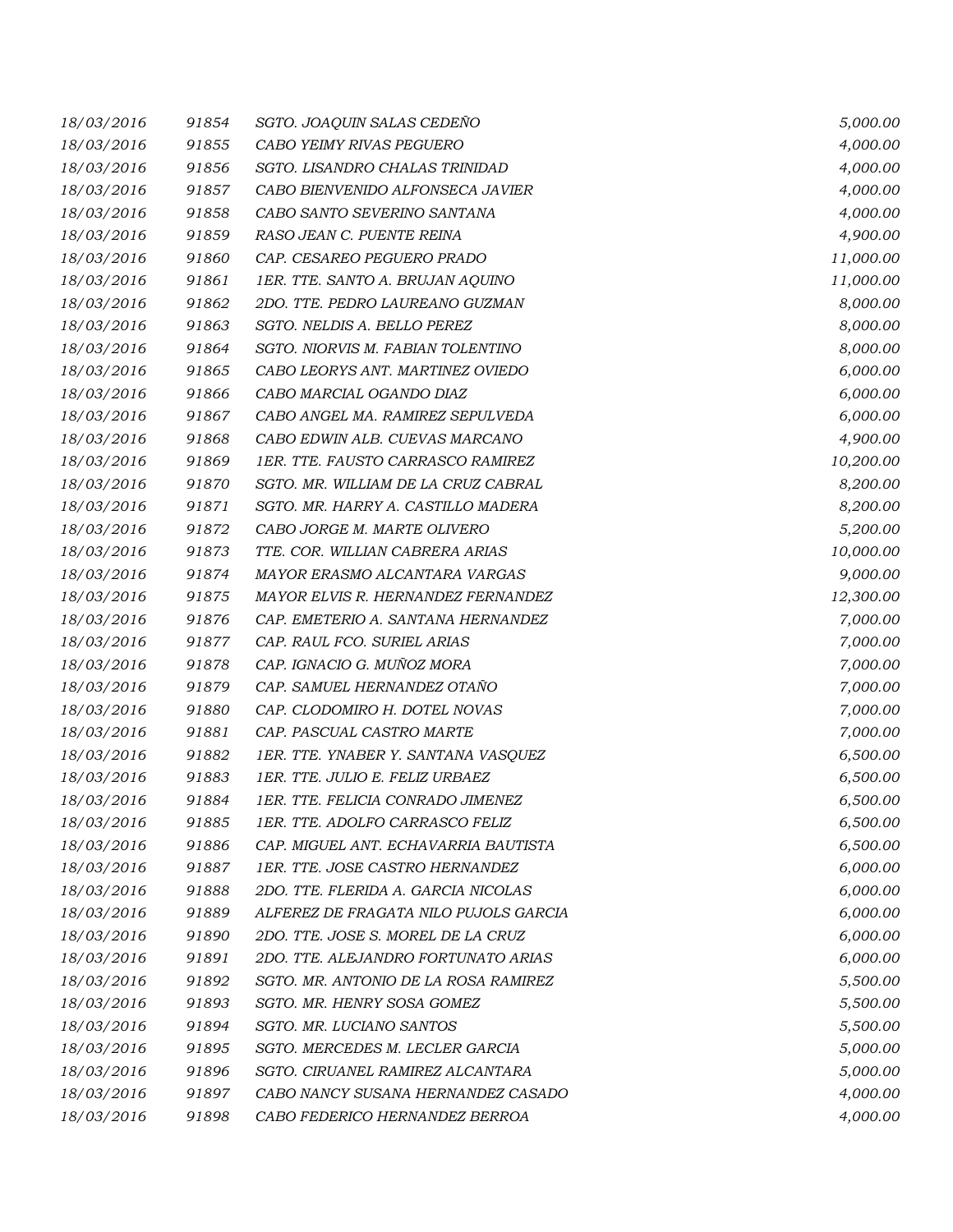| 18/03/2016 | 91899 | CABO GLADYS SANTANA HERNANDEZ           | 4,000.00  |
|------------|-------|-----------------------------------------|-----------|
| 18/03/2016 | 91900 | SGTO. BRUNO LORENZO JIMENEZ             | 4,000.00  |
| 18/03/2016 | 91901 | RASO MELISA REYES                       | 4,000.00  |
| 18/03/2016 | 91902 | CABO CHARLES L. FERRERA VASQUEZ         | 4,000.00  |
| 18/03/2016 | 91903 | CABO ESMARLIN N. FERNANDEZ ZAPEY        | 4,000.00  |
| 18/03/2016 | 91904 | 1ER. TTE. DOMINGO M. REYES RODRIGUEZ    | 10,200.00 |
| 18/03/2016 | 91905 | 2DO. TTE. NAZARIO MOLINA RODRIGUEZ      | 6,000.00  |
| 18/03/2016 | 91906 | SGTO. MR. CONFESOR BERROA DE LOS SANTOS | 5,500.00  |
| 18/03/2016 | 91907 | 2DO. TTE. MANUEL DE LOS R DOTEL MATOS   | 9,200.00  |
| 18/03/2016 | 91908 | 2DO. TTE. SILVESTRE PEÑA GOMEZ          | 10,000.00 |
| 18/03/2016 | 91909 | 2DO. TTE. FRANCISCO ROA GONZALEZ        | 6,000.00  |
| 18/03/2016 | 91910 | 2DO. TTE. ABRAHAN D. FELIZ FELIZ        | 10,000.00 |
| 18/03/2016 | 91911 | SGTO. MR. JOSE RAMON DE LA ROSA         | 4,000.00  |
| 18/03/2016 | 91912 | CABO OLIVIO SENA FERRERAS               | 6,000.00  |
| 18/03/2016 | 91913 | RASO JOSE V. MATEO DE LA CRUZ           | 5,200.00  |
| 18/03/2016 | 91914 | MARINERO FRANCISCO ANT. FELIZ SANCHEZ   | 6,000.00  |
| 18/03/2016 | 91915 | CABO ALFI A. URIBE EMILIANO             | 4,000.00  |
| 18/03/2016 | 91916 | CABO ARIEL SANCHEZ DE OLEO              | 4,000.00  |
| 18/03/2016 | 91917 | SGTO. CIRILO DE JESUS PASCUAL           | 7,200.00  |
| 18/03/2016 | 91918 | 1ER. TTE. DANIELA ALT. LOPEZ MIRABAL    | 6,000.00  |
| 18/03/2016 | 91919 | RASO JOSE A. SUAZO PEREZ                | 5,200.00  |
| 18/03/2016 | 91920 | SGTO. MR. ANA I. FERMIN PEÑA            | 5,500.00  |
| 18/03/2016 | 91921 | 1ER. TTE. AURA C. HERASME TEJEDA        | 6,500.00  |
| 18/03/2016 | 91922 | SGTO. MR. ROBERTO QUEZADA SANCHEZ       | 5,500.00  |
| 18/03/2016 | 91923 | 1ER. TTE. DOMINGO NUEZ GUZMAN           | 6,500.00  |
| 18/03/2016 | 91924 | CAP. LUIS E. ARIAS BETHANCOURT          | 6,500.00  |
| 18/03/2016 | 91925 | SGTO. MR. CARMEN VALENZA                | 5,500.00  |
| 18/03/2016 | 91926 | SGTO. MAR. ARIAS A. GONZALES PEÑA       | 5,500.00  |
| 18/03/2016 | 91927 | MAYOR NATANAEL ARIAS DOMINGUEZ          | 8,828.04  |
| 18/03/2016 | 91928 | 1ER. TTE. SENCION ROMERO BRUJAN         | 9,200.00  |
| 18/03/2016 | 91929 | ALF. DE NAVIO FRANKLIN HERASME          | 6,500.00  |
| 18/03/2016 | 91930 | MAYOR EDUARD O. MENDEZ VOLQUEZ          | 6,500.00  |
| 18/03/2016 | 91931 | 2DO. TTE. ENEROLIZA RUIZ                | 6,000.00  |
| 18/03/2016 | 91932 | 2DO. TTE. HERINELDO VASQUEZ             | 6,000.00  |
| 18/03/2016 | 91933 | 2DO. TTE. BOLIVAR DUARTE ROSARIO        | 6,000.00  |
| 18/03/2016 | 91934 | SGTO. MAGALY ALT. TEJADA BRITO          | 5,000.00  |
| 18/03/2016 | 91935 | SGTO. JOSE GUZMAN RODRIGUEZ             | 5,000.00  |
| 18/03/2016 | 91936 | MARINERO BERNARDO ANT. PEREZ LOPEZ      | 4,000.00  |
| 18/03/2016 | 91937 | CABO MAURO MEDINA MATOS                 | 4,000.00  |
| 18/03/2016 | 91938 | 1ER. TTE. MILAGROS ESPINOSA MONTERO     | 6,500.00  |
| 18/03/2016 | 91939 | SGTO. SANTO B. BERAS BAUTISTA           | 7,200.00  |
| 18/03/2016 | 91940 | TTE. COR. OCTAVIO ROMERO ENCARNACION    | 10,000.00 |
| 18/03/2016 | 91941 | TTE. COR. MELIDO AMPARO ESPIRITU        | 9,360.00  |
| 18/03/2016 | 91942 | CAP. RAMON ANT. PEREZ MENDEZ            | 7,000.00  |
| 18/03/2016 | 91943 | 1ER. TTE. MANUEL BASILIO                | 6,000.00  |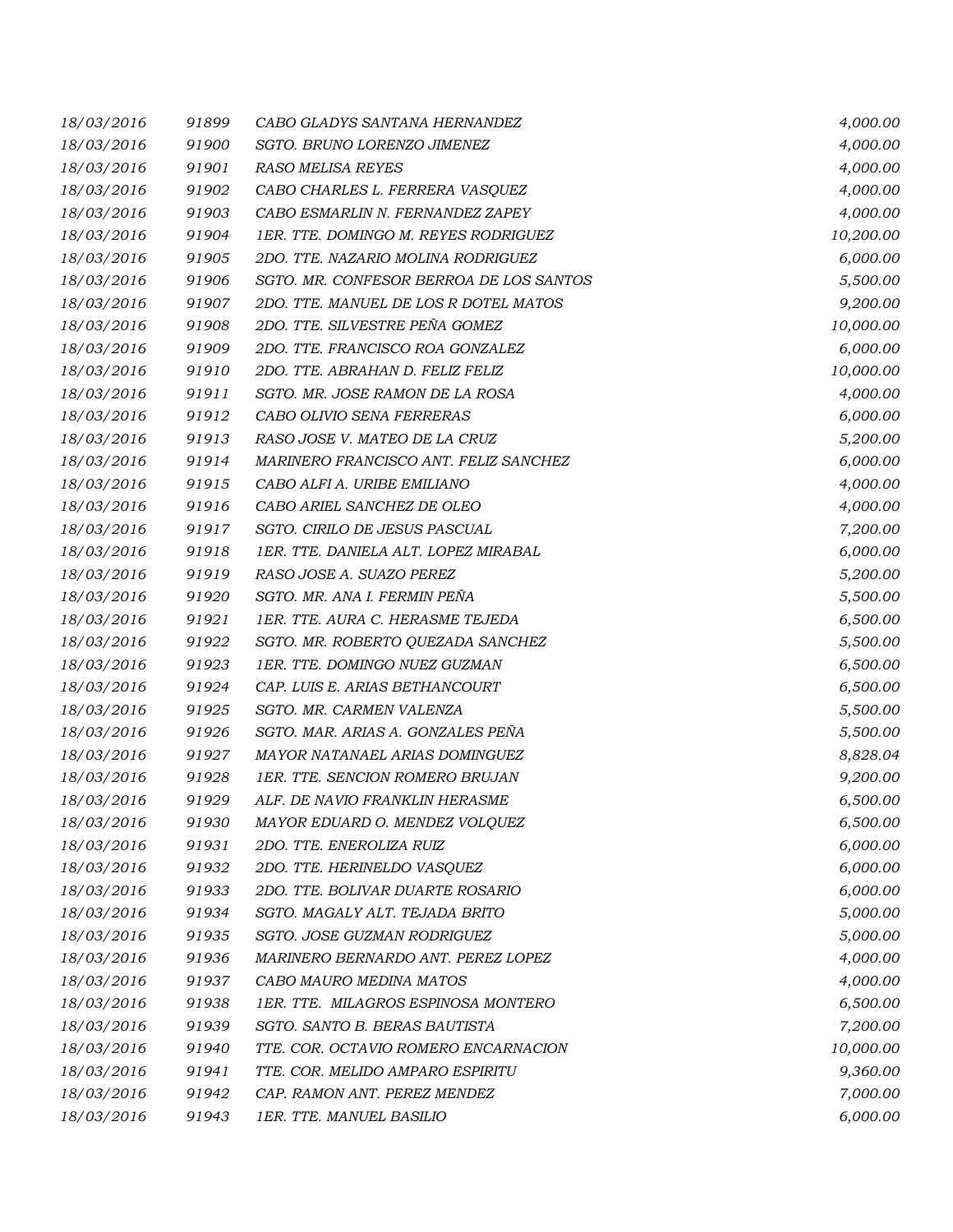| 18/03/2016 | 91944 | SGTO. RAMON C. PAULINO OTAÑE              | 8,000.00  |
|------------|-------|-------------------------------------------|-----------|
| 18/03/2016 | 91945 | CABO FELIX MUESES NUÑEZ                   | 6,000.00  |
| 18/03/2016 | 91946 | SGTO. MR. LUIS A. OGANDO RUBIO            | 4,000.00  |
| 18/03/2016 | 91947 | SGTO. JOSE L. SEGURA ALCANTARA            | 4,000.00  |
| 18/03/2016 | 91948 | SGTO. MR. ALLEN V. MARQUEZ GARCIA         | 9,000.00  |
| 18/03/2016 | 91949 | 1ER. TTE. ESTHER M. RAMIREZ BEATO         | 10,200.00 |
| 18/03/2016 | 91950 | SGTO. ELEONARDO REGALADO SERRANO          | 5,000.00  |
| 18/03/2016 | 91951 | SGTO. MR. DOMINGUITO GREGORIO MARTINEZ    | 5,500.00  |
| 18/03/2016 | 91952 | TTE. COR. RIGOBERTO A. ORTIZ MORONTA      | 10,000.00 |
| 18/03/2016 | 91953 | 1ER. TTE. ROBERTO M. HENRIQUEZ ROSA       | 6,500.00  |
| 18/03/2016 | 91954 | SGTO. DANY F. CAMPUSANO VALDEZ            | 5,000.00  |
| 18/03/2016 | 91955 | SGTO. GLENNY K. RODRIGUEZ ALVAREZ         | 5,000.00  |
| 18/03/2016 | 91956 | RASO LUISA MA. LEDESMA                    | 4,000.00  |
| 18/03/2016 | 91957 | SGTO. MR. JULIO L. CRUZ                   | 8,200.00  |
| 18/03/2016 | 91958 | 2DO. TTE, SANTO A. LARA                   | 8,900.00  |
| 18/03/2016 | 91959 | CABO JUAN C. PEREZ                        | 4,000.00  |
| 18/03/2016 | 91960 | RASO GEORGINA CASTILLO OZUNA              | 4,000.00  |
| 18/03/2016 | 91961 | RASO WINSTON A. ACOSTA URBINO             | 4,000.00  |
| 18/03/2016 | 91962 | 2DO. TTE. FRANCISCO ANT. HERNANDEZ JAVIER | 6,000.00  |
| 18/03/2016 | 91963 | SGTO. FREMIS DE LEON ALCANTARA            | 5,000.00  |
| 18/03/2016 | 91964 | CABO AGUSTIN DE LOS SANTOS ADON           | 4,900.00  |
| 18/03/2016 | 91965 | SGTO. JUAN R. ROSARIO VASQUEZ             | 5,000.00  |
| 18/03/2016 | 91966 | SGTO. ANDRES C. FIGUEROA AQUINO           | 5,000.00  |
| 18/03/2016 | 91967 | RASO MANUEL ANT. MEJIA PEÑA               | 4,000.00  |
| 18/03/2016 | 91968 | 2DO. TTE. ANGEL DE LOS SANTOS DE LA ROSA  | 6,000.00  |
| 18/03/2016 | 91969 | 1ER. TTE. MODESTO DE LEON BELLO           | 6,500.00  |
| 18/03/2016 | 91970 | SGTO. MR. LUIS D. REYES PEÑA              | 8,200.00  |
| 18/03/2016 | 91971 | 2DO. TTE. JOEL E. LOPEZ FELIZ             | 9,200.00  |
| 18/03/2016 | 91972 | MAYOR JOSE D. DELGADO MONEGRO             | 13,000.00 |
| 18/03/2016 | 91973 | MAYOR ANGEL A. MICELI CALDERON            | 9,000.00  |
| 18/03/2016 | 91974 | CAP. JORGE L. VARGAS MEJIA                | 6,500.00  |
| 18/03/2016 | 91975 | SGTO. MR. JOSE M. BELLIARD DISLA          | 5,500.00  |
| 18/03/2016 | 91976 | SGTO. MR. DANIEL ANT. VERAS GERMOSEN      | 5,500.00  |
| 18/03/2016 | 91977 | SGTO. FELIPE S. FRANCISCO POLANCO         | 5,000.00  |
| 18/03/2016 | 91978 | SGTO. JOSE A. SANCHEZ SANCHEZ             | 5,000.00  |
| 18/03/2016 | 91979 | CABO JUAN A. NOVAS HERASME                | 4,000.00  |
| 18/03/2016 | 91980 | RASO YEFRICA MA. HIDALGO MARTINEZ         | 4,000.00  |
| 18/03/2016 | 91981 | RASO ELIZABETH METIVIER MARTINEZ          | 4,000.00  |
| 18/03/2016 | 91982 | CABO MODESTO V. VALENZUELA LUGO           | 4,900.00  |
| 21/03/2016 | 91983 | CIRO Y. PEREZ FIGUEREO                    | 49,404.42 |
| 21/03/2016 | 91984 | JULIO C. HERNANDEZ JAVIER                 | 49,994.02 |
| 21/03/2016 | 91985 | LENIN R. SOSA VASQUEZ                     | 51,114.02 |
| 21/03/2016 | 91986 | MANUEL A. BENZANT CANDELARIO              | 51,114.02 |
| 21/03/2016 | 91987 | ALEXIS VASQUEZ ROSADO                     | 29,475.00 |
| 21/03/2016 | 91988 | CALEB DE LOS SANTOS MONCION               | 31,649.00 |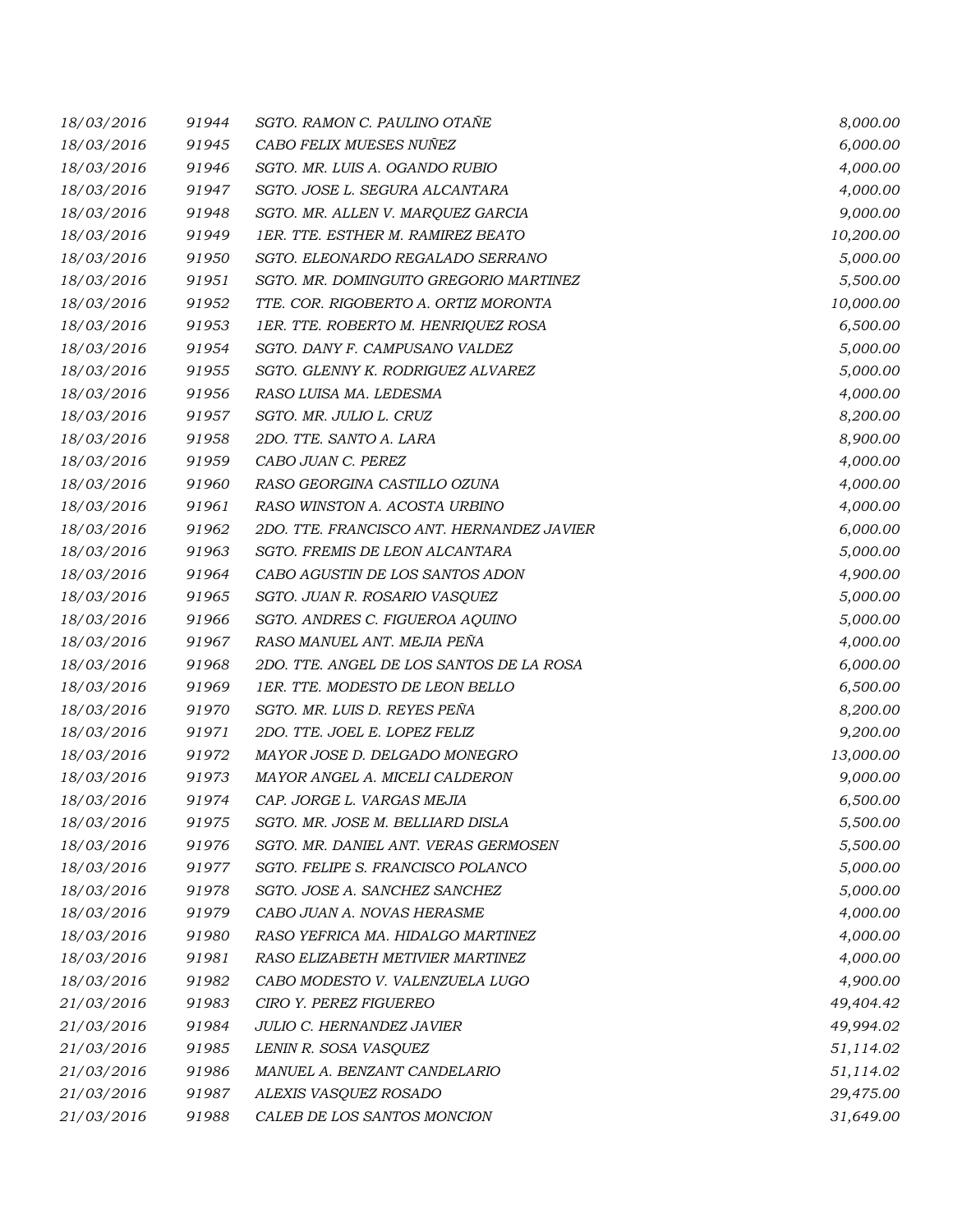| 21/03/2016 | 91989 | JOSE R. POZO LEONARDO                    | 31,649.00  |
|------------|-------|------------------------------------------|------------|
| 21/03/2016 | 91990 | ROBIN E. SANDOVAL FONTANA                | 30,949.00  |
| 21/03/2016 | 91991 | WASCAR D. ARIAS TEJEDA                   | 30,249.00  |
| 21/03/2016 | 91992 | GARY COLLINS MORROBEL                    | 20,550.00  |
| 21/03/2016 | 91993 | MANUEL DE JS. MATOS ESPINOSA             | 19,150.00  |
| 21/03/2016 | 91994 | MIGUEL A. PINA QUEZADA                   | 17,750.00  |
| 21/03/2016 | 91995 | RICHARD ANT. DE LA CRUZ PASCACIO         | 19,850.00  |
| 21/03/2016 | 91996 | WILBERTO JUBILEO MARTINEZ                | 20,550.00  |
| 21/03/2016 | 91997 | MELVIN C. DEL ORBE SANCHEZ               | 18,125.00  |
| 21/03/2016 | 91998 | JOSE ML. DE PADUA MORENO                 | 18,125.00  |
| 21/03/2016 | 91999 | HUGO D. REYES PEREZ                      | 18,125.00  |
| 21/03/2016 | 92000 | FAUSTO A. DUARTE BLANCO                  | 18,125.00  |
| 21/03/2016 | 92001 | BERONICA VARGAS PEREZ                    | 18,125.00  |
| 21/03/2016 | 92002 | MIQUELY BAEZ CASTILLO                    | 18,125.00  |
| 21/03/2016 | 92003 | ETNOEL D. REYES                          | 18,125.00  |
| 21/03/2016 | 92004 | GEOVANNA LEBRON PENA                     | 18,125.00  |
| 21/03/2016 | 92005 | JARLIN ANT. FRIAS FRIAS                  | 18,125.00  |
| 21/03/2016 | 92006 | YONATAN I. GARCIA PENA                   | 18,125.00  |
| 21/03/2016 | 92007 | CONSEJO DEL PODER JUDICIAL               | 15,511.00  |
| 21/03/2016 | 92008 | COLECTOR DE IMPUESTOS INTERNOS           | 27,523.20  |
| 21/03/2016 | 92009 | VICTOR J. CASTELLANOS ESTRELLA           | 295,423.72 |
| 21/03/2016 | 92010 | RHINA MONTILLA BRITO                     | 11,592.00  |
| 22/03/2016 | 92011 | NEUROBY P. SOLORIN CASTILLO              | 16,497.08  |
| 22/03/2016 | 92012 | PEDRO A. PEREZ RAMIREZ                   | 28,366.98  |
| 22/03/2016 | 92013 | NORBERTO BELTRE FIALLO                   | 52,426.24  |
| 22/03/2016 | 92014 | CRISTIAN F. GOMEZ PEREZ                  | 14,018.76  |
| 22/03/2016 | 92015 | CARMELA PEREZ SENA                       | 14,018.76  |
| 22/03/2016 | 92016 | LYANNE L. HERNANDEZ BATISTA              | 15,267.10  |
| 22/03/2016 | 92017 | ELISA D. MEDINA ESPINOSA                 | 49,557.29  |
| 22/03/2016 | 92018 | JOAN ML. CASTILLO PEREZ                  | 19,169.04  |
| 22/03/2016 | 92019 | RAILYN D. DE LA CRUZ AMPARO              | 7,465.01   |
| 22/03/2016 | 92020 | RONY V. TATIS SOTO                       | 8,320.92   |
| 22/03/2016 | 92021 | EDGAR J. UREÑA REYES                     | 11,435.56  |
| 22/03/2016 | 92022 | <b>JESUS ANT. LORA CRUZ</b>              | 8,320.92   |
| 22/03/2016 | 92023 | ALEJANDRA IDELFONSO PEREZ                | 28,189.60  |
| 22/03/2016 | 92024 | NAZARET J. SUERO RAMIREZ                 | 13,616.00  |
| 22/03/2016 | 92025 | YODENNIS M. DIAZ PEREZ                   | 14,200.20  |
| 22/03/2016 | 92026 | CRISTINA M. SOTO BAEZ                    | 11,269.46  |
| 22/03/2016 | 92027 | MARIAN E. CARPIO PIMENTEL                | 25,285.17  |
| 22/03/2016 | 92028 | CARLOS A. MONTERO ABREU                  | 12,963.62  |
| 22/03/2016 | 92029 | MAURICIO ALCANTARA ALCANTARA             | 36,540.81  |
| 22/03/2016 | 92030 | GEORGE M. MATIAS RODRIGUEZ               | 8,613.03   |
| 22/03/2016 | 92031 | CONSEJO DEL PODER JUDICIAL               | 8,135.25   |
| 22/03/2016 | 92032 | <b>INSTITUTO DE AUXILIOS Y VIVIENDAS</b> | 450.00     |
| 22/03/2016 | 92033 | FONDO DE PENSIONES Y JUBILACIONES        | 11,689.67  |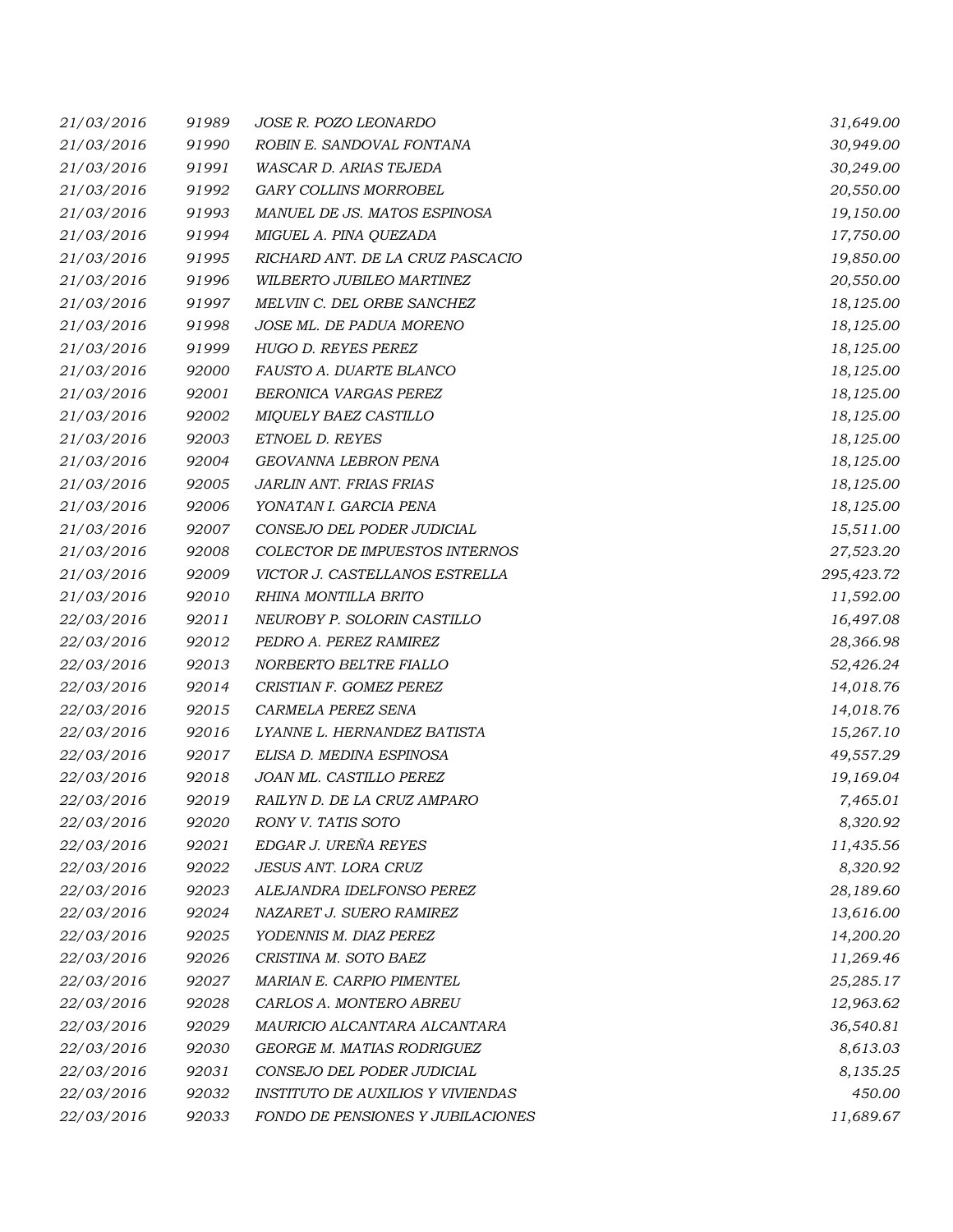| 22/03/2016 | 92034 | SGTO. MR. ANTONIO PEREZ VOLQUEZ   | 3,500.00      |
|------------|-------|-----------------------------------|---------------|
| 22/03/2016 | 92035 | RASO LUIS A. PEREZ MEDINA         | 4,800.00      |
| 22/03/2016 | 92036 | SGTO. MR. JORGE LUCIANO MARTINEZ  | 6,400.00      |
| 23/03/2016 | 92037 | CONSEJO DEL PODER JUDICIAL        | 5,779.44      |
| 23/03/2016 | 92038 | DANY M. SANCHEZ                   | 8,522.26      |
| 23/03/2016 | 92039 | MODESTO DISLA PEGUERO             | 1,087.78      |
| 23/03/2016 | 92040 | MARIA I. DEL ROSARIO RAMIREZ      | 10,523.34     |
| 23/03/2016 | 92041 | LUIS A. MIESES MOSQUEA            | 7,873.48      |
| 23/03/2016 | 92042 | NICOLAS MUNOZ                     | 10,386.66     |
| 23/03/2016 | 92043 | FRANCISCO MEDINA TAVERA           | 3,472.10      |
| 23/03/2016 | 92044 | MARLON O. HENRIQUEZ TORIBIO       | 12,710.00     |
| 23/03/2016 | 92045 | JUNIOR ML. DE LOS SANTOS GALAN    | 260.17        |
| 23/03/2016 | 92046 | KATHERINE GUERRA ALMOMNTE         | 11,245.00     |
| 23/03/2016 | 92047 | JEFFREY R. SANTANA MESA           | 3,727.53      |
| 23/03/2016 | 92048 | <b>DAMARIS NUNEZ MEJIA</b>        | 1,564.73      |
| 23/03/2016 | 92049 | CARLOS E. DURAN NERIS             | 3,627.87      |
| 23/03/2016 | 92050 | CONSEJO DEL PODER JUDICIAL        | 6,463.62      |
| 23/03/2016 | 92051 | CONSEJO DEL PODER JUDICIAL        | 5,250.00      |
| 23/03/2016 | 92052 | COLECTOR DE IMPUESTOS INTERNOS    | 995.74        |
| 23/03/2016 | 92053 | XIOMARA ALT. SILVA SANTOS         | 45,850.13     |
| 23/03/2016 | 92054 | MARIA JIMENEZ JAQUEZ              | 20,736.34     |
| 23/03/2016 | 92055 | FABIO R. LOPEZ GORIS              | 6,708.34      |
| 23/03/2016 | 92056 | ELEODORO SMITH CAPOIS             | 13,388.09     |
| 23/03/2016 | 92057 | SILVERIO A. RAMIREZ DELGADO       | 13,325.00     |
| 23/03/2016 | 92058 | CONSEJO DEL PODER JUDICIAL        | 900.00        |
| 23/03/2016 | 92059 | CONSEJO DEL PODER JUDICIAL        | 4,055.42      |
| 28/03/2016 | 92060 | FONDO DE PENSIONES Y JUBILACIONES | 13,401,968.54 |
| 29/03/2016 | 92061 | JOSE L. CARBUCCIA PIMENTEL        | 10,727.87     |
| 29/03/2016 | 92062 | SAN E. SANCHEZ                    | 1,540.42      |
| 29/03/2016 | 92063 | ALAN R. ENCARNACION RAMON         | 1,540.42      |
| 29/03/2016 | 92064 | <b>JEAN C. FERNANDEZ MENDOZA</b>  | 3,465.92      |
| 29/03/2016 | 92065 | SANDY ML. ALMARANTE BAEZ          | 3,080.82      |
| 29/03/2016 | 92066 | ANTONIO MENDEZ FELIZ              | 7,793.75      |
| 29/03/2016 | 92067 | ROBERT DAVID VASQUEZ              | 3,049.73      |
| 29/03/2016 | 92068 | JEANNETTE J. JIMENEZ DURAN        | 11,216.96     |
| 29/03/2016 | 92069 | ELIZABETH MARTE LIRIO             | 22,433.90     |
| 29/03/2016 | 92070 | <b>BADIA A. WEHBE GUZMAN</b>      | 94,222.40     |
| 29/03/2016 | 92071 | LUIS N. GOMEZ GIL                 | 91,979.02     |
| 29/03/2016 | 92072 | TOMASINA M. ALMONTE ALMONTE       | 31,407.46     |
| 29/03/2016 | 92073 | MIGUELINA D. CRESPO DIAZ          | 53,460.00     |
| 29/03/2016 | 92074 | ELLIN J. CORDERO TEJADA           | 47,111.19     |
| 29/03/2016 | 92075 | LIDIA A. PUIG FRANCISCO           | 51,597.97     |
| 29/03/2016 | 92076 | DARIANA V. PEÑALO GIL             | 31,407.46     |
| 29/03/2016 | 92077 | VIDAL A. TORIBIO CRUZ             | 4,486.79      |
| 29/03/2016 | 92078 | THELMA V. REYES GARCIA            | 83,005.49     |
|            |       |                                   |               |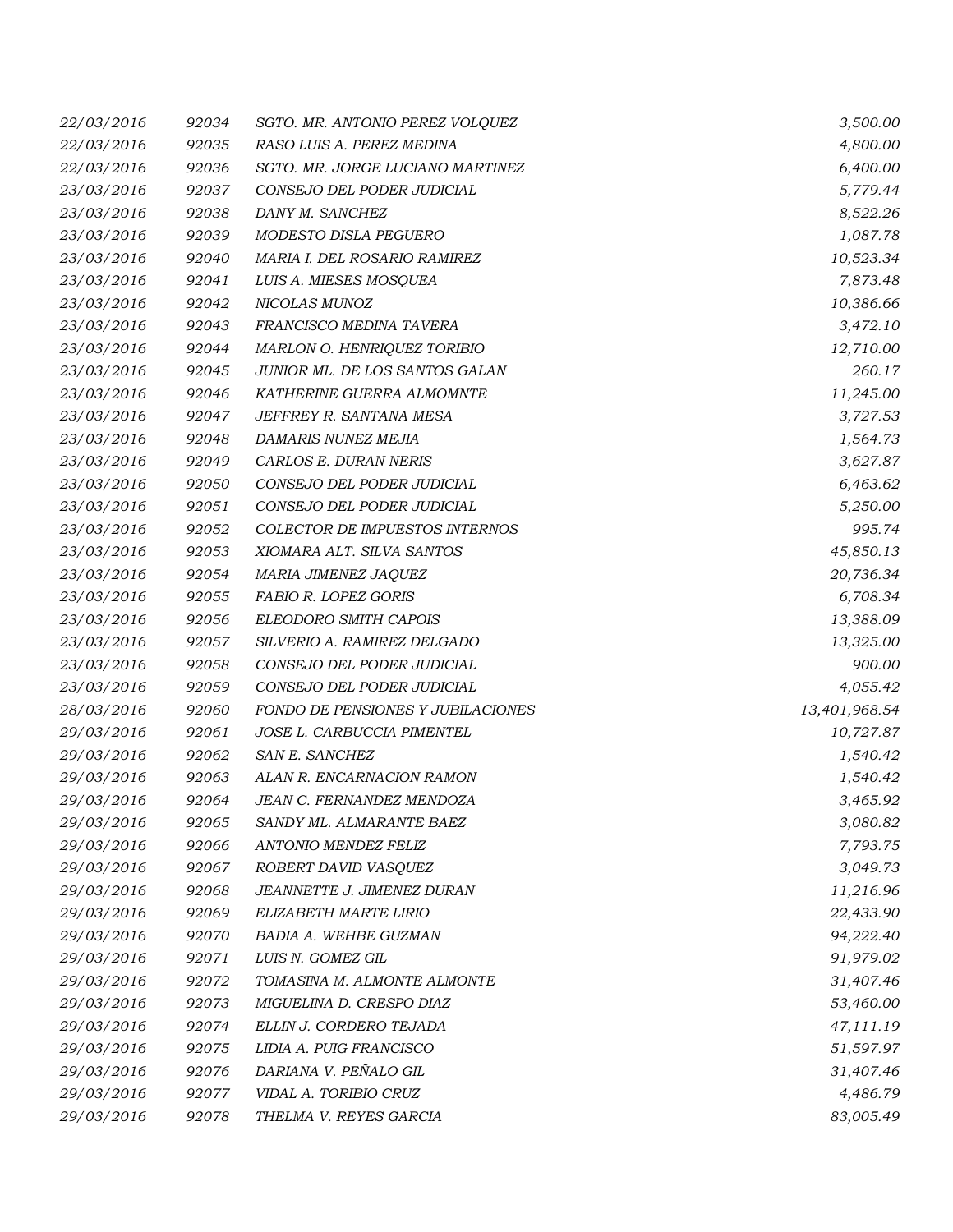| 29/03/2016 | 92079 | CANDIDA OLIVO                  | 26,920.68  |
|------------|-------|--------------------------------|------------|
| 29/03/2016 | 92080 | FRANCIA Y. CLASE CLASE         | 47,111.20  |
| 29/03/2016 | 92081 | ANA R. DE LEON GUZMAN          | 53,460.00  |
| 29/03/2016 | 92082 | CESAR E. CABRAL ORTIZ          | 38,137.64  |
| 29/03/2016 | 92083 | MODESTO R. CAMACHO SANTANA     | 45,265.63  |
| 29/03/2016 | 92084 | ANA D. ALMANZAR CORONADO       | 2,243.39   |
| 29/03/2016 | 92085 | MILTON C. MONTES POLANCO       | 4,486.78   |
| 29/03/2016 | 92086 | ROSA M. ALMONTE FRANCISCO      | 53,460.00  |
| 29/03/2016 | 92087 | MARIA V. REYNOSO PIMENTEL      | 4,486.78   |
| 29/03/2016 | 92088 | ABEL ANT. SIERRA RONDON        | 2,243.39   |
| 29/03/2016 | 92089 | BERNARDINA PEÑA JIMENEZ        | 53,460.00  |
| 29/03/2016 | 92090 | BEATO A. SANTANA TEJADA        | 6,730.17   |
| 29/03/2016 | 92091 | HILARIA ALT. PERALTA JIMENEZ   | 53,460.00  |
| 29/03/2016 | 92092 | JOSE F. THEN REINOSO           | 135,924.01 |
| 29/03/2016 | 92093 | ALBANIA ALT. CONTRERAS SANCHEZ | 20,190.51  |
| 29/03/2016 | 92094 | LUZ A. ALMONTE PEREZ           | 1,782.00   |
| 29/03/2016 | 92095 | ADALGISA M. TEJADA DE AZA      | 162,162.00 |
| 29/03/2016 | 92096 | JUAN I. JIMENEZ CASTILLO       | 4,486.78   |
| 29/03/2016 | 92097 | PABLO ALB. MERCEDES SUAREZ     | 17,947.12  |
| 29/03/2016 | 92098 | FATIMA Y. DE LA ROSA ROJAS     | 880.23     |
| 29/03/2016 | 92099 | FRANCISCO TORRES DE LA CRUZ    | 24,677.30  |
| 29/03/2016 | 92100 | MAYRA J. DE LA CRUZ LORA       | 126,522.00 |
| 29/03/2016 | 92101 | RAYSA M. URBAEZ RUBIO          | 37,422.00  |
| 29/03/2016 | 92102 | LELIS Y. GUEVARA MEDINA        | 11,216.95  |
| 29/03/2016 | 92103 | GUSTAVO A. RUIZ FELIZ          | 14,556.89  |
| 29/03/2016 | 92104 | FRANKLYN A. CUEVAS CARRASCO    | 29,164.07  |
| 29/03/2016 | 92105 | MANUEL GUEVARA FERRERAS        | 29,164.07  |
| 29/03/2016 | 92106 | LIBIS M. MEREJO PEREZ          | 29,164.07  |
| 29/03/2016 | 92107 | EUDOCIO FERRERAS MEDINA        | 31,407.46  |
| 29/03/2016 | 92108 | DEISDANIA R. BELTRE BELTRE     | 33,650.86  |
| 29/03/2016 | 92109 | MIGUEL VALDEZ PEREZ            | 29,164.07  |
| 29/03/2016 | 92110 | ALFREDO GONZALEZ SANCHEZ       | 1,782.00   |
| 29/03/2016 | 92111 | MIGUEL A. PEREZ MENDEZ         | 26,920.68  |
| 29/03/2016 | 92112 | EDIS Y. RODRIGUEZ MUÑOZ        | 29,164.07  |
| 29/03/2016 | 92113 | DENNIS M. PEREZ GUZMAN         | 29,164.07  |
| 29/03/2016 | 92114 | MATTI Y. NOBOA                 | 53,921.39  |
| 29/03/2016 | 92115 | ISABEL A. CARABALLO ALCANTARA  | 59,808.80  |
| 29/03/2016 | 92116 | MARIANA CANELA PEREZ           | 47,111.20  |
| 29/03/2016 | 92117 | SERVIO ANT. MONTILLA MONTILLA  | 26,730.00  |
| 29/03/2016 | 92118 | JOSELYN A. MATEO SALCIE        | 21,384.00  |
| 29/03/2016 | 92119 | EDGAR E. PIÑA MATEO            | 33,650.87  |
| 29/03/2016 | 92120 | RUTH E. BRIOSO DE LEON         | 57,024.00  |
| 29/03/2016 | 92121 | NELY J. ARNAUT DE LOS SANTOS   | 28,512.00  |
| 29/03/2016 | 92122 | JUANA M. CONCEPCION MORETA     | 4,486.78   |
| 29/03/2016 | 92123 | MELANIO MATOS JIMENEZ          | 4,486.78   |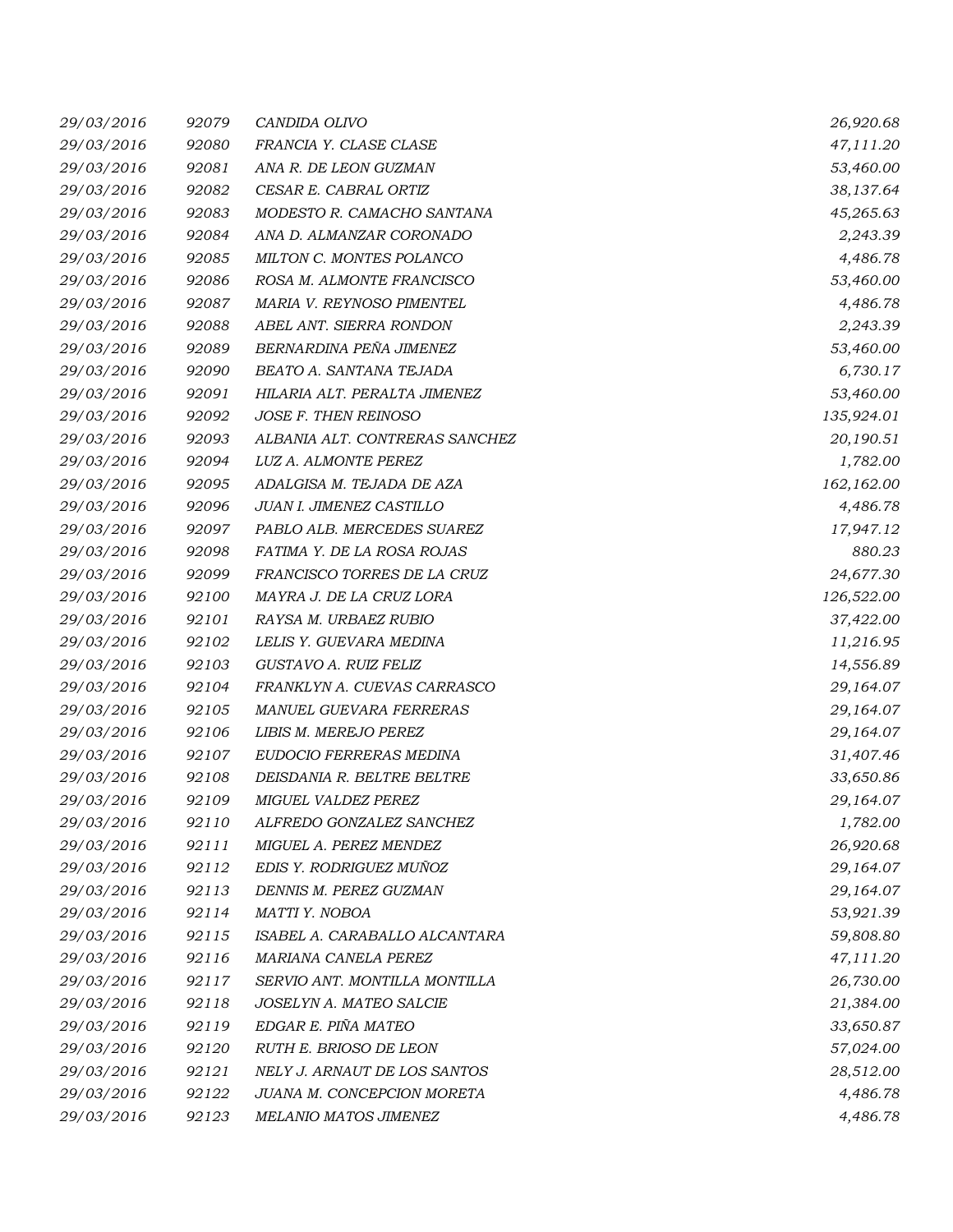| 29/03/2016 | 92124 | VALDEMIRA BAUTISTA LEBRON         | 2,243.39  |
|------------|-------|-----------------------------------|-----------|
| 29/03/2016 | 92125 | ZORAIRA MARQUEZ MERAN             | 6,730.17  |
| 29/03/2016 | 92126 | DOMINGA T. MORILLO MONTERO        | 8,973.56  |
| 29/03/2016 | 92127 | DIOGENES OGANDO OGANDO            | 46,188.42 |
| 29/03/2016 | 92128 | WILFREDO ENCARNACION JIMENEZ      | 4,486.78  |
| 29/03/2016 | 92129 | HIPOLITO CANDELARIO CASTILLO      | 2,243.39  |
| 29/03/2016 | 92130 | JOHNNY F. PEREZ RODRIGUEZ         | 4,486.78  |
| 29/03/2016 | 92131 | FRANCISCO JIMENEZ RODRIGUEZ       | 6,730.17  |
| 29/03/2016 | 92132 | FRANCY R. DE LA ROSA ROMERO       | 2,243.39  |
| 29/03/2016 | 92133 | JANEYSI ACEVEDO GARABITO          | 6,730.17  |
| 29/03/2016 | 92134 | KATTY M. TAVERAS GUZMAN           | 2,243.39  |
| 29/03/2016 | 92135 | <b>MIREYA SUARDI</b>              | 2,243.39  |
| 29/03/2016 | 92136 | ANGELA M. GONZALEZ HERRERA        | 13,460.34 |
| 29/03/2016 | 92137 | JEANNERET DEL C. DIAZ PRESINAL    | 17,947.12 |
| 29/03/2016 | 92138 | <b>MARTHA M. PEREZ SOTO</b>       | 2,243.39  |
| 29/03/2016 | 92139 | FRINE A. RIVERA SANTANA           | 2,243.39  |
| 29/03/2016 | 92140 | RAFAEL D. MEJIA MEDINA            | 13,460.34 |
| 29/03/2016 | 92141 | LENNYS Z. CUSTODIO LLUBERES       | 2,243.39  |
| 29/03/2016 | 92142 | SONIA DE LOS A. RUIZ MATOS        | 24,677.29 |
| 29/03/2016 | 92143 | MANUELICA MEDINA BELTRE           | 11,216.95 |
| 29/03/2016 | 92144 | JUAN E. BRITO BENITEZ             | 24,677.30 |
| 29/03/2016 | 92145 | ANGEL G. DE LA ROSA COMAS         | 4,486.78  |
| 29/03/2016 | 92146 | CARMENNELIA BELTRE DIAZ           | 11,216.95 |
| 29/03/2016 | 92147 | ZOILA A. RAMIREZ CASTILLO         | 20,190.51 |
| 29/03/2016 | 92148 | MARIA L. GUZMAN OROZCO            | 4,486.78  |
| 29/03/2016 | 92149 | RAFAEL B. SOTO SEPULVEDA          | 40,381.02 |
| 29/03/2016 | 92150 | BENITO DE LA ROSA PEREZ           | 4,486.78  |
| 29/03/2016 | 92151 | MEDARDO ANT. RINCON MARTINEZ      | 4,486.78  |
| 29/03/2016 | 92152 | MAXIMILIANO PEGUERO DE AZA        | 49,354.60 |
| 29/03/2016 | 92153 | ARELIS O. CASTILLO SORIANO        | 2,243.39  |
| 29/03/2016 | 92154 | <b>MARIA I. BONE CRUZ</b>         | 2,243.39  |
| 29/03/2016 | 92155 | ARANIBAL MANZANO ZAPATA           | 11,216.95 |
| 29/03/2016 | 92156 | JESUS D. MORLA CORNIELL           | 1,782.00  |
| 29/03/2016 | 92157 | VICTOR M. DE JESUS ROSARIO        | 1,694.30  |
| 29/03/2016 | 92158 | GERTRUDIS M. ADAMES BATISTA       | 53,841.39 |
| 29/03/2016 | 92159 | YOKARY I. GAUTREAUX DE LA CRUZ    | 4,486.78  |
| 29/03/2016 | 92160 | PEDRO P. GARCIA VASQUEZ           | 15,703.74 |
| 29/03/2016 | 92161 | JUAN L. AQUINO CORNIELES          | 2,243.39  |
| 29/03/2016 | 92162 | <b>CARMEN CRUZ</b>                | 8,973.56  |
| 29/03/2016 | 92163 | MELVIN A. GARO DIAZ               | 2,243.39  |
| 29/03/2016 | 92164 | LEONIDO BELLO QUEZADA             | 2,243.39  |
| 29/03/2016 | 92165 | OSCAR MOQUETE CUEVAS              | 13,460.34 |
| 29/03/2016 | 92166 | MARGARITA DE LOS S. REYES PAULINO | 2,243.39  |
| 29/03/2016 | 92167 | PATRICIO VENTURA HIRALDO          | 14,556.89 |
| 29/03/2016 | 92168 | MARIA E. ESTEVEZ MEJIA            | 53,460.00 |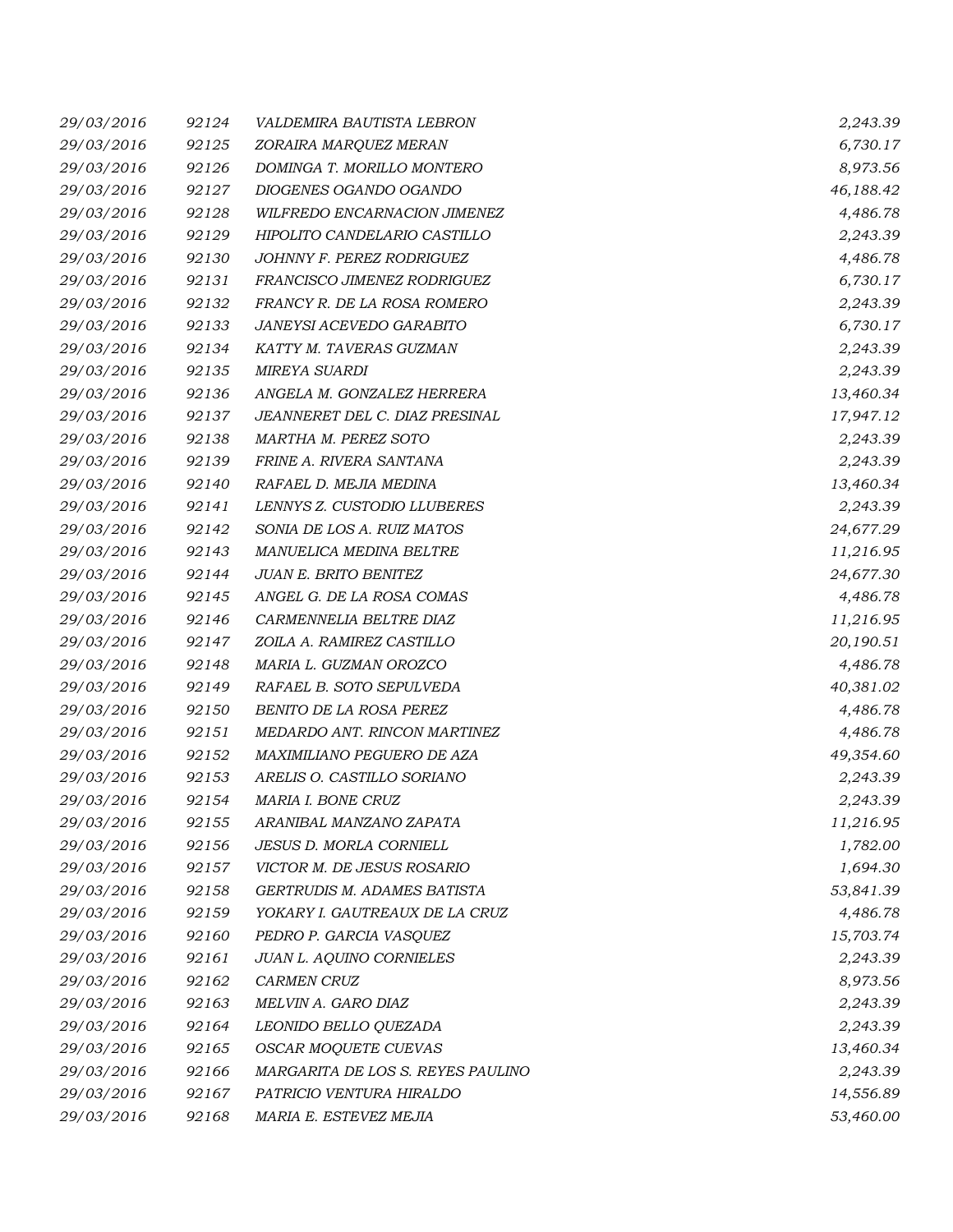| 29/03/2016 | 92169 | ABRAHAM GARCIA                           | 2,243.39     |
|------------|-------|------------------------------------------|--------------|
| 29/03/2016 | 92170 | ROSA E. ALMONTE R. DE VENTURA            | 13,460.34    |
| 29/03/2016 | 92171 | HECTOR F. MARTINEZ                       | 15,703.73    |
| 30/03/2016 | 92172 | CONSEJO DEL PODER JUDICIAL               | 3,347.90     |
| 30/03/2016 | 92173 | CONSEJO DEL PODER JUDICIAL               | 4,900.00     |
| 30/03/2016 | 92174 | CONSEJO DEL PODER JUDICIAL               | 1,617.00     |
| 30/03/2016 | 92175 | <b>INSTITUTO DE AUXILIOS Y VIVIENDAS</b> | 250.00       |
| 30/03/2016 | 92176 | FONDO DE PENSIONES Y JUBILACIONES        | 92,385.85    |
| 30/03/2016 | 92177 | CONSEJO DEL PODER JUDICIAL               | 96,363.31    |
| 30/03/2016 | 92178 | COOPNASEJU                               | 133,277.04   |
| 30/03/2016 | 92179 | COOPNASEJU                               | 84,109.00    |
| 30/03/2016 | 92180 | INSTITUTO NACIONAL DE LA VIVIENDA        | 35.47        |
| 30/03/2016 | 92181 | LIGA DE SOFTBALL                         | 50.00        |
| 30/03/2016 | 92182 | CONSEJO DEL PODER JUDICIAL               | 737.00       |
| 30/03/2016 | 92183 | CONSEJO DEL PODER JUDICIAL               | 3,000.00     |
| 30/03/2016 | 92184 | FONDO DE PENSIONES Y JUBILACIONES        | 6,541,811.37 |
| 30/03/2016 | 92185 | INSTITUTO NACIONAL DE LA VIVIENDA        | 366.95       |
| 30/03/2016 | 92186 | DOMINGA REYNOSO MOLINA                   | 4,500.00     |
| 30/03/2016 | 92187 | EMMACULADA N. DEL ORBE PEREZ             | 4,000.00     |
| 30/03/2016 | 92188 | YAHAIRA ALT. RAMOS QUEZADA               | 3,000.00     |
| 30/03/2016 | 92189 | YANIA MARMOL PUELLO                      | 2,000.00     |
| 30/03/2016 | 92190 | JOHANNA MARTINEZ BATISTA                 | 2,000.00     |
| 30/03/2016 | 92191 | JOSEFINA MERCEDES REYES ESPINAL          | 6,000.00     |
| 30/03/2016 | 92192 | INSTITUTO DE AUXILIOS Y VIVIENDA         | 1,873.69     |
| 30/03/2016 | 92193 | FUNDACION DE CREDITO EDUCATIVO           | 239,253.00   |
| 30/03/2016 | 92194 | CONSEJO DEL PODER JUDICIAL               | 69,144.06    |
| 30/03/2016 | 92195 | CONSEJO DEL PODER JUDICIAL               | 5,000.00     |
| 30/03/2016 | 92196 | LIGA DE SOFTBALL                         | 4,350.00     |
| 30/03/2016 | 92197 | CONSEJO DEL PODER JUDICIAL               | 2,000.00     |
| 30/03/2016 | 92198 | AURA MARIA YBELICE MERCEDES              | 2,000.00     |
| 30/03/2016 | 92199 | LISSET MARIBEL HERNANDEZ PENA            | 6,000.00     |
| 30/03/2016 | 92200 | NURYS LANDA VALDEZ SANCHEZ               | 2,500.00     |
| 30/03/2016 | 92201 | <b>IDELIZA GARCIA MARTINEZ</b>           | 7,000.00     |
| 30/03/2016 | 92202 | DULCE MARIA AQUINO GONZALEZ              | 3,600.00     |
| 30/03/2016 | 92203 | NAZARET ALMONTE SUAREZ                   | 7,500.00     |
| 30/03/2016 | 92204 | <b>INSTITUTO DE AUXILIOS Y VIVIENDAS</b> | 159,375.00   |
| 30/03/2016 | 92205 | <b>MAILENY RICHIEZ</b>                   | 3,500.00     |
| 30/03/2016 | 92206 | CONSEJO DEL PODER JUDICIAL               | 28,090.14    |
| 30/03/2016 | 92207 | CONSEJO DEL PODER JUDICIAL               | 3,583.34     |
| 30/03/2016 | 92208 | CONSEJO DEL PODER JUDICIAL               | 12,224.05    |
| 30/03/2016 | 92209 | FAVIANA L. MATOS MATOS                   | 2,000.00     |
| 31/03/2016 | 92210 | <b>COLECTOR DE IMPUESTOS INTERNOS</b>    | 2,264,907.16 |
| 31/03/2016 | 92211 | CONSEJO DEL PODER JUDICIAL               | 1,014.30     |
| 31/03/2016 | 92212 | CONSEJO DEL PODER JUDICIAL               | 1,195.13     |
| 31/03/2016 | 92213 | FONDO DE PENSIONES Y JUBILACIONES        | 1,780.74     |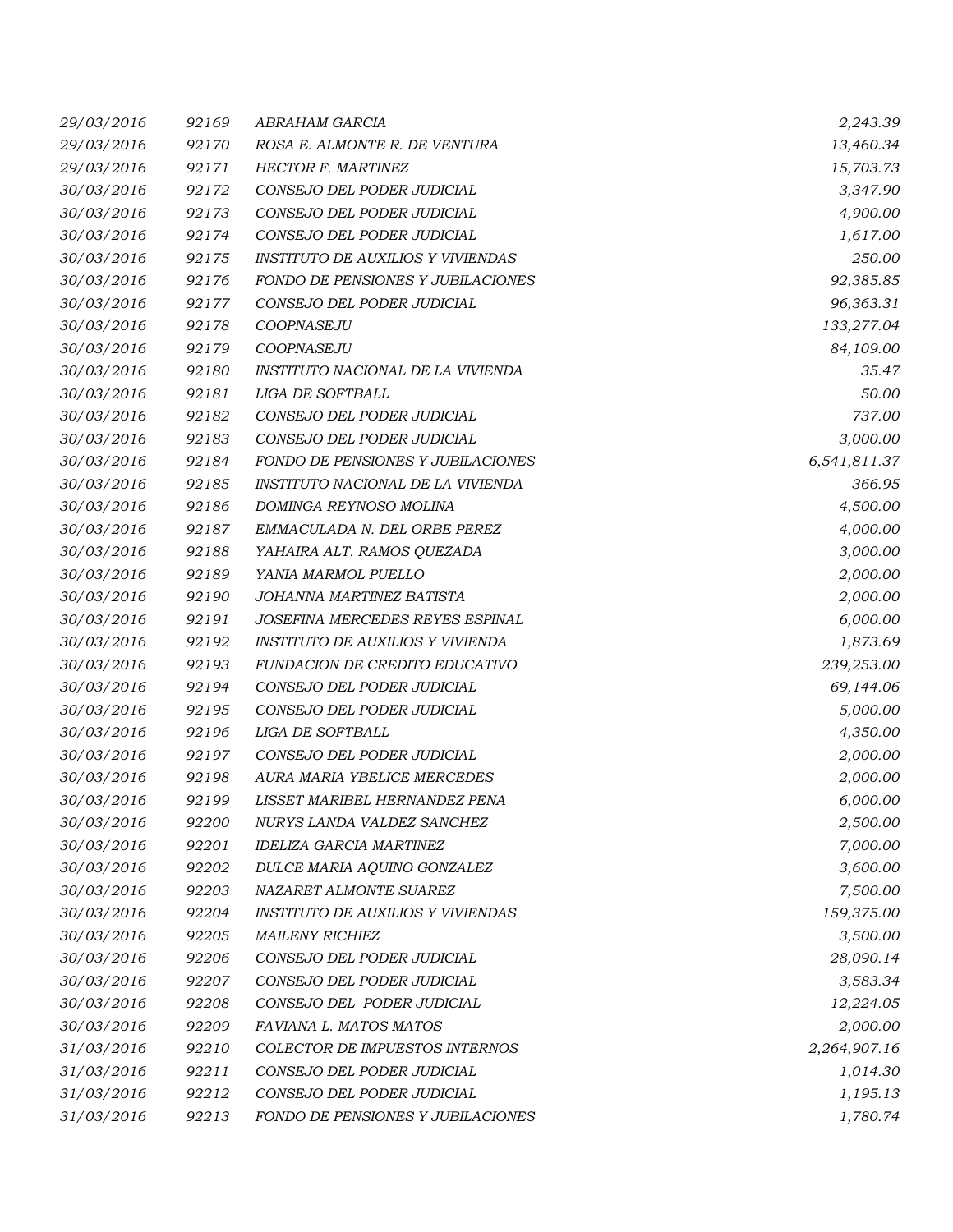|            |       | TOTAL RD\$                               | 57,953,409.80 |
|------------|-------|------------------------------------------|---------------|
| 31/03/2016 | 92219 | COLECTOR DE IMPUESTOS INTERNOS           | 17,438,238.75 |
| 31/03/2016 | 92218 | COLECTOR DE IMPUESTOS INTERNOS           | 291,848.78    |
| 31/03/2016 | 92217 | ALBANIA ALT. CONTRERAS S.                | 12,537.56     |
| 31/03/2016 | 92216 | FRANSHESKA NIEVES NUNEZ                  | 34,659.24     |
| 31/03/2016 | 92215 | <b>FONDO DE PENSIONES Y JUBILACIONES</b> | 27,212.09     |
| 31/03/2016 | 92214 | ADOLFO H. PEREZ HENRIOUEZ                | 1,746,360.00  |

### *ANEXO 05*

### *RELACION DE TRANSFERENCIAS DEBITOS MES DE MARZO 2016*

| <b>FECHA</b>      | NUM. | <b>DESCRIPCION</b>                                         | <b>VALOR RD\$</b> |
|-------------------|------|------------------------------------------------------------|-------------------|
| 02/03/2016        | 489  | TRANSF. DE FONDO PAGO DE BONO VACIONAL ANO 2016            | 16,800.00         |
| 02/03/2016        | 490  | TRANSF. DE FONDO EL PAGO REEMB. NOM EX-JCES. SCJ PENS.     | 1,694,892.48      |
| 03/03/2016        | 491  | TRANSF. DE FONDO PAGO DE BONO VACIONAL ANO 2016            | 36,169.91         |
| 07/03/2016        | 492  | TRANSF. DE FONDO PAGO DE BONO VACIONAL ANO 2016            | 309,633.19        |
| 07/03/2016        | 493  | TRANSF. DE FONDO PAGO DE BONO VACIONAL ANO 2016            | 35,331.81         |
| 09/03/2016        | 494  | TRANSF. DE FONDO PAGO DE BONO VACIONAL ANO 2016            | 20,200.00         |
| 09/03/2016        | 495  | TRANSF. DE FONDO PAGO DE BONO VACIONAL ANO 2016            | 16,277.10         |
| 15/03/2016        | 496  | TRANSF. DE FONDO PAGO DE BONO VACIONAL ANO 2016            | 103,476.80        |
| 15/03/2016        | 497  | TRANSF. DE FONDO PAGO DE BONO VACIONAL ANO 2016            | 72,100.00         |
| 15/03/2016        | 498  | TRANSF. DE FONDO PAGO DE BONO VACIONAL ANO 2016            | 127,476.80        |
| <i>22/03/2016</i> | 499  | TRANSF. DE FONDO PAGO DE BONO VACIONAL ANO 2016            | 39,749.26         |
| 19/03/2016        | 500  | TRANSF. DE FONDO PAGO SUELDO MARZO/2016                    | 2,373,315.73      |
| 19/03/2016        | 501  | TRANSF. DE FONDO PAGO SUELDO Y BENEFICIOS MARZO/2016       | 485,485.64        |
| 19/03/2016        | 502  | TRANSF. DE FONDO PAGO SUELDO MARZO/2016                    | 147,462,278.17    |
| 23/03/2016        | 503  | TRANSF. DE FONDO RET. LUISA CUETO/YIRA REYES POR P/PRUEBAS | 4,000.00          |
| 23/03/2016        | 504  | TRANSF. DE FONDO P/SUELDO MESES DIC/15, ENE-MAR/16         | 55,766.23         |
| 28/03/2016        | 505  | TRANSF. DE FONDO RET. SEG MCO NOMS. MARZO/2016             | 6,188,035.29      |
| 28/03/2016        | 506  | TRANSF. DE FONDO PAGO DE BONO VAC. ABRIL/2016              | 22,315,953.54     |
| 28/03/2016        | 507  | TRANSF. DE FONDO PAGO DE BONO VACIONAL ANO 2016            | 31,740.00         |
| 30/03/2016        | 508  | TRANSF. DE FONDO PAGO DE BONO VACIONAL ANO 2016            | 39,520.00         |
| 30/03/2016        | 509  | TRANSF. DE FONDO PAGO DE BONO VACIONAL ANO 2016            | 10,370.00         |
| 30/03/2016        | 510  | TRANSF. DE FONDO PAGO DE BONO VACIONAL ANO 2016            | 10,370.00         |
| 30/03/2016        | 511  | TRANSF. DE FONDO PAGO PROP. SUELDO MILITAR ENE/16          | 20,000.00         |
| 30/03/2016        | 512  | TRANSF. DE FONDO EL PAGO REEMB. NOM EX-JCES. SCJ PENS.     | 1,694,892.48      |
| 30/03/2016        | 513  | TRANSF. DE FONDO PAGO RET. NOMS. ELECT. MARZO 2016         | 46,925,577.47     |
|                   |      | TOTAL RD\$                                                 | 230,089,411.90    |

*ANEXO 06*